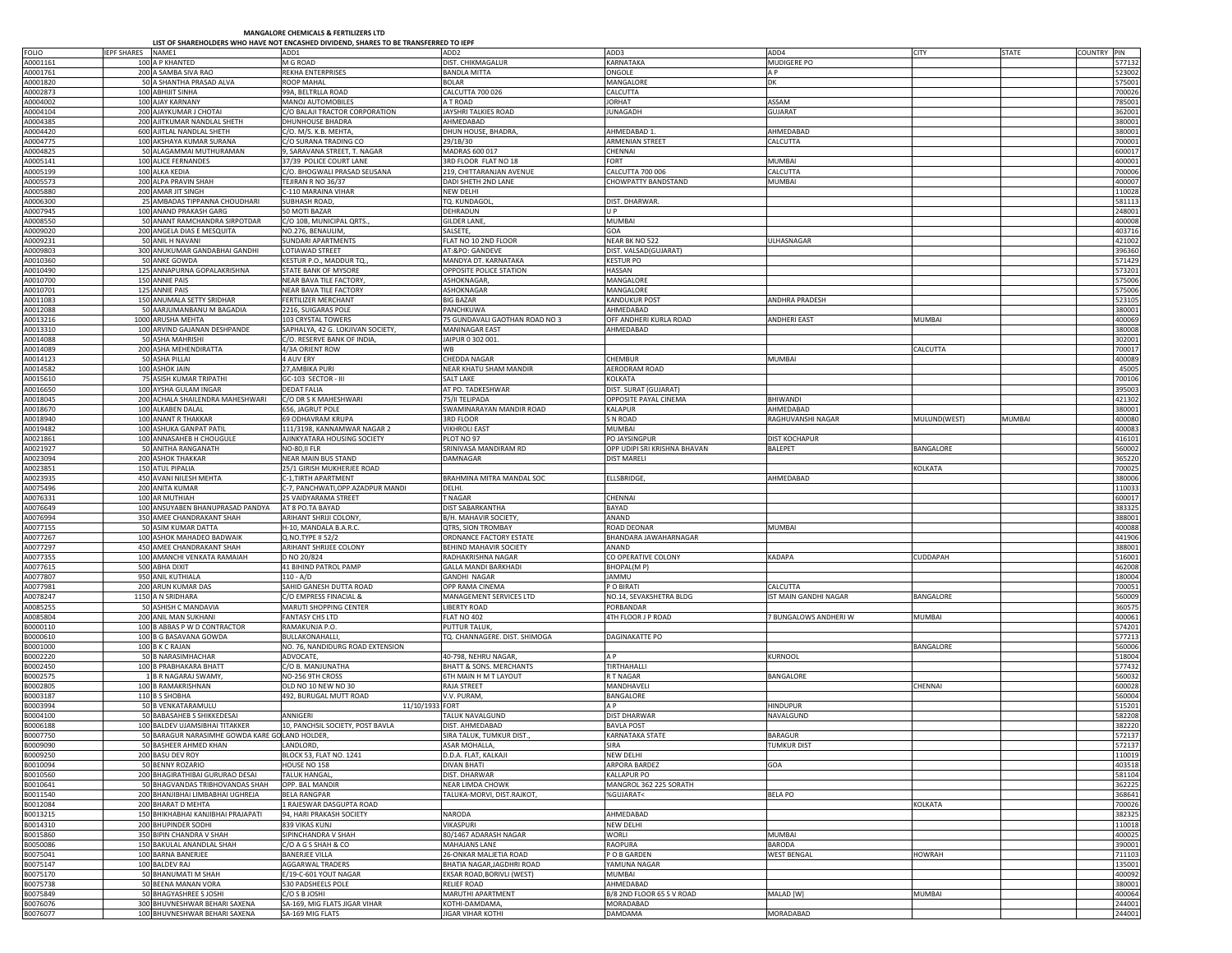| B0076306             | 50 BHARATI MATALIA                                   | 204 KRISHNA APPARTMENTS             | SHANTI BHAWAN                       | <b>CENTRE BANK MORE</b>             | DHANBAD                  |                       |                           | 826001                     |
|----------------------|------------------------------------------------------|-------------------------------------|-------------------------------------|-------------------------------------|--------------------------|-----------------------|---------------------------|----------------------------|
|                      |                                                      |                                     |                                     |                                     |                          |                       |                           |                            |
| B0076603             | 100 BASANTI SUR                                      | C/O B C KONAI                       | VILL+PO MIRHATI                     | DIST NORTH 24 PARGANAS              | <b>WEST BENGAL</b>       |                       |                           | 743700                     |
| B0076992             | 100 BHABUBHAI G.PRAJAPATI                            | SECTOR 23, SHOP 186/6               | CHEEP TYPE SHOPPING                 | GANDHINAGAR                         |                          |                       |                           | 382023                     |
| B0077167             | 500 BASANTIBEN N JAIN                                | 802 A WING ANSUYA APPARTMENTS       | <b>OPP RAILWAY STATION</b>          | (BHAYANDAR (EAST)                   | <b>DIST THANE</b>        |                       |                           | 400105                     |
| 30085808             | 100 BABY JOSEPH                                      | 3 TWIN GARDEN                       | CHHEDANAGAR                         | <b>HEMBUR</b>                       |                          | MUMBAI                |                           | 400089                     |
| 0000065              | 400 C BHANU JOGARAO                                  | C/O. MR. C.R. VISWANADHAM           | 57, M.I.G.H. COLONY, MEHDIPATNAM    | HYDERABAD 500 028                   |                          |                       |                           | 500028                     |
| 0000590              | 50 C L JHANWAR (H U F)                               | 38/2A GARIAHAT ROAD                 |                                     |                                     |                          | KOLKOTA               |                           | 700029                     |
|                      |                                                      |                                     |                                     |                                     |                          |                       |                           |                            |
| 0001280              | 100 C S ANEPPA                                       | SRI SIDDESWARA RICE MILL            | NEW THIRTHAHALLI ROAD,              | MANDLI                              | SHIMOGA                  |                       |                           | 577201                     |
| 0002813              | 50 CHAMPA H MANWANI                                  | RAMCHAND SONS                       | 41 SJP ROAD                         | BANGALORE                           |                          |                       |                           | 560002                     |
| C0002830             | 190 CHAMPA V                                         | FLATNO-602 COUNTRY APARTMENT 6      | OPP LOBO LANE OPP ST AGNES COL      | BENDOORWELL KANKANADY DAKHINAK      | MANGALORE                |                       | <b>INDIA</b><br>KARNATAKA | 575002                     |
| C0005110             | 50 CHANDRA RAO BAJIRAO MORE                          | 24, SUDARSHAN SOCIETY               | MANIJALPURA                         | <b>BARODA</b>                       |                          |                       |                           | 390011                     |
| C0007113             | 100 CHETANA T BAGDI                                  | D 5, JOLLY APARTMENTS               | SARASWATI ROAD                      | SANTACRUZ (WEST)                    | <b>MUMBAI</b>            |                       |                           | 400054                     |
| C0009688             | 50 CHANDRA MOHAN ABROAL                              | 1216 PREM NAGAR                     |                                     |                                     | MADHYA PRADESH           | ABALPUR               |                           | 482001                     |
|                      |                                                      |                                     |                                     |                                     |                          |                       |                           |                            |
| C0011187             | 200 CHANDRAKANT D GELE                               | C/O RATNAKAR S MEGANE               | RAM LAXMAN WASAHAT                  | R/NO 1064/4, T J ROAD, B/H CHAINA M | <b>MUMBAI</b>            |                       |                           | 400015                     |
| C0011781             | 100 CHANDER KANTA                                    | <b>B-41 RAJU PARK</b>               | KHANPUR                             | NEW DELHI                           |                          |                       |                           | 110062                     |
| 20050005             | 450 C DHARMI CHAND                                   | <b>PARAS TRADERS</b>                | FERETILIZER DEALER                  | SINDHANUR                           |                          |                       |                           | 584128                     |
| C0050012             | 450 C M CHANDRA SEKHARA KURUP                        | PUTHENPURAKKAL                      | ERAVANKARA                          | KUNNOM MAVELIKARA                   | KERALA                   |                       |                           | 690108                     |
| C0075020             | 100 C MANI SHANKAR                                   | 16, AYALUR MUTHIAH STREET           | <b>GEORGE TOWN</b>                  | CHENNAI                             |                          |                       |                           | 600001                     |
| 0075100              | 50 CHANDA V SHAH                                     | 106, JINESWAR DARSAN                | DEVCHAND NAGAR ROAD                 | BHAYANDAR (W)                       | <b>MUMBAI</b>            |                       |                           | 401101                     |
| 0075309              | 50 CHHABABAI BABURAO BEDADE                          | PLOT NO:94, SECTOR-26               | PRADHIKARAN (NIGADI)                | PUNE                                |                          |                       |                           | 411044                     |
| 0075440              |                                                      | C/101 GAGANVIHAR APARTMENT          | KHANPUR                             | AHMEDABAD                           |                          |                       |                           | 380001                     |
|                      | 50 CHANDULAL L BAVISHI                               |                                     |                                     |                                     |                          |                       |                           |                            |
| 20075792             | 200 CHAMPAKLAL CHINUBHAI GANDHI                      | <b>STATION ROAD</b>                 | AT & PO RAJPAADI                    | <b>DIST BHARUCH</b>                 |                          |                       |                           | 393115                     |
| 20075837             | 300 C S RAMADOSS                                     | 143 F 5 ROYAL FORT APT.             | 14TH CROSS 8TH MAIN MALLESWARAM     | BANGALORE                           |                          |                       |                           | 560003                     |
| 0075847              | 50 C S RAMADOSS                                      | 143 F-5 ROYAL FORT APT              | 14TH CORSS 8TH MAIN                 | MALLESWARAM                         | BANGALORE                |                       |                           | 560003                     |
| D0000523             | 200 D L PRAKASH                                      | NO.1, RAJATADRI BUILDING            | M G ROAD                            | KARNATAKA                           | KANAKAPURA               |                       |                           | 562117                     |
| 00000735             | 50 D P SHIVAMMA                                      | <b>ALUR VILLAGE</b>                 | CHAMARAJNAGAR TQ.                   | <b>MYSORE DIST</b>                  |                          |                       |                           | 571313                     |
| D0001190             | 100 DADA KUBER CHOUGULE                              | AT & P.O. GALATAGA,                 | TAL. CHIKODI, DIST. BELGAUM.        | KARNATAK                            | P.O. GALATAGA,           |                       |                           | 591201                     |
| D0002460             | 150 DASHRATHSINH RAJUSINH CHAVDA                     | 76/678 CHANDRABHAGA HOU BOARD       | OPP: BHAVSAR HOSTEL                 | NAVA VADAJ                          |                          | AHMEDABAD             | <b>GUJARAT</b>            | 380013                     |
|                      |                                                      |                                     |                                     |                                     |                          |                       |                           |                            |
| D0003147             | 100 DAXA A SHAH                                      | R R INVESTMENT                      | <b>SHARE BROKER</b>                 | SINDUSHI P[OLE                      | NADIAD                   |                       |                           | 387001                     |
| D0003736             | 50 DEEPAK CHANDRAKANT GANDHI                         | C/O. M/S. CHUNILAL UTTAMRAM GANDHI  | <b>BARAMPURI BHAGOL</b>             | (GUJARAT)                           | SURAT                    |                       |                           | 395003                     |
| D0005240             | 50 DHAN RAJ                                          | 104 AKSHAY COOP SOC.                | YAC NAGAR KADIVITA                  | ANDHERI-E                           | <b>MUMBAI</b>            |                       |                           | 400069                     |
| 00005475             | 50 DHANLAXMIBEN JESHINGBHAI SHAH                     | 11/613, VADA CHAUTA                 | <b>BHAT SHAJIS POLE</b>             | SURAT                               |                          |                       |                           | 395003                     |
| 0006095              | 50 DHIRAJBHAI HARGOVINDDAS SONI                      | C-25, AVINASH SOCIETY,              | <b>HAVNI ROAD</b>                   | <b>BARODA</b>                       |                          |                       |                           | 390006                     |
| 00007458             | 100 DINESH CHAND AGRAWAL                             | 72 BARA BAZAR                       | SIKANDRABAD                         | DIST BULANDSHAHAR                   | $U$ $P$                  |                       |                           | 203205                     |
| 00007658             | 50 DINESH RAMANLAL VALAND                            | STATE BANK OF SAURASHTRA            | 31, BHAGAT COLONY                   | G.I.D.C., MAKARPURA                 | <b>BARODA390</b>         |                       |                           | 390010                     |
|                      |                                                      |                                     |                                     |                                     |                          |                       |                           |                            |
| 0007795              | 150 DINESHCHANDRA D AMIN                             | <b>MANI NIWAS</b>                   | DANDIA BAZAR                        | GUJARATH                            | <b>BARODA</b>            |                       |                           | 390007                     |
| 0008500              | 150 DIPIKA M MEHTA                                   | A-8. TEJ MAHAI                      | JMED ASHRAM ROAD                    | BORIVALI (WEST)                     | <b>MUMBAI</b>            |                       |                           | 400092                     |
| 0009070              | 100 DOMINIC PINTO                                    | ODDOR HOUSE, THENKEDAPADVU VILLAGE, | P.O.SIBRIKERE                       | S.KANARA                            |                          |                       |                           | 574164                     |
| 00009900             | 100 DURG PRASAD MULAVISALA                           | 541 UP STAIR                        | SOHOD NAGAR                         | BHOBANUA 7510                       |                          |                       |                           | 751007                     |
| D0010195             | 200 DWARKADAS BALDEVDAS SHAH                         | KIRTAN                              | 22 A. TRUSTNAGAR                    | NR SHREYAS RAILWAY CROSSING         | PALDI                    | AHMEDABAD             |                           | 380007                     |
| D0011069             | 100 DARGARAM DEVASI                                  | FLAT NO 17, 4TH FLOOR, C WING       | DARUWALA COMPOUND                   | 31 DR BHADKAMKAR MARG               | <b>MUMBAI</b>            |                       |                           | 400008                     |
| D0011926             | 100 DIPAK G CHOLERA                                  | <b>SHARE &amp; STOCK BROKER</b>     | 16F, J K SOMANI BLDG                | BRITISH HOTEL LANE B S MARG         | <b>MUMBAI</b>            |                       |                           | 400023                     |
|                      |                                                      | 14/160 BALKRISHNA NAGAR             | OPP JAIN DERASAR                    | KRISHNANAGAR, SAIJPUR, NARODA ROAD  | AHMEDABAD                |                       |                           |                            |
| D0012054             | 50 DILIPKUMAR PREMCHANDBHAI SHAH                     |                                     |                                     |                                     |                          |                       |                           | 382345                     |
| D0012509             | 300 DIPAK S PIPALIA                                  | 25/1 GIRISH MUKHERJEE ROAD          |                                     |                                     |                          | KOLKATA               |                           | 700025                     |
| D0012571             | 50 DIPAK KULKARANI                                   | NAGPUR CONDUMORS PVT LTD            | D-45, MIDC INDUSTRIAL ESTATE HINGNA | NAGPUR                              |                          |                       |                           | 440028                     |
| D0075014             | 50 DEEPESH KUMAR GANGWAL                             | PITRATAVA CHHAYA                    | 22 MALCHARGANJ STREET NO 3          | <b>INDORE</b>                       |                          |                       |                           | 452002                     |
| D0075016             | 50 DINESH MAHENDRABHAI SHAH                          | <b>LAXMI COLONY</b>                 | NAVAVAS                             | RAKHIAL                             | AHMEDABAD                |                       |                           | 380021                     |
| D0075048             | 100 D B SINGH                                        | A-06 RESERVE BANK OFFICERS QUARTERS | OPP AC MARKET TARDEO ROAD           | TARDEO                              |                          | MUMBAI                |                           | 400034                     |
| D0075181             | 50 DIPALI R PATEL                                    | 23 SHREE KUNJ SOCIETY               | RANNA PARK GHOTLODIA                | AHEDABAD                            |                          |                       |                           | 380061                     |
| D0075182             | 50 DHARSHAN Y PATEL                                  | 23 SHREEKUNJ SOCIETY                | RANNAPARK GHATLODIA                 | AHMEDABAD                           |                          |                       |                           | 380061                     |
| D0075189             | 100 DEVKI NANDAN RAWAT                               | M/S RAMSWAROOP CHANSHYAMDAR         | SHYAMGANI                           | <b>UTTAR PRADESH</b>                | BAREILLY                 |                       |                           | 243001                     |
| D0075195             | 50 DINESH MAHENDRABHAY SHAH                          | 1 LAXMI COLONY                      | NAVAVAS RAKHIAL                     | AHMEDABAD                           |                          |                       |                           | 380021                     |
|                      |                                                      |                                     |                                     |                                     |                          |                       |                           |                            |
| D0075210             | 100 DILIP SHRIDHAR SAPATNEKAR                        | SWAPNA, 3/32, NORTH                 | <b>SADAR BAZAR</b>                  | SOLAPUR                             |                          |                       |                           | 413003                     |
| D0075372             | 50 DINESH KUMAR MANTRI                               | O SHREE RAMESHJ TEXTILE             | /-108 AKRA ROAD                     | SAMRAT MARKET                       | CALCUTTA                 |                       |                           | 700018                     |
| D0075542             | 100 D S S M MOHAN RAO                                | Q NO A/16,N S C CAMP                | MIRYALGUDA                          | ΔP                                  |                          |                       |                           | 508207                     |
| D0075590             | 50 DEEPAK HIRALAL SHAH                               | BLOCK NO 745                        | SECTOR 27                           | GANDHINAGAR                         |                          |                       |                           | 382027                     |
| D0076260             | 500 DINESH B KOTIAN                                  | C/62-401 SECTOR X                   | SHANTINAGAR                         | MIRA ROAD, EAST                     | MAHARASHTRA              | THANA                 |                           | 401107                     |
| D0076530             | 150 DASHRATH BHAI SHANKARLAL PATEL                   | 13 BHAKTI NAGAR SOC                 | NR RAMJI MANDIR ROAD                | AHMEDABAD                           |                          |                       |                           | 380058                     |
| D0076727             | 100 DINESH KUMAR DIXIT                               | 1/70 RISHI NAGAR                    | SHUKLAGANJ                          | UNNAO (UP)                          |                          |                       |                           | 209801                     |
| D0076861             | 100 DEBABRATA BOSE                                   | C/O CHITTARANJAN BOSE               | VILL EAST KODALIA                   | WARD NO.17 HOLD NO.275/I            |                          | P.O.NEW BARRALKPORE   |                           | 743276                     |
|                      |                                                      |                                     |                                     |                                     | DT 24 PGS (N) WB         |                       |                           |                            |
| D0085333             | 200 DEELIP D AGRAWAL                                 | RAMESH MEDICAL STORE                | <b>MAIN ROAD</b>                    | CHOPDA                              |                          |                       |                           | 425107                     |
| E0000140             | 100 EARASANGAPPA BASAPPA ULLAGADDI                   | <b>VIA KONNUR</b>                   | RON TQ.,                            | DHARWAR DT.                         | <b>MENSIGE POST</b>      |                       |                           | 582206                     |
| 0000167              | 200 EBRAHIM ABDUL SHAKUR                             | ARAB BUILDING                       | 2ND FLOOR, ROOM NO 19               | SEWRI CROSS ROAD, SEWRI             | <b>MUMBAI</b>            |                       |                           | 400015                     |
| 0000178              | 75 EBRAHIM FAKHRUDDIN RASSIWALA                      | 302, GOGHARI MANSION                | 2ND HASNABAD LANE                   | SANTACRUZ(WEST)                     | <b>MUMBAI</b>            |                       |                           | 400054                     |
| 0000433              | 150 ELIZABETH BOCARRO                                | NEW SHALIMAR APARTMENTS             | FLAT NO.B206 2ND FLOOR              | 4 JANAKALYAN NAGAR                  | KHARODI                  | MALAD (WEST)          | MUMBAI                    | 400095                     |
| 0000940              | 100 EXXON HOLDINGS PVT LTD                           | SAGAR ESTATE, UNIT NO 2             | 7TH FLOOR, 2, CLIVE GHAT STREET     | CALCUTTA                            |                          |                       |                           | 700001                     |
| 0000995              | 100 FRANCIS SEQUEIRA                                 | A/103, NISHANT                      | <b>CHANDAN PARK</b>                 | OP.JESAL PARK                       | <b>DIST THANE</b>        | <b>BHAYANDER EAST</b> |                           | 401105                     |
| 0075057              | 300 SUN INVEST ASSOCIATES LTD                        | C-38 F.F. COMPLEX                   | <b>JHANDEWALAN</b>                  | <b>NEW DELHI</b>                    |                          |                       |                           | 110055                     |
|                      |                                                      |                                     |                                     | SHIMOGA 577 201                     |                          |                       |                           |                            |
| G0001770             | 100 G THIMMAPPA                                      | <b>ASSISTANT ENGINEER KEB</b>       | IVTH CROSS, HOSAMANE EXTENSION      |                                     |                          |                       |                           | 577201                     |
| G0002070             | 50 GADEY REDDIYYA                                    | M/S. M. ARAVINDAM, B.SC., ENG. & CO | .O. BERHAMPUR                       | DIST. GANJAM.0ORISSA                |                          |                       |                           | 760002                     |
| G0003100             | 50 GANGANGOUDRA BASANGOUDA SANKALAT & POST DONI      |                                     | TAL. MUNDARAGI.                     | DIST. DHARWAR                       | <b>POST DONI</b>         |                       |                           | 582118                     |
| G0003416             | 100 GAURANG SURESH JHAVERI                           | 54, P.H.JAIN NAGAR                  | NEW SHARDA MANDIR ROAD              | AHMEDABAD                           |                          |                       |                           | 380007                     |
| G0004710             | 50 GIGNESH MADHUSUDAN TRIVEDI                        | 23/267 NETAJI NAGAR                 | MEGHANI NAGAR                       | AHMEDABAD                           |                          |                       |                           | 380016                     |
| G0005193             | 50 GIRISH N PATEL                                    | 12 AMAN PALACE                      | SAMARATH RAMDAS MARG, N S ROAD NO 1 | J V P D SCHEME                      | MUMBAI                   |                       |                           | 400049                     |
| G0007440             | 50 GOPINATH BANTWAL                                  | S/O JINNAPPA TAILOR                 | <b>BANDARI BETTU HOUSE</b>          | NEAR S V S HIGH SCHOOL              | BANTWAL-DAKSHINA KANNADA |                       |                           | 574211                     |
| G0008540             | 90 GOWDER KALEVEERAPPA                               | M/S. SIDDESWAR TRADING CO.,         | HOLALKERE ROAD                      | CHITRADURGA                         |                          |                       |                           |                            |
|                      |                                                      |                                     |                                     |                                     |                          |                       |                           | 577501                     |
| G0008660             | 50 GRAM SEVA SAHAKARI SANGHA NIYAMITAT & P.O. MUGALI |                                     | TAL. SHIGGAON                       | MUGALI                              |                          |                       |                           | 581205                     |
| G0008740             | 50 GREGORY RODRIGUES,                                | 53, GAMADIA BUILDING,               | OPP. J.J.HOSPITAL                   | MUMBAI                              |                          |                       |                           | 400008                     |
| G0008958             | 250 GULABCHAND KHANDELWAL                            | OM NIWAS, 89, S.V. ROAD             | KANDIVLI (W)                        | MUMBAI                              |                          |                       |                           | 400067                     |
| G0009470             | 100 GURANGOUDA MALLANGOUDA PATIL                     | AT & P.O. HIREMALLUR,               | TAL. SHIGGAON.                      | P.O. HIREMALLUR,                    |                          |                       |                           | 581205                     |
| G0009755             | 100 GURU DAS LAL                                     | CHARGEMAN H.T. SECTOR               | <b>VEHICLE FACTORY</b>              | <b>JABALPUR</b>                     |                          |                       |                           | 482009                     |
| G0011203             | 100 GEETA ARUN SHETTY                                | FLAT NO 1505 B WING                 | <b>UPVAN TOWERS</b>                 | UPPER GOVIND NAGAR                  | MALAD (E)                | MUMBAI                |                           | 400097                     |
| G0013528             | 100 GIRISH KAKKAD                                    | C/O SHREE KANT STORES               | 28/A BRABOURNE ROAD                 | CALCUTTA                            |                          |                       |                           | 700001                     |
|                      |                                                      |                                     |                                     |                                     |                          |                       |                           |                            |
| G0014514             | 200 GUNAVANT S KUVADIA                               | 136/14 JAWAHAR NAGAR                | ROAD NO 9                           | <b>GOREGAON WEST</b>                | <b>MUMBAI</b>            |                       |                           | 400062                     |
|                      |                                                      |                                     |                                     |                                     |                          |                       |                           | 400031                     |
| G0075120             | 600 G MYTHRI                                         | 12/B CHINAR,1ST FLOOR               | R A KIDWAI ROAD                     | WADALA                              | MUMBAI                   |                       |                           |                            |
| G0075347             | 200 GOPAL SHREEPAD MODAK                             | FLAT NO:12,BLDG:4 RAMKRISHNA NAGAR  | BEHIND CHARY HOSPITAL               | WAGLE ESTATE,                       | MAHARASHTRA              | THANE                 |                           |                            |
| G0075387             | 100 GANESH L.POOJARY                                 | C/O.SIDDHIVINAYAKA ELECTRONICS      | NEW SHIVAJI NAGAR.NEAR MARKET       | A.D.ROAD, SEWRE                     | MUMBAI                   |                       |                           |                            |
| G0075496             | 50 G RAMESHA                                         | 107, GIRIDHAMA                      | GANGAMANAGAR                        | NEAR, VIDYA PEETA CIRCLE            | BANGALORE                |                       |                           |                            |
|                      |                                                      |                                     | 68 JAGANNATHPURI                    |                                     |                          |                       |                           | 400604<br>400015<br>560050 |
| G0075719<br>G0075849 | 100 GIRJESH KUMAR<br>100 GEETA M KAISARE             | G.K.SRIVASTAVA<br>H NO 670          | <b>BRITTO VADDO</b>                 | MATHURA<br>PARRA                    | GOA                      | BARDE                 |                           | 281001<br>403510           |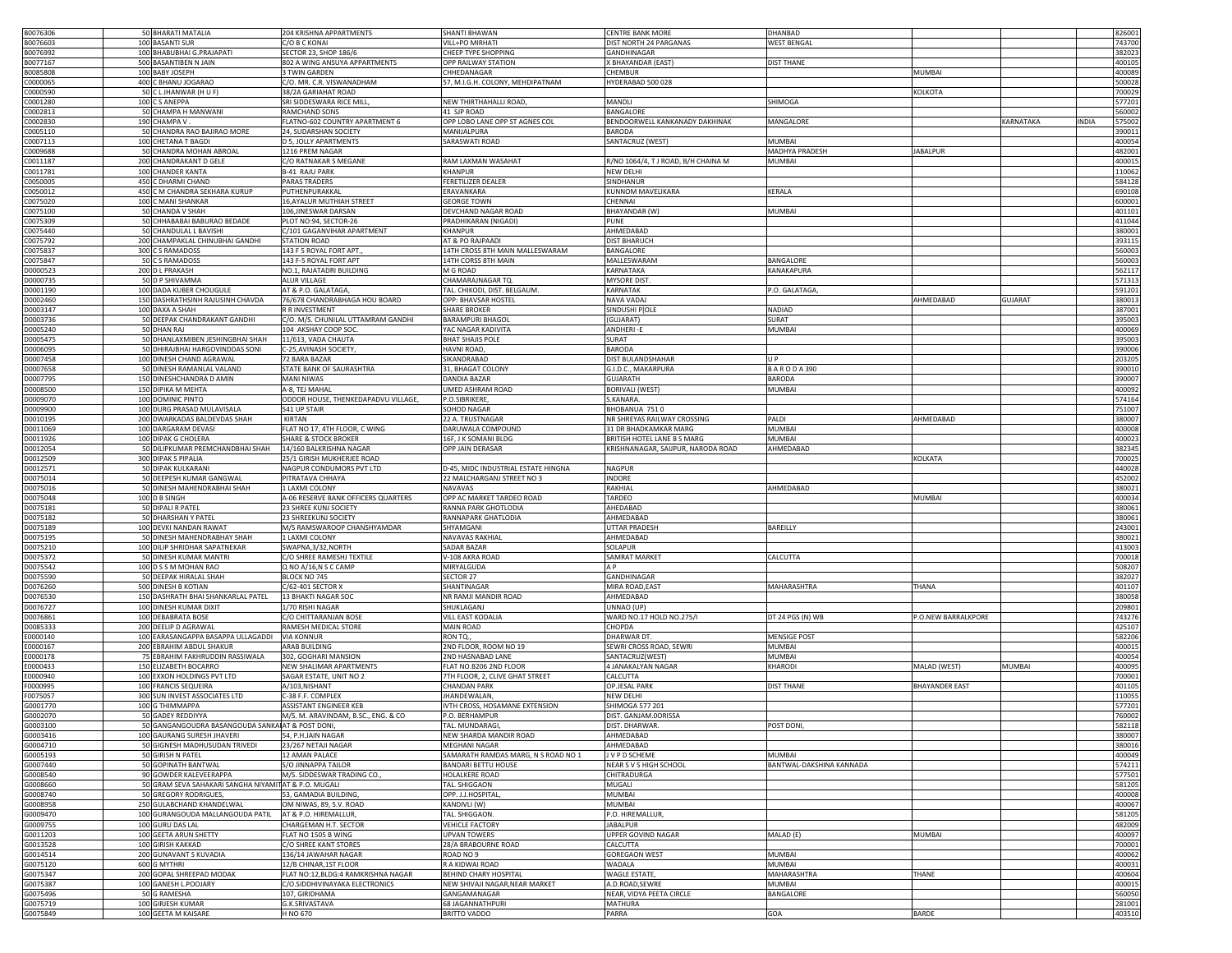| G0075963             | 400 GOLOK BEHARI DAS                                      | VILL & PO BALARAMBATI                         | DIST HOOGHLY                          | P S SINGUR                      | PO BALARAMBATI             |                                 | 712409           |
|----------------------|-----------------------------------------------------------|-----------------------------------------------|---------------------------------------|---------------------------------|----------------------------|---------------------------------|------------------|
| G0075971             | 200 GOVERDHANDAS J MOTWANI                                | 9/135 DAULATNAGAR                             | MAHARASHTRA                           | <b>THANE EAST</b>               |                            |                                 | 400603           |
|                      |                                                           |                                               |                                       |                                 |                            |                                 |                  |
| G0076179             | 1300 GOWRAMMA                                             | IDK-112/B GANESHA COLONY                      | BHADRAWATI                            | <b>KARNATAKA STATE</b>          |                            |                                 | 577301           |
| G0076221             | 200 GAUTAM CHHATWAL                                       | P-296, DARGA ROAD                             | 3RD FLOOR,                            | CALCUTTA                        |                            |                                 | 700017           |
| 10000610             | 100 H GOVINDARAJA SETTY                                   | PARTNER NATIONAL STORES,                      | BELUR                                 | <b>HASSAN DIST</b>              |                            |                                 | 573115           |
| 10000620             | 500 H HANUMAPPA                                           | NO 65 3RD CROSS                               | 9TH MAIN NTI HOUSING COLONY           | VIDYARANYAPURA                  | BANGALORE                  |                                 | 560013           |
|                      |                                                           |                                               |                                       |                                 |                            |                                 |                  |
| 10001950             | 50 H RAMACHANDRA BHAT,                                    | C/O RAJENDRA KUMAR G G                        | MUTHINATHOTA                          | HARADOOR PO                     | SUNTIKOPPA                 | <b>CODAGU</b>                   | 571237           |
| 10002700             | 10 H V T. RUDRAPPA                                        | HOUSE NO. 4-74 A SITE NO. 79A                 | 4TH CROSS 4TH BLOCK                   | KRISHNAURA, KATIPALLA           | MANGALORE 574 1            |                                 | 574149           |
| 10003010             | 100 HALAPANAVAR CHANDRASEKHAR SANGA 3957/100 KALI AMARAI, |                                               |                                       |                                 |                            | BELGAUM.                        | 590001           |
| 10003980             | 150 HAR NARAIN ADHAULIA                                   | CONSULTANT                                    | 105/721 B. ANAND BAGH                 | KANPUR                          |                            |                                 | 208001           |
|                      |                                                           |                                               |                                       |                                 |                            |                                 |                  |
| 10005403             | 50 HARILAL SHAMJI SHAH                                    | C/O. AMULAKH KALYANJI                         | <b>4 MANGALDAS ROAD</b>               | <b>MUMBAI</b>                   |                            |                                 | 400002           |
| 10005833             | 50 HARISH GOGAD                                           | C/O. DR. N.B. RAHATEKAR                       | 1202/B/4, RAJHANS                     | <b>GHOLE ROAD</b>               | POONA                      |                                 | 411004           |
| 10005862             | 200 HARISH PARASHRAM GOGAD                                | C/O. DR. N.B. RAHATEKAR                       | 1202/B/4, RAJHANS                     | <b>GHOLE ROAD</b>               | POONA                      |                                 | 411004           |
| 10007373             | 150 HELEN YESUDASAN                                       | C/16, MUKUND NAGAR                            | MAROL PIPE LINE                       | <b>ANDHERI EAST</b>             | <b>MUMBAI</b>              |                                 | 400059           |
|                      |                                                           |                                               |                                       |                                 |                            |                                 |                  |
| H0007520             | 100 HEMANT GORDHANDAS                                     | SUJATA NIVAS, FLAT NO.23,                     | OPP. BANDRA COURT, S.V. ROAD,         | BANDRA, BOMBAY 50.              | <b>MUMBAI</b>              |                                 | 400050           |
| 10007610             | 50 HEMANT SHRIRAM JUVEKAR                                 | 3, KISHAR VIHAR                               | TUREL RAKHADI ROAD                    | MALAD (WEST)                    | <b>MUMBAI</b>              |                                 | 400064           |
| 10008244             | 100 HINA J. VORA                                          | 303, NEW DIPALI HSG SOC                       | 3RD FLR, GUJARATI MANDEL X RD         | NR.RAJPURI HALL                 | <b>VILE PARLE E</b>        | MUMBAI                          | 400057           |
| 10008245             | 100 HINGE PADMAJA DATTA                                   | ANUBANDHA                                     | PATWARDHAN BAUG                       | ERANDVANE                       | PUNE                       |                                 | 411004           |
|                      |                                                           |                                               |                                       |                                 |                            |                                 |                  |
| 10008773             | 50 HIROO GOBINDRAM JESWANI                                | <b>G A KULKARM CHAND</b>                      | <b>INK CHAND</b>                      | <b>LINK ROAD</b>                | KHARI                      | <b>MUMBAI</b>                   | 400052           |
| H0008789             | 25 HITEN KESHAVJI KARIA                                   | 501 SARITA BLDG                               | NARAYAN NAGAR                         | CHUNABHATI (EAST)               | <b>MUMBAI</b>              |                                 | 400022           |
| H0008930             | 50 HOLEYAPPA JATTEPPA GUDAGUR                             | MOTEBENNUR,                                   | BYADGI TQ.,                           | DT. DHARWAR                     |                            |                                 | 581106           |
| 10011614             | 100 HINABEN GULABCHAND SHAH                               | C/O SUNMAX CORPORATION                        | 130, NATRAJ MARKET                    | IST FLOOR, S V ROAD, MALAD WEST | <b>MUMBAI</b>              |                                 | 400064           |
|                      |                                                           |                                               |                                       |                                 |                            |                                 |                  |
| 10011801             | 100 HUSEINALI RAZAHUSEIN WADIWALA                         | D/50 HILL ROAD CO OP SOC                      | 107 HILL ROAD                         | BANDRA                          | MUMBAI                     |                                 | 400050           |
| 10050081             | 100 HARJIVANDAS M MODI                                    | 14 YOGESH SADAN                               | <b>HINGWALA LANE</b>                  | GHATKOPAR                       | <b>MUMBAI</b>              |                                 | 400077           |
| 10075112             | 100 HEMLATA RAGHUVIR KHATAVKAR                            | 2253 B WARD                                   | MANGALWAR PETH                        | KOSHTI GALLI                    | KOLHAPUR                   |                                 | 416012           |
| 10075143             | 50 HARISH R PATEL                                         | 23 SHREEKUNJ SOCIETY                          | RANNAPARK GHATLODIA                   | AHMEDABAD                       |                            |                                 | 380061           |
|                      |                                                           |                                               |                                       |                                 |                            |                                 |                  |
| H0075672             | 200 HUKAM CHAND JAIN                                      | C/O JAIN PUSTAK BHANDAR                       | BAJAJ ROAD                            | PO.SIKAR (RAJ)                  |                            |                                 | 332001           |
| H0075883             | 50 HARSH PAL SINGH                                        | FRONTIER CLOTH HOUSE                          | <b><i>FOPEKHANA BAZAR</i></b>         | LUCKNOW CANTT                   |                            |                                 | 226002           |
| H0075908             | 100 HARSHAD R SHAH                                        | 404 BHAGYA LAXMI                              | <b>KENNEDY BRIDGE</b>                 | <b>OPERA HOUSE</b>              | MUMBAI                     |                                 | 400004           |
|                      |                                                           |                                               |                                       |                                 | MUMBAI                     |                                 | 400004           |
| H0075976             | 100 HARSHAD R SHAH                                        | 404 BHAGYA LAXMI                              | <b>KENNEDY BRIDGE</b>                 | OPERA HOUSE                     |                            |                                 |                  |
| H0076025             | 50 H ASADULLAH BAIG                                       | 14, II CROSS                                  | MUDDAMMA GARDEN                       | P O BENSON TOWN                 | BANAGLORE                  |                                 | 560046           |
| H0076108             | 100 HARSHABEN B KAPADIA                                   | ABHILASHA BUILDING                            | NANI KHATRIWAD                        | VALSAD                          |                            |                                 | 396001           |
| 10085478             | 100 HIRALAL ZAVERCHAND DHULLA                             | FLAT NO 8 3RD FLOOR                           | JMA MAHESH CO OP SOCIETY              | M PHULE ROAD GUWANPUDU          | MULUND(E)                  | MUMBAI                          | 400081           |
|                      | 150 ILLA MAHENDRA JHAVERI                                 |                                               |                                       | <b>MUMBAI</b>                   |                            |                                 | 400002           |
| 0000526              |                                                           | GHIA BUILDING 4TH FLOOR                       | PRINCESS STREET                       |                                 |                            |                                 |                  |
| 0000535              | 150 IMTIAZ ABDUL SATTAE                                   | IMTIAZ ABDUL SATTAR                           | 2ND FLOOR                             | SATTAR SEA VIEW                 | MUMBAI                     |                                 | 400007           |
| 0002505              | 50 ISMAIL ABDUL GANI                                      | LINDI BAZAR, GUJARAT                          |                                       |                                 |                            | <b>JAMNAGAR</b>                 | 361001           |
| 10002823             | 100 INDIRA M BHATT                                        | 16 ABHISHEK CO OP HSG SOC                     | <b>B/6 RATAN NAGAR</b>                | <b>DALUSAR EAST</b>             |                            |                                 | 400068           |
|                      |                                                           |                                               |                                       |                                 |                            |                                 |                  |
| 0075044              | 200 IMRAN ILYAS BADSHAH                                   | MASJID FALIA                                  | AT & PO KOSAD                         | <b>VIA UTRAN</b>                | <b>DIST SURAT</b>          |                                 | 394105           |
| 10075049             | 100 INDIRA JANARDHAN PRADHAN                              | 239, SINDH SOCIETY                            | AUNDH                                 | PUNE                            |                            |                                 | 411007           |
| 10075072             | 100 INDIRABAI JANARDAN PRADHAN                            | 239\302 SIND SOCIETY                          | AVNDH                                 | PUNF                            |                            |                                 | 411007           |
| 10075113             | 100 IYPE GEORGE                                           | 104 NAV SMRUTHI                               | KADAMWADI                             | KALINA VAKOLAROAD               | SANTACRUZ(E)               | <b>MUMBAI</b>                   | 400098           |
|                      | 100 INDIRABAI VITHAL JUVARKAR                             |                                               |                                       |                                 |                            | <b>MUMBAI</b>                   |                  |
| 10075188             |                                                           | C/O M.V. PRABHU                               | 504, TRISANDHYA                       | 97 DADASAHEB PHALKE             | ROAD, DADAR                |                                 | 400014           |
| 10075236             | 100 INDIRABAI VITHAL JUVARKAR                             | C/O. M.V.PRABHU,                              | 504, TRISANDHYA                       | 97 DADASAHEB PHALKE ROAD,       | <b>DADAR</b>               | <b>MUMBAI</b>                   | 400014           |
| 10075293             | 50 IMTIAZ G.MULLA                                         | A M FINANCIAL SERVICES                        | 10/11 GARDEN VIEW                     | PROF ALMEIDA ROAD               | BANDRA (W) BOMBAY          | MUMBAI                          | 400050           |
| 10085100             | 400 ILA KANTILAL DEDHIA                                   | 405 LINK TAWAR                                | <b>HIRA NAGAR</b>                     | <b>NAHUR VILLAGE</b>            | MULUND WEST                | <b>MUMBAI</b>                   | 400080           |
|                      |                                                           |                                               |                                       |                                 |                            |                                 |                  |
| 10085105             | 50 ILA KANTILAL DEDHIA                                    | 405 LINK TAWAR                                | <b>HIRA NAGAR</b>                     | <b>NAHUR VILLAGE</b>            | MULUND W                   | <b>BOMBAY</b>                   | 400080           |
| 0000197              | 50 J KUSUMA                                               | MIG - 5, KHB COLONY                           | I STAGE                               | BASAVESHWARNAGAR                | BANGALORE                  |                                 | 560079           |
| 0000200              | 100 J LAKSHMANA                                           | DUDDA R.S.P.O.                                | <b>HASSAN DIST</b>                    | DUDDA                           |                            |                                 | 573118           |
| 0000251              | 1 J MARAGATHAM                                            | NO. 12/2, 3RD CROSS                           | K.P. AGRAHARA, MARIYAPANPALAYA        | BANGALORE                       |                            |                                 | 560023           |
|                      |                                                           |                                               |                                       |                                 |                            |                                 |                  |
| 0000440              | 50 J S CHANNAVEERIAH                                      | <b>JUMBOOROURIKKARDE</b>                      | P.O. MADAPUR, DIST. COORG.            |                                 |                            |                                 | 571251           |
| 0001171              | 200 JAGAT RAM GUPTA                                       | C/O. JAWANDAMAL DHANNA MAL                    | 82/4-D, CO OPER GANJ                  | <b>KANPUR</b>                   |                            |                                 | 208003           |
| 0001740              | 50 JAGDISH PRASAD AGRAWAL                                 | C/O.BHOLANATH CHHITARMAL, STONE MERC          | SASNI GATE,                           | <b>HATHRAS UP</b>               |                            |                                 | 204101           |
| 0002622              | 100 JAIDEEP SENGUPTA                                      |                                               |                                       | CALCUTTA                        |                            |                                 | 700064           |
|                      |                                                           |                                               |                                       |                                 |                            |                                 |                  |
| 0002720              |                                                           | A1/3 LABONY ESTATE                            | SALT LAKE CITY                        |                                 |                            |                                 |                  |
|                      | 50 JAI NARAYAN PAREEK                                     | <b>NEAR SONGIRI WELL</b>                      |                                       | RAJ.                            |                            | <b>BIKANER.</b>                 | 334001           |
| 0003131              | 100 JAMNADAS THACKER                                      | 4 ATMASHRADHA SOC NO-2                        | BEHIND NANDANVAN MIG                  | OPP HARI OM NAGAR               | NEAR ATMAJYOTI ASHRAM ROAD | <b>GUJARAT</b><br><b>BARODA</b> | 390001           |
|                      |                                                           |                                               |                                       |                                 |                            |                                 |                  |
| 0003568              | 50 JANARDAN SHANKAR LACHAKE                               | TARA VIHAR                                    | VEHRUNAGAR                            | DHAMANGAON ROAD                 | YAVATMAL                   |                                 | 445001           |
| 0005600              | 75 JAYANTIBHAI                                            | <b>MANOR TEKRA</b> ,                          | AT & P O VASAD                        | DT. KAIRA. %GUJARAT<            |                            |                                 | 391830           |
| 0005650              | 150 JAYANTILAL CHHAGANLAL PATEL                           | RADHAVALLABH MADIR BAVLA                      | TATUKADHOLKA                          | DIST. AHMEDABAD                 |                            |                                 | 380001           |
| 0006734              | 100 JAYSHREE SHARAD JHAVERI                               | 11, RAMESH NIWAS                              | SHYAM NIWAS COMPOUND                  | BHULABHAI DESAI RD              | MUMBAI                     |                                 | 400026           |
| 0006806              | 100 JEENA MANOHARAN                                       | 120 SIXTH STREET,                             | <b>GANDHIPURAM</b>                    |                                 |                            |                                 |                  |
|                      |                                                           |                                               |                                       |                                 |                            |                                 | 641012           |
| 0007496              | 50 JIGNESH C BAVISHI                                      | C/101 GAGANVIHAR APARTMENT                    | KHANPUR                               | GUJARAT                         | AHMEDABAD                  |                                 | 380001           |
| J0007525             | 200 JIGNA KAMLESH SHAUSHI                                 | <b>NEAR SALAT WANDI</b>                       | NAVAPURA                              | <b>MANDVI KUTCH</b>             | <b>GUJARAT</b>             |                                 | 370465           |
| 0008150              | 50 JOE L C PINTO                                          | NIRMALA HOSPITAL                              | OLD TOWN                              | SHIMOGA                         |                            | BHADRAVATHI                     | 577301           |
| 0008277              | 100 JOGINDER LALL KAPOOR                                  | BII / C34 LAWRANCE ROAD                       | DELHI 110 035                         | DELHI                           |                            |                                 | 110035           |
|                      |                                                           |                                               |                                       |                                 |                            |                                 |                  |
| 0008561              | 300 JOHN ROWIE SEBASTIAN LOBO                             | <b>FONTAINHAS</b>                             | PANAJI                                | GOA                             |                            |                                 | 403001           |
| 0009944              | 100 JYOTIBEN V MEHTA                                      | 111/228 HARSH NAGAR                           |                                       |                                 |                            | KANPUR                          | 208012           |
| 0010140              | 150 JYOTSNA GOSWAMI                                       | 28/1, G.K. BHADWIR STREET                     | P.O. BALLY, DIST. HOWRAH              | WEST BENGAL 711                 |                            |                                 | 711201           |
| 0010593              | 50 JAYSHREE M VADHER                                      | D-27 UDAYNAGAR                                | <b>IFFCO COLONY</b>                   | <b>GANDHINAGAR (KUTCH)</b>      |                            |                                 | 370203           |
|                      |                                                           | KACHHIYA WAD                                  |                                       |                                 |                            |                                 |                  |
| 0011244              | 50 JAGDISH CHIMANLAL KA PATEL                             |                                               | VADFALIYA                             | NADIAD                          |                            |                                 | 387001           |
| J0012945             | 100 JAYDEEP DHANANJAY DAVE                                | 42, DHANVSMRITI                               | GOYAGATE SOC                          | PRATAPNAGAR                     | <b>BARODA</b>              |                                 | 395004           |
| 0012957              | JALAJAKSHI                                                | <b>OOR NO 45</b>                              | TH MAIN                               | IND CROSS, GANGANAGAR EXTN      | ANGALC                     |                                 | 560032           |
| J0012987             | 100 JAYSHRI UDAY MEHTA                                    | <b>GAMAKHETRA</b>                             | AT & PO MATAR                         | AVDHOOT ASHRAM                  | <b>NADIAD</b>              |                                 | 387530           |
|                      | 100 JENTILAL HIRJIBHAI MANSURIA                           | AT & PO:KOLKI                                 |                                       |                                 |                            |                                 |                  |
| J0013307             |                                                           |                                               | TAL:UPLETA                            | DIST:RAJKOT NEAR CHORA          | <b>GUJARAT</b>             |                                 | 360470           |
| J0013512             | 100 JITENDRA MUTHA                                        | 4712,2ND FLOOR                                | LAXMI BAZAR                           | <b>CLOTH MARKET</b>             | DELHI                      |                                 | 110006           |
| J0013523             | 200 JITENDRAKUMAR SHRINIWASJI MANTRI MANTRI NIWAS         |                                               | 1-28-30, CLUB ROAD                    | <b>NEAR SRPF</b>                | JALNA                      |                                 | 431203           |
| J0014001             | 100 JOHNBAPTIST PAUL MENDONSA                             | C/O ANITA PROVISION STORES                    | JYOTIBA NAGAR                         | KALEWADI                        | PUNE                       |                                 | 411033           |
|                      |                                                           |                                               |                                       |                                 |                            |                                 |                  |
| J0075306             | 100 JAYESH CHANDULAL SHAH                                 | 1ST FLOOR, PRAVINI APT                        | B/H ALLHABAD BANK                     | RAJMAL ROAD                     | <b>BARODA</b>              |                                 | 390001           |
| J0075320             | 100 J H RATHOD                                            | A/8 BLOCK NO 2                                | SRI RAM NAGAR, S V ROAD               | ANDHERI (W)                     | MUMBAI                     |                                 | 400058           |
| J0075394             | 50 JAYSHREEBEN KHAMBHATI                                  | C/O.TAMAKUWALA CONSULTANCY SERVICES           | MAHATMA GANDHI ROAD, NEAR KHADI BHAN  | VALSAD                          |                            |                                 | 396001           |
|                      |                                                           | NEAR MRUTHYUNJAYA MATH                        |                                       | RANEBENNUR                      |                            |                                 |                  |
| J0075562             | 50 JYOTHI G ARADHYAMATH                                   |                                               | P B ROAD                              |                                 |                            |                                 | 581115           |
| J0075567             | 50 JANARDANA N MAMTORA                                    | 406/B VERTEX VIKAS                            | M V ROAD, ANDHERI (E)                 | <b>MUMBAI</b>                   |                            |                                 | 400069           |
| J0075846             | 50 JIVANDAS GOVINDJI THAKKER                              | B-9, JINKU SOCIETY, S.V.ROAD                  | KANDIVALI (W)                         | <b>MUMBAI</b>                   |                            |                                 | 400087           |
| J0076247             | 50 JOGINDER SINGH                                         | 120/72 LAJPAT NAGAR                           | KANPUR                                | U P                             |                            |                                 | 208005           |
| J0076391             | 100 JAGDISH C.TRIVEDI                                     | C/O. SHREE AMBESHWAR CHEMICALS                | 144, GIDL,                            | <b>GUJARAT</b>                  | ANKLESHWAR                 |                                 | 393002           |
|                      |                                                           |                                               |                                       |                                 |                            |                                 |                  |
| J0076432             | 300 JAGDISH T                                             | <b>6/B HARIHAR SOCIETY</b>                    | B/H NAVGUJARAT COLLEGE                | <b>ASHRAM ROAD</b>              | AHMEDABAD                  |                                 | 380014           |
| J0076473             | 200 JAYANTHI LAL                                          | C/O PATEL ENGG CO OP                          | 26/1/1B STRAND                        | ROAD                            | CALCUTTA                   |                                 | 700001           |
| J0076480             | 50 JOHN DEMEL                                             | C/O SPIC LTD                                  | 67 ULSOOR ROAD                        | BANGALORE                       |                            |                                 | 560042           |
| J0076501             | 150 JOSHI KEYUR H                                         | 30 SHIVARANJANI SOCIETY                       | SATELLITE ROAD                        | AHMEDABAD                       |                            |                                 | 380015           |
|                      |                                                           |                                               |                                       |                                 |                            |                                 |                  |
| J0076502<br>J0076749 | 100 JOSHI KEYUR KUMAR H<br>100 JAGRUTI P SHAH             | 30 SHIVARANJANI SOCIETY<br>13/26 BRIJ - NAGAR | SATELLITE ROAD<br><b>STATION ROAD</b> | AHMEDABAD<br>PO ANKLESHWAR      |                            | BHARUCH                         | 380015<br>393001 |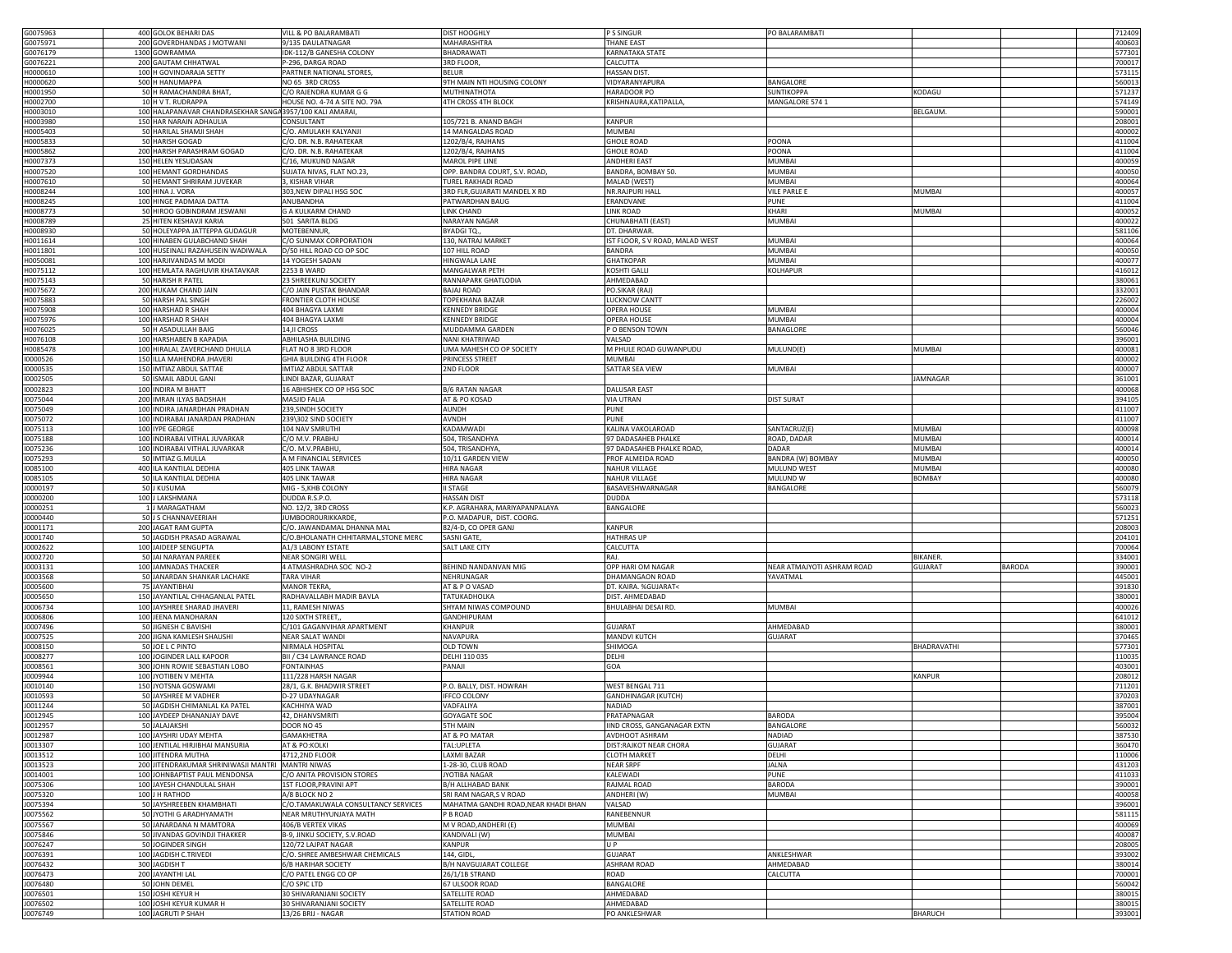| J0085089             | 350 JATIN V SHAH                                                                                                | C/O KUNAL SEC ( P) LTD              | B-10 INDRA PRASTH COMPLEX   | 589 RASTA PETH                     | POONA                        |                       |        | 411011                                                                                 |
|----------------------|-----------------------------------------------------------------------------------------------------------------|-------------------------------------|-----------------------------|------------------------------------|------------------------------|-----------------------|--------|----------------------------------------------------------------------------------------|
|                      | 1250 JENNIFER RODRIGUES                                                                                         |                                     |                             |                                    |                              |                       |        |                                                                                        |
| J0085253             |                                                                                                                 | 701, SILVER SPRINGS,                | 7TH FLOOR,                  | PERRY ROAD,                        | BANDRA (W)                   | <b>MUMBAI</b>         |        | 400050                                                                                 |
| J0085703             | 100 JASHBHAI C BHAGAT                                                                                           | AT & POST DORMAR                    | <b>TA SAMKHEDA</b>          | <b>DIST BARODA</b>                 |                              |                       |        | 391135                                                                                 |
| K0000208             | 100 K AMRUTHA VALLY                                                                                             | C 204, VISHNU BAUG                  | 13 S.V. ROAD, ANDHERI WEST  | MUMBAI                             |                              |                       |        | 400058                                                                                 |
| K0000455             | 100 K BALACHANDRAN                                                                                              | FOOD CORPORAITON OF INDIA           | <b>DISTRICT OFFICE</b>      | TATABAD PO                         |                              |                       |        | 641012                                                                                 |
| K0000555             | 50 K BHUVANESHVARI MAHAJAN                                                                                      | R-1 YUGADHARMA COMPLEX              | CENTRAL BAZAR ROAD          | RAMDAS PETH                        |                              | <b>NAGPUR</b>         |        | 440010                                                                                 |
| K0000621             | 50 K C FRANCIES                                                                                                 | KUTHOOR HOUSE                       | CONVENT ROAD                | MATTAM                             |                              | <b>THRISSUR DIST</b>  | KERALA |                                                                                        |
| K0000820             | 50 K DASA BHAT                                                                                                  | PLANTER,                            | SOMWARPET, DIST. COORG.     |                                    |                              |                       |        | 571236                                                                                 |
|                      |                                                                                                                 |                                     |                             |                                    |                              |                       |        |                                                                                        |
| K0001390             | 90 K H VENKOJI RAO                                                                                              | DO.NO.3017, K.T. STREET,            | MANDY MOHALLA,              | <b>MYSORE</b>                      |                              |                       |        | 570001                                                                                 |
| K0001490             | 50 K INDIRA MURTHY                                                                                              | <b>FORT KADUR</b>                   | CHIKAMAGALUR                |                                    |                              |                       |        | 577548                                                                                 |
| K0001560             | 50 K J MAHENDRA                                                                                                 | COFFEE PLANTER,                     | RAYARAKOPPAL                | SAKALESHPURA TALUK                 | <b>HASSAN DIST</b>           |                       |        | 573139                                                                                 |
| K0001620             | 50 K JANARDHANA SHETTY                                                                                          | TEACHER                             | GOVT. MODEL HR. PRY. SCHOOL | P.O. KANYANA                       |                              |                       |        | 524235                                                                                 |
| K0002240             | 135 K LAXMAN SHETTY                                                                                             | PROP. EAGLE ELECTRICALS,            | BADRIYA BLDG., BUNDER       | MANGALORE-57500                    |                              |                       |        | 575001                                                                                 |
| K0002650             | 100 K M SHIVASHANKER                                                                                            | PERYAPATNA,                         | DIST. MYSORE                |                                    |                              |                       |        | 571107                                                                                 |
| K0003060             | 50 K N EARE GOWDA                                                                                               | KALLA HALLY                         | RAGALAHALLY P.O.            | SIRA TQ., TUMKUR DT                |                              |                       |        | 572137                                                                                 |
| K0004400             | 300 K RADHABAI KAMATH                                                                                           | SNEHA DEEPA                         | A.S. ROAD                   | KARKALA, P.O. BOX 8                | KARKALA                      |                       |        | 574104                                                                                 |
| K0004440             | 75 K RADHAKRISHNA RAI                                                                                           | MAVANTHOOR HOUSE,                   | P.O. KOILA                  | BANTWAL TQ.-S.K.                   |                              |                       |        | 574211                                                                                 |
|                      |                                                                                                                 |                                     |                             |                                    |                              |                       |        |                                                                                        |
| K0004947             | 50 K S KAMALA                                                                                                   | <b>CANARA BANK</b>                  | VIJAYNAGAR                  | BANGALORE                          |                              |                       |        | 560040                                                                                 |
| K0005260             | 100 K S SREENIVASAIAH                                                                                           | MATERIALS DEPARTMENT                | M.C.F. LIMITED              | PANAMBUR                           | MANGALORE                    |                       |        | 575010                                                                                 |
| K0005390             | 50 K S VEERAIAH                                                                                                 | COFFEE PLANTER, SIDDAPURA,          | P.O. HALEBELUR              | SAKLESHPUR TQ                      |                              |                       |        | 573134                                                                                 |
| K0005720             | 200 K SHIVARAMA HOLLA                                                                                           | <b>SENIOR MANAGER</b>               | <b>CANARA BANK</b>          | <b>BUNDER ROAD</b>                 | DIST.SOUTH KANARA, KARNATAKA | GANGULI               |        | 576216                                                                                 |
| K0006120             | 50 K T KARIAPPA                                                                                                 | KAMADENU NILAYA                     | <b>BALAKOTE</b>             | PIRIYAPATTANA TQ                   | <b>MYSORE</b>                |                       |        | 571107                                                                                 |
| K0006271             | 50 K V PADMAVATHI                                                                                               | 165/A MADHUNIVASA                   | 22 ND MAIN ROAD             | RINAGAR                            | BANGALORE                    |                       |        | 560050                                                                                 |
| K0006665             | 50 K VASANTHA KOHILAM                                                                                           | A-2 JYOTI COMPLEX                   | MURBAD ROAD                 | <b>CALYAN WEST</b>                 |                              |                       |        | 421301                                                                                 |
| K0008750             | 50 KALLAPPA MAGUNDAPPA PATTANSHETT MENSIGE POST,                                                                |                                     | RON TQ.,                    | DHARWAR DT                         |                              |                       |        | 582209                                                                                 |
|                      |                                                                                                                 |                                     |                             |                                    |                              |                       |        | 560001                                                                                 |
| K0009970             | 500 KAMALAMMA NANJE GOWDA                                                                                       | NO. 38, LAVELLE ROAD                |                             |                                    |                              | BANGALORE             |        |                                                                                        |
| K0010343             | 200 KAMLA RANI GUPTA                                                                                            | 10/1 ALIPORE PARK PALACE            | <b>NAVRANG</b>              | LAT NO 81                          | CALCUTTA                     |                       |        | 700027                                                                                 |
| K0010473             | 200 KAMLESH KHIMJI SHAUSHI                                                                                      | <b>NEAR SALAT WANDI</b>             | NAVAPURA                    | MANDVI KUTCH                       | <b>GUJARAT</b>               |                       |        | 370465                                                                                 |
| K0010750             | 50 KAMUBEN MAFATLAL DESAI                                                                                       | <b>GOVT QUARTER</b>                 | <b>CLASS IV</b>             | BLOCK NO 12, ROOM NO 1             | PALANPUR, DIST B K           |                       |        | 385002                                                                                 |
| K0010815             | 50 KANAIYALAL MANILAL MODI                                                                                      | 1514 OPP SURKUR KHANCHA             |                             |                                    |                              | AHMEDABAD             |        | 380001                                                                                 |
| K0011010             | 100 KANAKSEN JAMNADAS DAMJLANI                                                                                  | 10, YASHODHARA                      | <b>SHANKER LANE</b>         | KANDIVALI (W) 4                    |                              |                       |        | 400067                                                                                 |
| K0012030             | 50 KANTILAL POSWAL                                                                                              | ANJANA CHEMICAL INDUSTRIES          | 2ND FLR, PREMI CHAMBER      | NR.ADVANCE CINEMA                  | LAL DARWAJA                  | AHMEDABAD             |        | 380001                                                                                 |
| K0012083             | 50 KANTIBHAI AMBALAL CHAUDHARI                                                                                  | 16 JEEGAR EMPORIUM                  | SARDAR SHOPPING CENTRE      | OPP TALUKA PANCHAYAT               | MEHSANA                      |                       |        | 384001                                                                                 |
| K0014350             | 200 KASTURI K SHETTY                                                                                            | NAVAYOJAN SADAN, 3RD FLOOR, FLAT 78 | 11, FUCKLAND ROAD, TARDEO   | MUMBAI                             |                              |                       |        | 400034                                                                                 |
|                      |                                                                                                                 |                                     |                             |                                    |                              |                       |        |                                                                                        |
| K0014430             | 100 KATAPADI TARANATH BHAT                                                                                      | YAMUNA SADAN, IST FLOOR ROOM NO 12  | V B P DESHPANDE ROAD        | VISHNU NAGAR                       | NAUPADA                      |                       |        | 400602                                                                                 |
| K0016768             | 100 KIRAN KANAIYALAL PANDYA                                                                                     | 9 SNEH SAGAR, 22 JUHU SCHEME        | 12TH GULMOHUR X ROAD        | <b>BOMBAY</b>                      | <b>MUMBAI</b>                |                       |        | 400049                                                                                 |
| K0021955             | 50 KULLANAKOPPALU SIDDEGOWDA RANGAKULLANAKOPPALU                                                                |                                     | T.NARASIPUR TALUK           | MYSORE-DIST                        |                              |                       |        | 571124                                                                                 |
| K0022057             | 50 KUMARA SWAMY M R                                                                                             | NO 7/1 1ST CROSS 4TH MAIN           | CHAMRAJPET                  | BANGALORE                          |                              |                       |        | 560018                                                                                 |
| K0023620             | 50 KUTBUDDIN BHABHRAWALA                                                                                        | ISLAMPURA, MULLAJI STREET           | DIST. PANCHMAHALS           | DOHAD                              |                              |                       |        | 389151                                                                                 |
| K0024152             | 50 KANUBHAI K DOSHI                                                                                             | <b>10 KIKI STREET</b>               |                             |                                    |                              | MUMBAI                |        | 400004                                                                                 |
| K0024302             | 50 KIRTI SHAILESH GANDHI                                                                                        | MITHA GANESH STREET                 | LUNAWADA                    | PANCHMAHALS                        | <b>GUJARAT</b>               |                       |        | 394230                                                                                 |
| K0024408             |                                                                                                                 |                                     |                             |                                    |                              | ANDHRA PRADESH        |        |                                                                                        |
|                      | 50 KURAPTI SATYANARAYANA                                                                                        | <b>CASH OFFICER</b>                 | STATE BANK OF INDIA         | ADDANKI                            | PRAKASAM DISTRICT,           |                       |        | 523201                                                                                 |
| K0025373             | 100 KAILASH P JAIN                                                                                              | 15 NEW DAVE BLDG                    | S V ROAD                    | <b>GOREGAON WEST</b>               |                              |                       |        | 400062                                                                                 |
| K0025375             | 50 KANAKBEN JAGDBHKUMAR KA PATEL                                                                                | KACHHIYA WAD                        | VAD FALIYA                  | NADIAD                             |                              |                       |        | 387001                                                                                 |
| K0025379             | 50 KASHYAP MANUBHAI TRIVEDI                                                                                     | C/O MR SHARAD KAUSHIKRAM SHUKLA     | 602-A, 63 SAFALATA          | CS ROAD, ANAND NAGAR, DEHISAR EAST |                              | <b>MUMBAI</b>         |        | 400068                                                                                 |
| K0025380             | 50 KUSHYAP MANUBHAI TRIVEDI                                                                                     | 602-A, 63 SAFALATA                  | C S ROAD, ANAND NAGAR       | <b>DAHISAR EAST</b>                |                              |                       |        | 400068                                                                                 |
| K0025719             | 100 KOKILABEN Y MODI                                                                                            | TUE SURAT TEXTILE MILLS LTD         | VARACHHA ROAD               | SURAT                              |                              |                       |        | 395006                                                                                 |
| K0027546             | 500 KIRTIKUMAR D SHAH                                                                                           | 9/11 V P ROAD                       | JARIWALA MANSIONS           | <b>1ST FLOOR</b>                   | <b>MUMBAI</b>                |                       |        | 400004                                                                                 |
| K0029006             | 100 KUSUMBEN NARESHBHAI DOSHI                                                                                   | 5/F, EVEREST TOWER,                 | NEAR SANSKAR BHARATI SOC    | ANKUR ROAD NARANPURA,              | AHMEDABAD                    |                       |        | 380013                                                                                 |
| K0029027             |                                                                                                                 |                                     |                             |                                    |                              | <b>ANDHRA PRADESH</b> |        |                                                                                        |
|                      | 50 KURAPATI SATYANARAYANA                                                                                       | <b>CASH OFFICER</b>                 | STATE BANK OF INDIA         | ADDANKI                            | PRAKASAM DISTRICT,           |                       |        | 523201                                                                                 |
| K0050063             | 110 PRASHANT MARTHAPPA KAMATH                                                                                   | FLAT NO-126                         | B-3, CAUVERY BLOCK-NGV      | KORAMANGALA                        | BANGALORE                    |                       |        | 560047                                                                                 |
| K0075032             | 50 K JAYAKANTHAN                                                                                                | 18A CHINTAMANI NAGAR                | SAI BABA COLONY             | COIMBATORE                         | <b>KK PUDUR</b>              |                       |        | 641038                                                                                 |
| K0075057             | 100 KIRAN                                                                                                       | 1/10836,SUDNAM PARIL                | GALI NO.5, SHAHDARA         | DELHI                              | NEW DELHI                    |                       |        | 110032                                                                                 |
| K0075301             | 50 K JAYAKANTHAN                                                                                                | 18 A CHINTHAMANI NAGAR              | SAI BABA COLONY             | TAMIL NADU                         | COIMBATORI                   |                       |        | 641038                                                                                 |
| K0075885             | 100 K.KRISHNA MURTHY                                                                                            | 12-351, SAINAGAR                    |                             |                                    |                              | ANANTAPUR             |        | 515001                                                                                 |
| K0075938             | 100 KIRAN JAIN                                                                                                  | C/O BIRDHI CHAND JAIN               | AT/POST BELGOAN             | DIST BOLANGIR, (ORISSA)            |                              |                       |        |                                                                                        |
| K0076194             |                                                                                                                 |                                     |                             |                                    |                              |                       |        |                                                                                        |
|                      |                                                                                                                 |                                     |                             |                                    |                              |                       |        |                                                                                        |
| K0076860             | 100 K JAYASHREE KAMATH                                                                                          | OONGARABURU 2ND CROSS ROAD          | VARKADY LAW                 | MANGALORE                          |                              |                       |        |                                                                                        |
|                      | 50 K.SARITHA                                                                                                    | D-213, NEW HOUSING COLONY           | I.I.S.E                     | BANGALORE                          |                              |                       |        |                                                                                        |
| K0076963             | 100 KRISHNA DNYANU KAMBLE                                                                                       | AT KATRANG                          | PO KHOPOLI                  | <b>DIST RAIGAD</b>                 | TAL KHALAPUR                 |                       |        |                                                                                        |
| K0077349             | 100 KAILASH BIRLA                                                                                               | C/O PUKHRAJ RAMNARAYAN              | ADA BAZAR                   | <b>BOOBON STREET</b>               | JODHPUR RAJ                  |                       |        |                                                                                        |
| K0077359             | 50 KAMALA                                                                                                       | NO 8/1 OLD NO-276                   | 9TH B MAIN ROAD             | <b>HANUMANTHANAGAR</b>             | BANGALORE                    |                       |        | 767047<br>575003<br>560012<br>410203<br>342001<br>560019                               |
|                      |                                                                                                                 |                                     |                             |                                    |                              |                       |        |                                                                                        |
| K0077411             | 100 K.KAJA MAIDEEN                                                                                              | 27 DR KALAIGNAR                     | KARUNANIDHI STREET          | PALANI                             |                              |                       |        | 624201                                                                                 |
| K0077558             | 500 KANCHANKUMAR YADAV                                                                                          | THANA ROAD                          | ANDAL PO                    | <b>DIST BURDWAN</b>                |                              |                       |        | 713321                                                                                 |
| K0077768             | 500 KAMLABEN A PATEL                                                                                            | MADHUVAN                            | OPP CANARA BANK             | SABARAMATI                         | AHMEDABAD                    |                       |        |                                                                                        |
| K0077786             | 200 K SURESH                                                                                                    | 11, VANIL ARASU STREET              | (UPSTAIRS) MEHTA NAGAR      | CHENNAI                            |                              |                       |        |                                                                                        |
| K0085057             | 100 KEYURI CHANDRAVADAN CHOKSHI                                                                                 | <b>IYOTIKA</b>                      | FLAT NO 10 2ND FLOOR        | M G CROSS ROAD NO 2                | KANDIVLI (WEST)              | <b>MUMBAI</b>         |        |                                                                                        |
| K0086012             | 200 KUSUM HIRALAL DHULLA                                                                                        | FLAT NO 8 3RD FLOOR                 | UMA MUHESH CO OP SOC M      | PHULE ROAD GOWANPADA               | MULUND (E)                   | <b>MUMBAI</b>         |        | 400081                                                                                 |
| L0000110             | 50 L MURUGAN                                                                                                    | 20, SUBBAIAH GOUNDER LAYOUT         | NARAYANA GURU ROAD          | S.B. MISSION                       | COIMBATORE                   |                       |        |                                                                                        |
| 10000380             | 50 LACHHMAN DAS                                                                                                 | C/O. AZIZ & SONS, BUTTONWALA        | <b>SADAR BAZAR</b>          | NEW DELHI                          |                              |                       |        | 110006                                                                                 |
| L0001705             | 75 LALITA MATHURADAS BHANSALI                                                                                   | CHANDAVARKAR LANE,                  | <b>MOTI NAGAR</b>           | BLOCK NO.D/3 BORIVILE WEST,        | <b>BOMBAY 400092</b>         | <b>MUMBA</b>          |        | 400092                                                                                 |
|                      | <b>T AHTILA I</b> IGA                                                                                           | KANSALE HOLISE                      |                             |                                    |                              |                       |        |                                                                                        |
| 0001910              |                                                                                                                 |                                     | MUNNUR VILL.                | IA PANEMANGALORE, BUNTWAL TO. %S.K |                              |                       |        | 574231                                                                                 |
| L0002535             | 1950 LAWRENCE CYPRIAN LOBO                                                                                      | 168, GREAMES LANE                   |                             |                                    |                              | CHENNAI               |        |                                                                                        |
| L0002884             | 50 LAXMI KANT KABRA                                                                                             | KRISHNAA GLASS LTD                  | S V ROAD, KAPURBAWDI        | P B NO 16                          | THANE (MS)                   |                       |        |                                                                                        |
| L0003357             | 5 LEELA DIGAMBAR ASERKAR                                                                                        | 2/27 CALPANA SOCIETY, GHATALI       | <b>NAUPADA</b>              |                                    |                              |                       |        |                                                                                        |
| L0003658             | 50 LEENA INDRAVADAN CHAUHAN                                                                                     | B/60, ARUNACHAL SOCIETY             | RACE COURSE POST OFFICE     | BARODA                             |                              |                       |        |                                                                                        |
| L0004608             | 200 LOPAHUDRA KANUNGO                                                                                           | C/O B C KANUNGO                     | PLOT NO A/41                | SAHEED NAGAR                       | BHUBANESWAR                  |                       |        | 380005<br>600029<br>400067<br>641011<br>600006<br>400607<br>400602<br>390007<br>751007 |
| L0050076             | 300 LUCHIUS JOSEPH                                                                                              | 12 YAMUNA OPP ST MARYS CONVENTS     | MULUND WEST                 | MUMBAI                             |                              |                       |        |                                                                                        |
|                      | 50 LATA D.LOYA                                                                                                  | NILKANTH RACCA COLONY               | SHARAN PUR ROAD             | NASIK                              |                              |                       |        | 400080<br>422002                                                                       |
| L0075193             |                                                                                                                 |                                     |                             |                                    |                              |                       |        |                                                                                        |
| L0075548             | 100 LALIT KUMAR                                                                                                 | 304-C, GOLDEN CHARIOT               | LOKHANDWALA COMPLEX         | ANDHERI(W),                        | <b>MUMBAI</b>                |                       |        | 400053                                                                                 |
| M0000430             | 50 M BHUJANGAN                                                                                                  | THYAGARAJA COMPOUND, AMBICA ROAD    | KOLYA, POST KOTEKAR,        | SOUTH KANARA.                      |                              |                       |        | 574152                                                                                 |
| M0001297             | 300 M KAMALA                                                                                                    | SRI KRISHNA NAGAR                   | PBNO5                       | <b>KRISHNA DIST</b>                | GANNAVARAM                   |                       |        | 521101                                                                                 |
| M0003820             | 100 M UMESH RAO                                                                                                 | NO 833 KEDAR                        | 8TH E MAIN 2ND B CROSS      | HRBR LAYOUT I BLOCK                | <b>KALYAN NAGAR</b>          | BANGALORE             |        | 560043                                                                                 |
| M0005110             | 500 MADDAN LAL                                                                                                  | C/O. G. RATAN LAL & CO.,            | 50 RAJENDRA GANJ.           | RAICHUR.                           |                              |                       |        | 584102                                                                                 |
| M0008157             | 150 MAHAVIR PRASAD JAIN                                                                                         | C/O S KHANDELWAL FIN.CO             | <b>KIRANA MERCHANT</b>      | SARAFFA BAZAR                      | RAJASTHAN                    | BARAN-KOTA(RAJ)       |        | 324001                                                                                 |
| M0008970             | 50 MAHESH P. PARIKH                                                                                             | C/O. HARISH PARIKH                  | C 36, GITANJALI NEHRU ROAD  | SANTACRUZ (E)                      |                              |                       |        | 400055                                                                                 |
|                      |                                                                                                                 |                                     |                             |                                    |                              |                       |        |                                                                                        |
| M0009900             | 100 MAKKENA JHANSI                                                                                              | W/O VENKATESWARLU R.D.O             | <b>ANDHRA BANK</b>          | KANDUKURU                          | PRAKASAM DT A.P              |                       |        | 523105                                                                                 |
| M0009980             | 50 MALABIKA GHOSH                                                                                               | <b>KEOTA LAT BAGAN</b>              | P.O. SAHAGANJ               | DIST. HOOGHLY 712 104              |                              |                       |        | 712104                                                                                 |
| M0010738             | 50 MALLIKARJUN KUDLEPPA TALAVAGERI C/O. MR. S.S. TALAVAGERI                                                     |                                     | <b>JAWAHAR ROAD</b>         | KOPPAL 583 231                     |                              |                       |        | 583231                                                                                 |
| M0011360<br>M0016100 | 50 MANDAVENKATA SATYANARASIMHA APPAGRICULTURIST & MERCHANT,<br>100 MARTHANDAPPA VENKAPPA MULIMANI BINKODAKATTI, |                                     | SALVANCHIMARA<br>TQ. GADAG. | P.O. YERDONI, DIST RAICHUR.        |                              |                       |        | 584101<br>582101                                                                       |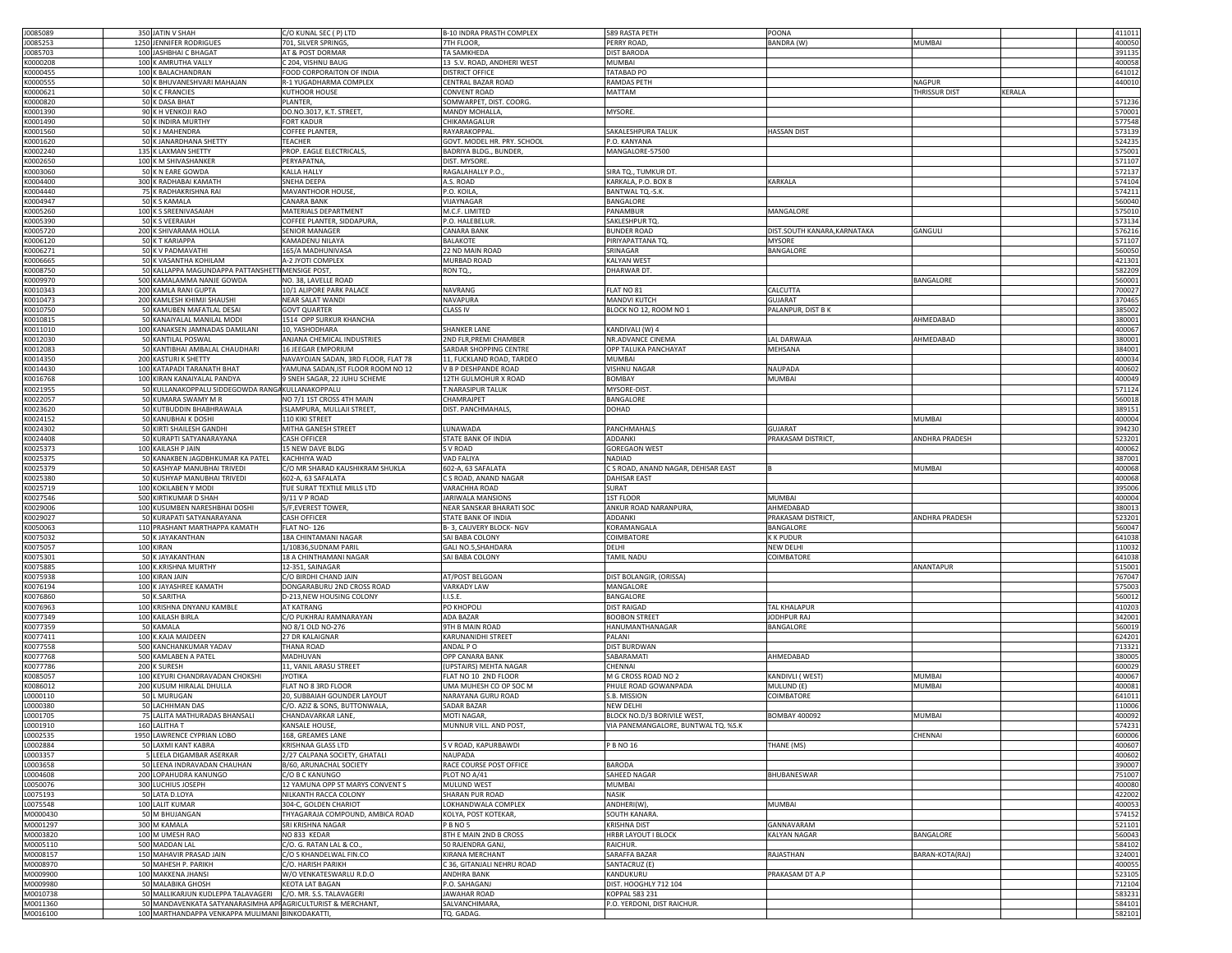| M0016610 | 300 MAUD LILIA D SOUZA                                       | HALEANGADY P.O.                   | DIST. S.KANARA                |                                    |                               |                                  | 574146 |
|----------|--------------------------------------------------------------|-----------------------------------|-------------------------------|------------------------------------|-------------------------------|----------------------------------|--------|
| M0017790 | 100 MELARKOD PARASURAM VENKATESWAR 71 D/PKL III, MAYUR VIHAR |                                   | DELHI 110 092                 | DELHI                              |                               |                                  | 110092 |
| M0018249 | 50 MINAXI H BHANSALI                                         | 9 LOWER CHITPUR ROAD              |                               |                                    |                               | KOLKATA                          | 700073 |
| M0018713 | 50 MITESH PARESH DALAL                                       | 8 GHANSHYAM SOCIETY               | OPP BHARAT PETROL PUMP        | <b>RANDER ROAD</b>                 | SURAT (GUJ)                   | SURAT                            | 395009 |
| M0021737 | 600 MUKESH RAMNIKLAL SHAH                                    | <b>IUSHABHDEV</b>                 | BLOCK NO.1, PLOT NO.353       | 325 VALLABH BAUG LANE EXTN         | <b>GHATKOPAR EAST, BOMBAY</b> | MUMBAI                           | 400077 |
| M0023754 | 50 MADHUKER M ASALPATU                                       | C/3 EMBASSY APARTMENTS            | DR S V ROAD                   | AHMEDABAD                          |                               |                                  | 380015 |
|          |                                                              |                                   |                               |                                    |                               |                                  |        |
| M0025744 | 200 MANOJ JAIN                                               | 304 A, MOTISHAH                   | <b>JAIN PARK</b>              | BYCULLA, LOVE L                    |                               |                                  | 400027 |
| M0025745 | 300 MAMTA JAIN                                               | 304 A, MOTISHAH JAIN PARK         | <b>BYCULLA</b>                | LOVE LANE                          |                               |                                  | 400027 |
| M0025851 | 200 MANISH RAGHAVAJI CHHEDA                                  | RUKHMIN IGOPAL BHUVAN             | 2ND FLOOR, BLOCK NO 7         | <b>JERBAI WADIA RO</b>             |                               |                                  | 400012 |
| M0027971 | 50 MAHESH DIPCHAND SHAH                                      | C/O MANGAL METAL MART             | <b>DOMRAL BAZAR</b>           | NADIAD                             |                               |                                  | 387001 |
| M0050025 | 50 M M UTHAPPA                                               | MOOVERA                           | 1559 13TH MAIN                | <b>HAL III STAGE</b>               | BANGALORE                     |                                  | 560008 |
|          |                                                              |                                   |                               |                                    |                               |                                  |        |
| M0050069 | 450 MADANLAL M JAIN                                          | 208-10 KHETWADI MAIN ROAD         | KRISHNA BHAWAN III FLOOR      | ROOM NO 48                         | MUMBAI                        |                                  | 400004 |
| M0050109 | 100 MAHENDRA AMRITLAL PARIKH                                 | NARENDRA BHUVAN                   | 51 BHULABHAI DESAI ROAD       | MUMBAI                             |                               |                                  | 400026 |
| M0050167 | 100 MANISH ARVIND PARIKH                                     | M/S MEGACORP CONSULTANTS          | 4TH FLOOR GOVIND BLDG         | 140 PRINCESS STREET                | <b>MUMBAI</b>                 |                                  | 400002 |
| M0050169 | 700 MANISH ARVIND PARIKH                                     | C/O MEGACORP CONSULTANTS          | <b>GOVIND BLDG</b>            | 4TH FLOOR 140 PRINCESS STREET      | MUMBAI                        |                                  | 400002 |
|          |                                                              |                                   |                               |                                    |                               |                                  |        |
| M0050173 | 100 MANISH ARVIND PARIKN                                     | M/S MEGACORP CONSULTANTS          | 4TH FLOOR GOVIND BLDG         | 140 PRINCESS STREET                | KALBADEVI ROAD                | MUMBAI                           | 400002 |
| M0050178 | 300 MANISH PARIKH                                            | 4TH FLOOR GOVIND BLDG             | 140 PRINCESS STREET           | <b>MUMBAI</b>                      |                               |                                  | 400002 |
| M0050332 | 500 GULAB MULTANI                                            | 25 KAHNDIA STREET                 | GROUND FLOOR ROOM NO 5        | MUMBAI                             |                               |                                  | 400008 |
| M0075002 | 50 METTU THIMMA REDDY                                        | D.NO.212/13                       | <b>GOLDSMITH STREET</b>       | <b>BELLARY</b>                     |                               |                                  | 583101 |
| M0075033 | 500 MUKESH KUMAR AGARWAL                                     | BLOCK-A 4450                      | SECTOR-I SALT LAKE CITY       | CALCUTTA                           |                               |                                  | 700064 |
| M0075360 | 50 MUKESH R PATEL                                            | <b>23 SHREEKUNJ SOCIETY</b>       | RANNAPARK GHATLODIA           | AHMEDABAD                          |                               |                                  | 380061 |
|          |                                                              |                                   |                               |                                    |                               |                                  |        |
| M0075361 | 50 MAYANK R PATEL                                            | 23 SHREEKUNJ SOCIETY              | RANNAPARK GHATLODIA           | AHMEDABAD                          |                               |                                  | 380061 |
| M0075528 | 100 MILIND KUMKULI                                           | SHREE MANGAL                      | 251, BUDHWAR PETH             | UNE <sup></sup>                    |                               |                                  | 411002 |
| M0075547 | 200 MANISHA GUPTA                                            | W/O RAJESH GUPTA                  | 1746 RAWALIA STREET           | KACHHI SARAK                       | MATHURA (U P)                 |                                  | 281001 |
| M0075576 | 100 MANISHA MOTWANI                                          | D-8, SINDHI COLONY                | NEAR WORLI BUS DEPOT          | SASMIRE MARG, WO                   |                               |                                  | 400025 |
|          |                                                              |                                   |                               |                                    |                               |                                  |        |
| M0076019 | 200 MIRSIMAL SHESHMAL PARMAR                                 | NIMKAR WADA                       | <b>STATION ROAD</b>           | PO TAL KARJAT                      | RAIGAD                        |                                  | 410201 |
| M0076031 | 300 MENABEN KHODIDAS PATEL                                   | TO KOTADA-CHAKAR                  | TA-BHUJ DIST KUTCH            | (GUJARAT)                          |                               |                                  | 370105 |
| M0076061 | 500 MALELA T KACHWALA                                        | MOHMADI MANZIL 4TH FLOOR          | <b>DHRUMSEE X LANE</b>        | <b>BHINDI BAZAR</b>                | <b>MUMBAI</b>                 |                                  | 400003 |
| M0076062 | 600 MALELA T KACHWALA                                        | MOHMMADI MANZIL 4TH FLR           | DHRUMSEE X LANE               | <b>BHINDI BAZAR</b>                | MUMBAI                        |                                  | 400003 |
|          |                                                              |                                   |                               |                                    |                               |                                  |        |
| M0076148 | 100 MAHESH JOSHI                                             | 3-34 VALLABH NAGAR                | <b>KARELI BAUG</b>            | BARODA                             |                               |                                  | 390018 |
| M0076500 | 50 MEENA P KAPASI                                            | C/O KALPANA AGENCIES              | 03/04 PARSHWANATH CHAMBERS    | HIGH COURT ROAD                    | BHAVNAGAR                     |                                  | 364003 |
| M0076751 | 400 M.A.SURAMAL                                              | 140, LATE CO-OP HSG SOC LTD       | 2ND FLOOR, B.P.CROSS ROAD     | <b>BHAYANDAR (E)</b>               | DIST. THANE (M.S)             |                                  | 401105 |
| M0077370 | 100 MANOHAR AGRAWAL                                          | PREM INVESTMENTS 3RD CROSS        | ING K.G.B.KA RASTA JOHRI      | <b>BAZAR JAIPUR</b>                | RAJASTHAN                     |                                  | 302003 |
|          |                                                              |                                   |                               |                                    |                               |                                  |        |
| M0077599 | 400 MANOHAR D JOSHI                                          | B5/13 RUNWAL NAGAR                | <b>BEHIND PRATAP TALKIES</b>  | THANE (W)                          |                               |                                  | 400601 |
| M0077748 | 50 MANMOHAN GUPTA                                            | P D GUPTA                         | 368, GAJRANA GALI ROTWALI     | ROAD MATHURA                       | MATHURA U P                   |                                  | 281001 |
| M0078140 | 100 MEENA DEVI NIGAM                                         | 104/262 SISAMAU                   |                               |                                    |                               | <b>KANPUR</b>                    | 208012 |
| M0078386 | 200 MOHAN LAL AGGARWAL                                       | C/O DR TRILOK SHARMA              | V P O KANDRORI                | <b>DIST KANGRA</b>                 | V P O KANDRORI(H P)           |                                  | 176001 |
| M0078566 | 100 MEHUL J BAROT                                            | <b>HARANTUNGI</b>                 |                               |                                    | D JAMNAGAR                    |                                  |        |
|          |                                                              |                                   | P O DALTUNGI                  | <b>ALUKA-LALPUR</b>                |                               |                                  | 361280 |
| M0078828 | 100 MANUBHAI A BAGDAI                                        | M/S BAGDAI & ASSOCIATES           | LI CUNIT TRUST POSTAL SAVINGS | <b>SHARES &amp; TAX CONSULTANT</b> | <b>SITABULDI</b>              | NAGPUR                           | 440012 |
| M0078916 | 300 M ESHWAR RAO                                             | INTERNAL AUDIT DEPT               | M C F LTD                     | PANAMBUR                           | MANGALORE                     |                                  | 575010 |
| M0085361 | 100 M PEDDI RAJU                                             | FLAT NO E1,26                     | SOUTH BOAG ROAD               | <b>NAGAR</b>                       | CHENNAI                       |                                  | 600017 |
| N0000110 | 50 N B NARAYANA                                              | NO.3A-3, SRI RANJINI,             | NANDI GARDENS,                | ALAKALLI,                          | ANJANA PURA PO                | J P NAGAR IX PHASE,<br>BANGALORE | 560062 |
|          |                                                              |                                   |                               |                                    |                               |                                  |        |
| N0000850 | 50 N LINGE GOWDA                                             | P.O. KOTHATHI HOBLI               | MANDYA TALUK.                 |                                    |                               |                                  | 571401 |
| N0001470 | 50 N S BASAVAPPA                                             | <b>CLOTH MERCHANTS</b>            | GANDHI ROAD,                  | NYAMATHI                           |                               |                                  | 577223 |
| N0001992 | 100 NADAR DORABJI PATEL,                                     | F-17, CUSROW BANK,                | S.B. ROAD, BOMBAY - 400 039.  | MUMBAI                             |                               |                                  | 400039 |
| N0002240 | 50 NAGANNA                                                   | ENNEHOLE KOPPAL, HARAVU P.O.,     | PANDAVAPURA TQ., MANDYA DT.   |                                    |                               |                                  | 571434 |
| N0002310 | 50 NAGAPPA MHALU PAI                                         |                                   | N.KANARA                      |                                    |                               |                                  | 581336 |
|          |                                                              | AT & POST, HULEKAL, TAL. SIRSI    |                               |                                    |                               |                                  |        |
| N0003440 | 50 NAMDEO PESSWANI                                           | <b>JATTAR GALI, LAXMIGANJ</b>     | LASHKAR                       | <b>GWALIOR</b>                     |                               |                                  | 474001 |
| N0004820 | 50 NARASEGOWDA                                               | KOTTIGE GOLLA HALLI, HARALUR P.O. | TUMKUR TALUK & DIST.          | TUMKUR                             |                               |                                  | 572101 |
| N0005615 | 200 NARAYANA BHANDARY                                        | <b>KARGAL HOUE</b>                | PO. KODIPADI                  | <b>VIA KABAKA</b>                  |                               |                                  | 574220 |
|          |                                                              |                                   |                               |                                    |                               |                                  |        |
| N0006010 | 100 NARAYANSING VENKATSING KILLEDAR                          | VIJAYA NAGAR REVENUE COLONY,      |                               |                                    |                               | DHARWAD                          | 580001 |
| N0006098 | 10 NARENDRA DAVEY                                            | 8/2, VEERASAMI STREET             | EGMORE                        | CHENNAI                            |                               |                                  | 600008 |
| N0006315 | 50 NARENDRA PATEL                                            | 1 KRISHNA KUTIR                   | OPP DUTT MANDIR               | SAYAJI GUNJ                        | <b>BARODA</b>                 |                                  | 390005 |
| N0008738 | 50 NAWAL KISHORE PRASAD                                      | <b>IGNAL SECTION</b>              | NO 1 WING                     | AIR FORCE                          | C/O 56 APO                    |                                  | 560176 |
| N0010297 | 50 NIMA SHIVPRASAD KUPADIA                                   | HOKSI FINANCIAL SERVICES          | <b>SHARE BROKER</b>           | 206 2ND FLOOR                      | JAYDEEP CHAMBERS              | PANINI BHIT<br>SURAT             | 395003 |
|          |                                                              |                                   |                               |                                    |                               |                                  |        |
| N0010300 | 75 NIMBANNA MALLAPPA WADNIKOP                                | KARAJAGI,                         |                               |                                    |                               | HAVERI                           | 581110 |
| N0010304 | 50 NIMESH C PATEL                                            | 11-12 SADHANANI HOUSE             | 6TH MAMLATDAR WADI            | MALAD WEST                         |                               |                                  | 400064 |
| N0010860 | 150 NIRESHWALIA TALWAR SUDARSHAN                             | M.R.BHAT ROAD, JEPPU              |                               |                                    |                               | MANGALORE                        | 575001 |
| N0011170 | 50 NIRMALA                                                   | 522/8, 2ND STAGE                  | RAJAJINAGAR                   |                                    |                               | BANGALORE                        | 560010 |
|          |                                                              |                                   |                               |                                    |                               |                                  |        |
| N0011426 | 100 NIRMALA P KUDVA                                          | <b>SYNDICATE BANK</b>             | DIVISIONAL OFFICE             | NEELIGIN ROAD                      | <b>PB NO 557</b>              | HUBLI                            | 580029 |
| N0011723 | 100 NIRU J. PAREKH                                           | SHRIPAL NAGAR HOUSING SOCIETY     | 1/6TH FLOOR 12, HARKNESS ROAD | WALKESHWAR                         | <b>MUMBAI</b>                 |                                  | 400006 |
| N0013038 | 200 NANALAL C MEHTA                                          | A/1 PURAB APPARTMENT              | 217 GILBERT HILL ROAD         | ANDHERI WEST                       | <b>MUMBAI</b>                 |                                  | 400058 |
| N0014160 | 50 NATHANI SATISH THAKURDAS                                  | 4/3 NAVJIVAN SOCIETY              | <b>LAMINGTON ROAD</b>         | <b>MUMBAI</b>                      |                               |                                  | 400008 |
| N0014161 | 50 NATHANI AARTI SATISH                                      |                                   | LAMINGTON ROAD                | <b>MUMBAI</b>                      |                               |                                  | 400008 |
|          |                                                              | 4/3 NAVJIVAN SOCIETY              |                               |                                    |                               |                                  |        |
| N0014162 | 50 NATHANI HITESH SATISH                                     | 4/3 NAVJIVAN SOCIETY              | <b>LAMINGTON ROAD</b>         | MUMBAI                             |                               |                                  | 400008 |
| N0014163 | 50 NATHANI GINI SATISH                                       | 4/3 NAVJIVAN SOCIETY              | LAMINGTON ROAD                | <b>MUMBAI</b>                      |                               |                                  | 400008 |
| N0015138 | 100 NARESH A PRAJAPATI                                       | 59 ALANKAR, 2ND FLOOR             | S N MARG                      | ANDHERI EAST                       | <b>MUMBAI</b>                 |                                  | 400069 |
| N0015198 | 100 NARESH MEHTA                                             | C/O S O MEHTA                     | SANYOG                        | 27 KARAN PARA                      | RAJKOT                        |                                  | 360001 |
| N0015524 | 100 NEERU HITENDRA CHOUDHARY                                 | 1/2 HIMALAYA PARK                 | NR R B I ASHARAM ROAD         | AHMEDABAD                          |                               |                                  | 380014 |
|          |                                                              |                                   |                               |                                    |                               |                                  |        |
| N0050112 | 80 NATWERLAL TAMAKUWALA                                      | R NO 3/A, BHAMU PARK              | A BLDG GR FLOOR               | <b>KASTURBA ROAD K</b>             |                               |                                  | 400067 |
| N0075061 | 100 NAUSHAD AKBAR                                            | /O AKBAR HUSSAIN                  | VABI NAGAR,PO RANIGANJ        | DT BURDWAN                         | P O RANIGANJ                  |                                  | 713347 |
| N0075637 | 10 N KRISHNA MURTHY                                          | FLAT NO 202 BLOCK A               | VISHNU RESIDENCY              | 1 7 770/A STREET NO 11,            | GANDHI NAGAR HYDERABAD        |                                  | 500080 |
| N0076150 | 100 NANIKRAM J BUTANEY                                       | 126/12C LILASHAH NAGAR            | <b>GANDHIDHAM KUTUCH</b>      | <b>GUJARAT</b>                     | KUTCH                         |                                  | 370201 |
| N0076185 | 100 NARENDRA KUMAR SHARMA                                    |                                   | ANUSHAKTI NAGAR               | MUMBAI                             |                               |                                  | 400094 |
|          |                                                              | A-29/SAHYADRI                     |                               |                                    |                               |                                  |        |
| N0076732 | 50 N RANJIT KUMAR MARLECHA                                   |                                   |                               |                                    |                               |                                  |        |
| N0076916 | 1150 NIVEDITA BANERJEE                                       | NO-12 RAMKRISHNA ROAD             |                               |                                    |                               | BURDWAN                          | 713101 |
| N0077165 | 100 NIRESH J SHAH                                            | <b>B/26 BRIT-NALAR</b>            | P.O ANKLESHWAR                | <b>BHARUCH</b>                     | <b>GUJARAT</b>                |                                  | 393001 |
| N0085063 | 100 NIRMALABEN JIVANLAL SONI                                 | 22 JYOTI COLONY                   | <b>GITA MANDIR ROAD</b>       | AHMEDABAD                          |                               |                                  | 380022 |
|          |                                                              |                                   |                               |                                    |                               |                                  |        |
| N0085257 | 100 NARAYAN CHANDRA BOSE                                     | 1 KALI CHARAN GHOSH ROAD          | POST SINTHEE                  | KOLKATTA                           |                               |                                  | 700050 |
| 00000020 | 225 O N IDICULLA                                             | OORIAIPADICKAL HOUSE,             | TIRUVALLA 1.                  | KERALA                             |                               |                                  | 689101 |
| 00075008 | 50 OLIVER SAMUELBHAI CHRISTIAN                               | H-8 FLAT-46                       | PARIMAL APTS, SECTOR-7        | GANDHINAGAR                        | <b>GUJARAT</b>                |                                  | 382007 |
| P0000537 | 300 P J JANARDAN                                             | C/O SRI KUMARAN STORES            | 61 USMAN ROAD                 | T NAGAR                            | CHENNAI                       |                                  | 600017 |
|          | 50 P K JOSEPH                                                | 374 VILLAGE ROAD(EAST)            |                               |                                    |                               |                                  |        |
| P0000640 |                                                              |                                   | PRINCETION JUNCTION           | NEW JERSEY                         | USA                           |                                  |        |
| P0001470 | 50 P R CHAKLABBI                                             | P.O. KOPPAL,                      | DIST. RAICHUR.                |                                    |                               |                                  | 583231 |
| P0001513 | 50 P R PRAHALLAD                                             | NO 5, 1ST FLOOR, IST CROSS        | OPPOSITE TELEGRAPH OFFICE     | MALLESWARAM                        |                               | BANGALORE                        | 560003 |
| P0002213 | 50 P SUMATHI                                                 | C/O P SIVA RAMAKRISHNA RAO        | PAVAN NILAYAM                 | DURGA AGRAHARAM                    | VIJAYAWADA (AP)               |                                  | 520002 |
| P0002687 | 100 PADARTHI RADHA RANI                                      | SANAGAPAPPU BAZAR                 | W G DT                        | A.P                                | ELURU                         |                                  | 534001 |
|          | 50 PADMA RAMANLAL SHAH                                       |                                   |                               |                                    |                               |                                  |        |
| P0002920 |                                                              | KANASU NO PADO,                   |                               | NG                                 |                               | PATAN.                           | 384265 |
| P0004450 | 50 PONDIRA PONNAMMA AIYAPPA                                  | KAMADENU NILAYA                   | BALAKOTE                      | PIRIYAPATTANA TQ.                  | <b>MYSORE</b>                 |                                  | 571107 |
|          |                                                              | BEHIND VARALAXMI COMPLEX          | KAIKINI ROAD                  |                                    |                               |                                  | 581301 |
| P0004550 | 50 PANDURANG HONNAPPA NAIK B A                               |                                   |                               | KARWAR                             |                               |                                  |        |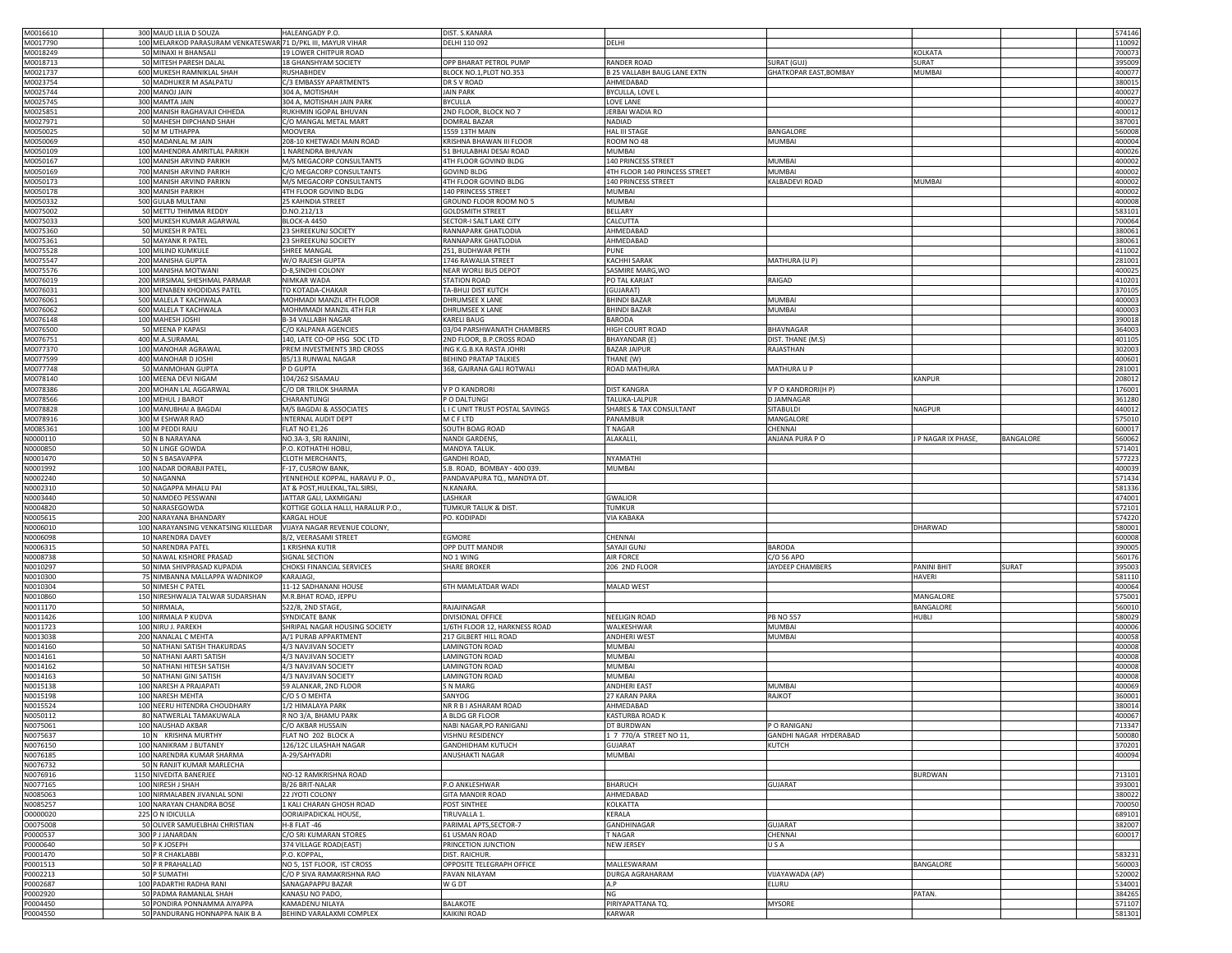| P0005652 | 100 PARESH VIJAY JHAVERI                       | M/S VIJAYBHAN INVESTMENTS       | 1610, PRASAD CHAMBERS            | <b>OPERA HOUSE</b>          | <b>MUMBAI</b>         |                        |       | 400004        |
|----------|------------------------------------------------|---------------------------------|----------------------------------|-----------------------------|-----------------------|------------------------|-------|---------------|
| P0006875 | 200 PATEL RAJULA JASUBHAI                      | 6A, SHANTI SADAN                | VADANAGARA PATEL SOCY            | BEHIND RAMBAG, MANINAGAR    | AHMEDABAD             |                        |       | 380008        |
| P0006884 | 100 PATEL RAMESHBHAI NAROTTAM BHAI             | 31/366 NETAJINAGAR              | MEGHANINAGAR                     | AHMEDABAD                   |                       |                        |       | 380016        |
| 0006913  | 60 PATEL SHAILESH NATWARLAL                    | B-1, ASHIRVAD FLATS             | <b>NEAR BHAVIN SCHOOL</b>        | JAYMANGAL BUS-STOP          | NIRAMBIKA SCHOOL ROAD | AHMEDABAD<br>NARANPURA |       | 380013        |
| 0007400  | 10 PAWAN KUMAR PARASRAM PURIA                  | Z1.SIR HARIRAM GORADIA ST.      | 2ND FLOOR,                       |                             |                       | CALCUTTA               |       | 700007        |
| 0008819  | 50 POOJA SHAH                                  | 4, SAILOR BLDG. 373 D.N. ROAD   |                                  |                             |                       | MUMBAI                 |       | 400001        |
| 0010400  | 100 PRADEEP RATHI                              | C/O. BENCO ENGINEERS            | 34 MITTAL CHAMBERS               | <b>NARIMAN POINT</b>        | <b>BOMBAY</b>         |                        |       | 400021        |
| P0010592 | 100 PRAGNA DOSHI                               | 12 ANAND JIVAN SOCIETY          | VALLABH BAUG ROAD (EXTN.)        | <b>GHATKOPAR (EO</b>        | <b>MUMBAI</b>         |                        |       | 400077        |
| P0012747 | 25 PRATIBHA A CHOKSY                           | 4/4209 BEGUMPURA                | <b>DANAPITH ROAD</b>             | <b>OPP AMBLI STREET</b>     | <b>SURAT (GUJ</b>     | SURAT                  |       | 395003        |
|          |                                                |                                 |                                  |                             |                       |                        |       |               |
| P0013620 | 75 PREM KUMAR DHAWAN                           | ROAD NO. 1/E                    | RATENDRA NAGAR                   | PATNA-16                    |                       |                        |       | 800016        |
| P0016830 | 100 PUSHPA RAWAL                               | C/O STATE BANK OF INDORE        | <b>BHUTKHNA CHOWK</b>            | RAJKOT                      | <b>GUJARAT</b>        |                        |       | 360001        |
| P0016950 | 100 PUSHPABEN                                  | J-110 SCHEME NO 71              | SECTOR A                         | <b>GUMASTA NAGAR</b>        | INDORE                |                        |       | 452009        |
| P0019033 | 100 PANTHA MAJI                                | VILL BACHHURDOBA                | O JHANGRAM                       | DIST MIDNAPORE              |                       |                        |       | 721507        |
| P0019869 | 500 PRATAP H DESAI                             | 17, CAMAC STREET                | 6B, MONALISA BLDG                | CALCUTTA                    |                       |                        |       | 700017        |
| P0019960 | 200 PRAVEEN KUMAR NARAYAN                      | C/O A S BALA                    | 71 RAJSHREE                      | 31 JUDGES COURT ROAD        | CALCUTTA              |                        |       | 700027        |
| P0021950 | 50 PENDURTHI SUMATHI                           | C/O P SIVA RAMKRISHNA RAO       | PAVAN NILAYAM                    | DURGA AGRAHARAM             | VIJAYAWADA            |                        |       | 520002        |
| 20050008 | 1000 P CHANDMAL JAIN                           | PARAS TRADERS                   | FERTILIZER DEALER                | SINDHANUR                   |                       |                        |       | 584128        |
| 0050238  | 50 PREMA SHIVRAM                               | A/8 BLOCK NO 2                  | SRI RAM NAGAR                    | S V ROAD ANDHER             |                       |                        |       | 400058        |
| P0075342 | 100 P ARVIND KUMAR                             | <b>MAHAVEER TRADERS</b>         | MUDIGERE PO                      | DIST CHIKMAGLUR             |                       |                        |       | 577132        |
| P0075847 | 50 PATEL UMESHKUMAR PURUSHOTTAMDAC/O K L DESAI |                                 | K/22/254 SHIV SHAKTI APARTMENT   | OPP AKHABAR NAGAR NAVAVADAJ | AHMEDABAD             |                        |       | 38001         |
| 20076100 | 100 PANCHAL SURESH KUMAR AMBALAL               | D-148, RAJLAXMI SOCIETY         | OLD PADRA ROAD                   | <b>BARODA</b>               |                       |                        |       | 39001         |
|          |                                                |                                 |                                  |                             |                       |                        |       | 388001        |
| P0077081 | 500 PRAFULLA CHANDRAKANT SHAH                  | ARIHANT SHRIJEE COLONY          | BEHIND MAHAVIR SOCIETY           | ANAND                       |                       |                        |       |               |
| 0077569  | 200 PRABHUDAS M SHETH                          | 2/10 CHANDRAPRABHA              | MURAR ROAD                       | MULUND (WEST)               |                       |                        |       | 400080        |
| P0077609 | 100 PRAMOD KAPAHI                              | <b>B-32 SHYAM PARK EXTN</b>     | <b>JTTAR PRADESH</b>             | GHAZIABAD                   |                       |                        |       | 201005        |
| 20078172 | 50 PABBATI AJAI BABU                           | <b>SRI SAI DISTRIBUTORS</b>     | DEALERS IN PESTICIDES            | PATHIVARI STREET            |                       | ONGOLE                 |       | 523001        |
| R0001249 | 50 R T HYAGARAJAN                              | OLD NO 14 NEW NO 25             | <b>IFTH MAIN ROAD</b>            | KASTURBA NAGAR              | ADYAR                 | CHENNAI                |       | 600020        |
| R0002050 | 100 RADHA V SHENOY                             | C/O MR K V SHENOY               | DIRECTOR OF PHY. EDN.            | MANGALORE UNIVERSITY        | MANGALA GANGOTRI(DK)  |                        |       | 574199        |
| R0003870 | 50 RAJALAKSHMI SIVASAMBAN                      | H.NO. 7 96, SCIENTISTS COLONY   | HABSHIGUDA                       | HYDERABAD 500 007           |                       |                        |       | 500007        |
| R0004346 | 100 RAJEEV NATVAR BHATT                        | 44E SRIRAM HARINAGAR SOCIETY    | <b>GOTRI ROAD</b>                | <b>BARODA</b>               |                       |                        |       | 390015        |
| R0004402 | 100 RAJEEV AGARWAL                             | <b>BANK OF MAHARASHTRA</b>      | <b>HAMIDIA ROAD BRANCH</b>       | BHOPAL (M.P)                |                       |                        |       | 462001        |
| R0004525 | 100 RAJENDRA K PORWAL                          | 203-ASHO PALAV, KORA KENDRA     | .V.ROAD, OPP.FLY OVER BRIDGE     | BORIVALI(W)                 | MUMBAI                | MAHARASHTRA            | INDIA | 400092        |
| R0005019 | 100 RAJENDRA S BARDIYA                         | C/O INDIRA TOBBACCO COMPANY     | 9TH LANE                         | PO JAYSINGPUR               | KOLHAPUR              |                        |       | 416101        |
|          |                                                |                                 |                                  |                             |                       |                        |       |               |
| 0005246  | 100 RJAESH NAGAR                               | 70, VIVEKANANDA ROAD            | W.BENGAL                         | CALCUTTA                    |                       |                        |       | 700006        |
| 30005266 | 300 RAJESH SHANTILAL SHAH                      | C/O RASIK OIL MILL              | PARI                             | <b>JETPUR</b>               | <b>GUJARAT</b>        |                        |       | 390001        |
| 30005540 | 100 RAJINDER SINGH                             | <b>GURMUKH HOSIERY WORKS</b>    | 67 KIDWAI NAGAR                  | UDHIANA 141 008             |                       |                        |       | 141008        |
| R0006082 | 200 RAJU HARAN                                 | 20 SHRI MARUTHI COMPLEX         | R T STREET                       |                             |                       | BANGALORE              |       | 560053        |
| 30008005 | 100 RAMA MISRA                                 |                                 | 24 KALA KANKAR SCHEME            | OLD HYDERABAD               | LUCKNOW               |                        |       | 226001        |
| 10009990 | 50 RAMAPPA VENKAPPA DODDAMANI                  | <b>GENERAL MERCHANT</b>         | <b>JUBHAS ROAD,</b>              | DHARWAR                     |                       |                        |       | 580001        |
| R0010585 | 50 RAMCHANDRA GURUNATH MODAK                   | PLOT NO 337                     | <b>HANKAR NAGAR</b>              | NAGPUR                      | MAHARASHTRA           |                        |       | 440010        |
| R0011790 | 50 RAMESH NANDLAL PARIKH                       | C/O. OPTINA, OPP. MODEL CINEMA, | <b>GANDHI ROAD,</b>              | AHMEDABAD                   |                       |                        |       | 380001        |
| 30014080 | 50 RANI DEVI CHOPRA                            | C/O M/S FAIRDEAL ENTERPRISES    | <b>EXCHANGE ROAD</b>             | JAMMU-TAWI (J&K)            |                       |                        |       | 180001        |
| R0014950 | 50 RASIKBHAI TRIBHOVANDAS GANDHI               | <b>GOVA BAZAR</b>               | <b>DIST. BHARUCH (GUJARAT)</b>   | ANKLESHWAR                  |                       |                        |       | 393001        |
| R0015970 | 50 RATNA BAI                                   | PADMAVATI TEA AGENCIES          | PALACE ROAD                      | P O SHORAPUR                | KARNATAKA             |                        |       | 585224        |
|          | 100 RATNAPPA ANNAPPA CHOUGULE                  |                                 |                                  |                             | M.S.                  |                        |       |               |
| R0016080 |                                                | RATNATRYA LAXMI HOSPITAL        | 223 E TARABAI PARK               | KOLHAPUR                    |                       |                        |       | 416003        |
| R0016895 | 100 RAYMOND LOPES                              | A/203 VINAYAK SHOPPING CENTER   | OPP UNION BANK                   | MANICKPUR                   | VASAI ROAD-BASSIEN    | MAHARASHTRA<br>THANA   |       | 400601        |
| R0016956 | 200 REBA BASU                                  | <b>DESIGM TEAM</b>              | N W MORABADI MAIDAN              | RANCHI                      |                       |                        |       | 834008        |
| R0017180 | 150 REKHA KAPOOR                               | 528, SECTOR 10-D,               | CHANDIGARH 11.                   |                             |                       |                        |       | 160011        |
| R0017882 | 100 RITA S PRABHU                              | OPP: POLICE STATION             | <b>RAM NIVAS</b>                 | PAYYANOOR                   | KERALA                |                        |       | 670307        |
| R0018463 | 200 ROMITA PARESH SUKHTANKAR                   | C-1 ASHIRWAD                    | S V ROAD, OPP BANDRA MASJID      | <b>BANDRA WEST</b>          | MUMBAI                |                        |       | 400050        |
| R0019190 | 150 RUDRAPPA AMRUTAPPA NAVALGUND               | POST & AT ANNIGERI              | DIST. DHARWAR. KARNATAKA STATE   | ANNIGERI, TALUK NAVALGUND   |                       |                        |       | 582201        |
| R0019210 | 50 RUDRAPPA GURULINGAPPA GANGAVATI GRAMSEVAK   |                                 | AT. BHOGAVI, POST DIVGIHALLI,    | TQ. HIREKERUR               | <b>HIREKERUF</b>      |                        |       | 581111        |
| R0019480 | 100 RUP CHAND BATRA,                           | PLOT NO. 189, OXY-TOWN CO-OP-   | COLONY, BIREN, RAI ROAD WEST     | SIBRAMPORE, CALCUTTA 61     | CALCUTTA              |                        |       | 700061        |
| R0019594 | 50 RUPEN H. AMIN                               | C/O. HARSHAD M. AMIN            | BEHIND HARIKRUPA SOC. GOTRI ROAD | <b>BARODA</b>               |                       |                        |       | 390015        |
| 10020732 | 100 RAMDAS MARUTI JADHAV                       | HANUMAN NAGAR, GALA NO 5        | SAMTACHAL CAMETE                 | M G ROAD, GOREG             |                       |                        |       | 400090        |
| 10020971 | 500 RAJ KUMAR MISRA                            | 6H, RADHANATH CHOUDHURY ROAD    |                                  |                             |                       | CALCUTTA               |       | 700015        |
|          |                                                |                                 |                                  |                             |                       |                        |       |               |
| R0021030 | 100 RAMESH J MERCHANT                          | TULSI BHUVAN, 3RD FLOOR         | R NO 14                          | MAHALAXMI, T CO             |                       |                        |       | 400026        |
| 30021122 | 200 RATILAL S SHAH                             | 23 VASANT NIWAS                 | A WING, 260 NEHRU ROAD           | VILE PARLE EAST             |                       |                        |       | 400057        |
| 10021255 | 200 RATAN KUMAR GUPTA                          | P-310 CIT ROAD                  | SCHEME VI M                      | CALCUTTA                    |                       |                        |       | 700054        |
| R0022523 | 100 RAJENDRA S BARDIYA                         | 9TH LANE SUBHAS ROAD            | /O INDIRA TOBACCO                | <b>JAYSINGHPUR</b>          |                       |                        |       | 416101        |
| R0023149 | 100 RANJIT CHANDRA                             | 9B PADDU PUKUR ROAD             |                                  |                             |                       | CALCUTTA               |       | 700020        |
| R0023184 | 100 RAMDAS GIRDHAR PATIL                       | 382, SAVALI                     | SHIVAJI NAGAR NO 1               | <b>MANMAD CITY</b>          | <b>NASIK DIST</b>     |                        |       | 423104        |
| R0023422 | 100 RAJ KUMAR PURI                             | P250 BLOCK B                    | <b>AKE TOWN</b>                  | CALCUTTA                    |                       |                        |       | 700089        |
| R0023489 | 100 RAVICHANDRAN S.N.                          |                                 | 312 THADAGAM LINK ROAD           |                             |                       | COIMBAOTORE            |       | 641013        |
| R0024020 | 100 REKHA RANI RAJPOOT                         | 3 GA GANDHI NAGAR               |                                  |                             |                       | MUZAFFAR NAGAR         |       | 251001        |
| R0024522 | 100 RITA RAJU PANJABI                          | 5, VIMAL NAGAR SOCIETY          | NAVA BANZAR                      | AT KARJAN                   | DI BARODA (GUJ)       |                        |       | 391240        |
| R0050160 | 100 RAMCHHODBHAI K PATEL                       | 8, KAILASH PARK SOCIETY         | <b>NEAR WATER TANK</b>           | AKOTA                       | BARODA, GUJARAT       | <b>BARODA</b>          |       | 390020        |
| R0075096 | 100 RAJU MAGANLAL NATHWANI                     | PHK BUILDING                    | OPP.KABIR ASHRAM                 | THAKKAR PLOT                | PORBANDAR             |                        |       | 384001        |
| R0075136 | 100 RASU BADAL DAS KUKREJA                     | 321, KALYAN CHAMBER             | RAVIWAR PETH                     | SATRANJIWALA CHOWK          | <b>LAXMI ROAD</b>     | POONA                  |       | 411002        |
|          |                                                |                                 |                                  |                             |                       |                        |       |               |
| R0075150 | 100 RAMRAO SHRIPATRAO DESHMUKH                 | FLAT 302 PUNE SATARA ROAD       | OPP SHANKAR MAHARAJ MATH         | 15/7/3 DHANKAKIADI          |                       | PUNE                   |       | 411043        |
| R0075365 | 100 RASHMI GHANSHAM AHUJA                      | 11 ANAND ODD DEVIDAYAL ROAD     | MULUND (W)                       | <b>MUMBAI</b>               |                       |                        |       | 400080        |
| R0075384 | 50 RAMANBHAI B PATEL                           | 23-SHREEKUNJ SUCIETY            | <b>RANNAPARK, GHATLODIA</b>      | AHMEDABAD                   |                       |                        |       | <b>38UU61</b> |
| R0075386 | 50 RAJESH R PATEL                              | 23 SHREEKUNJ SOCIETY            | RANNAPARK GHATLODIA              | AHMEDABAD                   |                       |                        |       | 380061        |
| R0075387 | 50 RAJESH R PATEL                              | 23 SHREEKUNJ SOCIETY            | RANNAPARK GHATLODIA              | AHMEDABAD                   |                       |                        |       | 380061        |
| R0075388 | 50 RAJESH R PATEL                              | 23 SHREEKUNJ SOCIETY            | RANNAPARK GHATLODIA              | AHMEDABAD                   |                       |                        |       | 380061        |
| R0075389 | 50 RAJESH R PATEL                              | 23 SHREEKUNJ SOCIETY            | RANNAPARK GHATLODIA              | AHMEDABAD                   |                       |                        |       | 380061        |
| R0075391 | 50 RAJESH R PATEL                              | 23 SHREEKUNJ SOCIETY            | RANNAPARK GHATLODIA              | AHMEDABAD                   |                       |                        |       | 380061        |
| R0075392 | 50 RAJESH R PATEL                              | 23 SHREEKUNJ SOCIETY            | RANNAPARK GHATLODIA              | AHMEDABAD                   |                       |                        |       | 380061        |
| R0075393 | 50 RAJESH R PATEL                              | 23 SHREEKUNJ SOCIETY            | RANNAPARK GHATLODIA              | AHMEDABAD                   |                       |                        |       | 380061        |
| R0075394 | 50 RAJESH R PATEL                              | 23 SHREEKUNJ SOCIETY            | RANNAPARK GHATLODIA              | AHMEDABAD                   |                       |                        |       | 380061        |
| R0075395 | 50 RAJESH R PATEL                              | 23 SHREEKUNJ SOCIETY            | RANNAPARK GHATLODIA              | AHMEDABAD                   |                       |                        |       | 380061        |
| R0075414 | 50 RAJAPPA SANGAPPA KATENHALLI                 | P O TARDEHALLI                  | TALUK MALUR                      | BADIGE                      | DHARWAD               |                        |       | 580001        |
|          |                                                |                                 |                                  |                             |                       |                        |       |               |
| R0075586 | 400 RAJESH GUPTA                               | S/O K R VARSHNEY                | 1746 KACHHI SARAK                | <b>GALI RAWALIA</b>         | MATHURA (U P)         |                        |       | 281001        |
| R0075731 | 100 REJITB SRINIVAS                            | 39/D DEVABBAYA,S V ROAD         | GOREGAON (W)                     | MUMBAI                      |                       |                        |       | 400062        |
| R0076216 | 250 RUHINA YURFANUR R KHAN                     | RASHID COTTAGE                  | <b>USUFIYA COLONY</b>            | PARBHANI                    |                       |                        |       | 211001        |
| R0076249 | 100 RAJESH L SAINI                             | 403, VIRAT APTS                 | UNCIKUT ROAD                     | NAVSARI                     | <b>GUJARAT</b>        |                        |       | 396445        |
| R0076869 | 200 RAMRANJAN DAS                              | C/O DEV & PLANNING DEPTT        | GOVT OF WEST BENGAL              | RAJBHAVAN                   |                       |                        |       | 700062        |
| R0076950 | 200 RAXIT BHOGILAL SHAH                        | A-4, SUPAL APT                  | NEHRU PARK                       | VASTRAPUR                   | AHMEDABAD             |                        |       | 380015        |
| R0077477 | 50 RAMESHCHANDRA J.SHAH                        | HITESH R.ZAVERI HOUSE,          | SUKHADIVAT BAZAR, ZAVERI BAZAR,  | PATAN(N.G), PATAN           |                       |                        |       | 384265        |
| R0077687 | 500 RATAN CHANDRA DEY                          | 38 HARISH CHATTERJEE ST         | <b>ALIGHAT</b>                   | CALCUTTA                    |                       |                        |       | 700026        |
| R0077813 | 100 RAJESH KUMAR BHAGAT                        | C/O LT RADHE BHAGAT             | AT-BARI BAZAR                    | DIST-MUNGER                 | MUNGER(BIHAR)         |                        |       | 811201        |
|          |                                                |                                 |                                  |                             |                       |                        |       |               |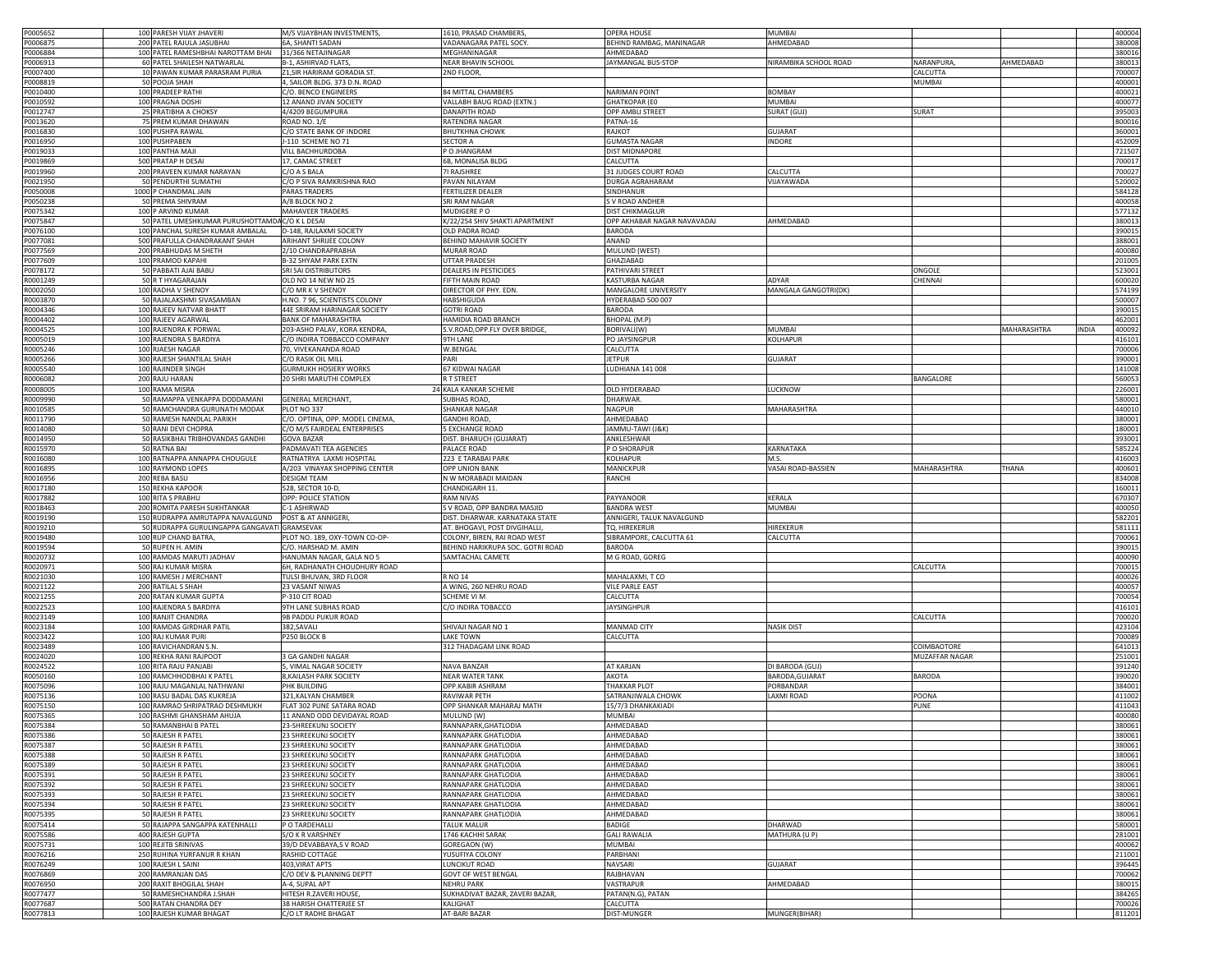| R0078066             | 300 RAJNESH TIWARI                                        | 382 NIRALA NAGAR                                      |                                 |                                        |                             | RAEBARELI         | 229001           |
|----------------------|-----------------------------------------------------------|-------------------------------------------------------|---------------------------------|----------------------------------------|-----------------------------|-------------------|------------------|
| R0078087             | 200 RAJENDRA PRASAD UPADHYAY                              | III 39/10 PTPP COLONY                                 | PARICHHA DISTT JHANSI           | U <sub>P</sub>                         | <b>UTTAR PRADESH</b>        |                   | 284305           |
|                      |                                                           |                                                       |                                 |                                        |                             |                   |                  |
| R0078234             | 100 R KRISHNAN                                            | 2/291, TEACHERS COLONY                                | NGGO COLONY POST                |                                        |                             |                   | 641022           |
| R0078381             | 50 RADHE SHYAM BISSA                                      | KALLAS STREET                                         | NEAR S P KALLA                  | JODHPUR (RAJ)                          |                             |                   | 342001           |
| R0078422             | 100 RAJPUT RANJITSINH NATHUSINH                           | SHITAL PARK B NO 12                                   | NARODA ROAD SAIJPUR             | NEAR KUBEMAHADEV                       | AHMEDABAD                   |                   | 382345           |
| R0078804             | 200 RANJANA AGARWAL                                       | C/O NAVEEN AGARWAL                                    | 71/B ASHUTOSH MUKHERJEE         | ROAD BHOWANIPOR                        |                             |                   | 700025           |
| R0078837             | 250 R SARMISTA GANESH                                     | PRBHA PICTURE HOUSE                                   |                                 |                                        |                             | <b>MYSORE</b>     | 570001           |
| R0078840             | 100 RAKESH SINGH                                          | C/O B B SINGH                                         | <b>JHANAKPURA PO KULTI</b>      | <b>DIST BURDWAN</b>                    | (WB)                        |                   | 713343           |
|                      |                                                           | PRABHA PICTURE HOUSE                                  |                                 |                                        |                             |                   |                  |
| R0078849             | 150 R SARMISTA GANESH                                     |                                                       |                                 |                                        |                             | <b>MYSORE</b>     | 570001           |
| R0078866             | 100 RAVI SHANKAR B S                                      | VASANTH NO. 44/1                                      | 1ST E CROSS NETHAJI CIRCLE      | MATHIKERE                              |                             | BANGALORE         | 560054           |
| R0079032             | 50 RADHAKRISHNA MAYYA                                     | POST & VILL ALIKE                                     | <b>BANTWAL TQ</b>               | D K                                    | ALIKE POST & VILLAGE        |                   | 574235           |
| R0086464             | 50 RUKMINI B S                                            | PRABATASA LAKSHMISHA NAGARA                           | KADUR (AT POST) AT TALUKA       | CHIKMAGALUR DIST                       |                             | KADUR             | 577548           |
| S0000215             | 50 S ASHOK                                                | NO 301/25 13TH MAIN ROAD                              | R M V EXTN                      | SADASHIVANAGAR                         | BANGALORE                   |                   | 560080           |
| S0001005             | 75 S JAYA SHANKARA RAJU                                   | NO.99 MIG 7TH CROSS                                   | K.H.B. COLONY II STAGE          | BASAVESHWARA NAGAR                     | <b>BANGALORE</b>            |                   | 560079           |
|                      |                                                           |                                                       |                                 |                                        |                             |                   |                  |
| 60002429             | 100 S RAJANAYAGAM                                         | DHARAPURAM ROAD                                       | KANGAYAM                        | PERIYAR DIST                           | T NADU                      |                   | 638701           |
| 60002716             | 100 S SABESAN                                             | ASST MANAGER ACCOUNT                                  | CHOLAN ROADWAYS CORPN LTD       | KUMBAKONAM                             | TN                          |                   | 612001           |
| \$0005630            | 50 SANGANAGOUDA BASANAGOUDA PATIL AGRICULTURIST,          |                                                       | HALLIHAL                        | DT. DHARWAR                            |                             |                   | 580211           |
| \$0006575            | 100 SANTILAL JAIN                                         | <b>ANAND TRADERS</b>                                  | DIST SIKAR (RAJ)                | P.O RANOLI                             |                             |                   | 332403           |
| 50006883             | 100 SANTOSH KUMAR SHARMA                                  | 44, ROSE MORE LANE                                    | <b>5TH FLOOF</b>                | W B                                    | <b>HOWRAH</b>               |                   | 711101           |
| \$0007075            | 150 SANTOSH LUTHRA                                        | 8/137 NORTH OFFICE PARA                               | <b>DORANDA</b>                  | RANCHI 834 002                         |                             |                   | 834002           |
| S0009055             | 200 SASHI HARSOLA                                         | 49, 3RD MARINE STREET                                 | DHOBI TALAU                     | MUMBAI                                 |                             |                   | 400002           |
|                      |                                                           |                                                       | 41 S J P ROAD                   |                                        |                             |                   |                  |
| \$0010856            | 50 SAVITA H MANWANI                                       | RAMCHAND SONS                                         |                                 | BANGALORI                              |                             |                   | 560002           |
| S0010875             | 100 SAVITA MADHUKAR BORKAR                                | LAXMI PLOT NO 18                                      | JOGESHWARI COOP HSG SOC         | JOGESHWARI EAST                        |                             |                   | 400060           |
| S0012325             | 50 SHAH BHARAT R.                                         | 117, KIKA STREET                                      | III FLOOR, GULALWADI            | <b>MUMBAI</b>                          |                             |                   | 400004           |
| S0012326             | 100 SHAH BHARAT R                                         | 117, KIKA STREET                                      | III FLOOR, GULALWADI            | MUMBAI                                 |                             |                   | 400004           |
| S0012380             | 50 SHAH JAYENDRA RASIKCHANDRA                             | <b>KUNJ VILLA</b>                                     | AGRA ROAD,                      | NASIK.                                 |                             |                   | 422001           |
| S0012400             | 50 SHAH RASIKLAL KESHAVLAL                                | AT AND POST GOTRI                                     | DIST. BARODA                    |                                        |                             |                   | 390001           |
|                      |                                                           | C/O CHANDRATAN BRIJRATAN                              | 180 MAHATMA GANDHI ROAD         |                                        | CALCUTTA                    |                   | 700007           |
| S0012795             | 100 SHAKUNTALA DEVI BHANSALI                              |                                                       |                                 | 1ST FLOOR                              |                             |                   |                  |
| S0014996             | 50 SHANTABEN JAYANTILAL MODI                              | NEAR KAZI SAHEBS MASJID                               | <b>BAJI PATELS VAHORVAD</b>     | <b>VISNAGAR NG</b>                     |                             |                   | 384315           |
| S0015318             | 10 SHANTHA LAKSHMI                                        | W/O N NAGARAJA SETTY                                  | CHANNA MALLIKARJUNA NILAYA      | NO 118/19-3 4TH MAIN MARUTHI EXTENSION | <b>GAYATHRI NAGAR</b>       | BANGALORE         | 560021           |
| S0016310             | 100 SHANTINATH APPARAO CHIVATE                            | MARKET,                                               |                                 |                                        |                             | DHARWAR           | 580001           |
| S0019377             | 100 SHIRISH D CHIRPUTKAR                                  | 4/3 H,                                                | RAMBAUG COLONY                  | NAVI PETH                              | PUNE                        |                   | 411030           |
| S0019505             | 50 SHIVABASAVAIAH B K                                     | YERIYUR POST                                          | <b>GUNDLUPET TQ</b>             | <b>MYSORE DIST</b>                     | YERIYUR                     |                   | 571111           |
| 60020270             | 50 SHIVANANDA R CHARANTHIMATH                             | 88, VIJAYANAGAR EXTENSION                             |                                 |                                        |                             | <b>HUBLI</b>      | 580022           |
|                      |                                                           |                                                       |                                 |                                        |                             |                   |                  |
| 0020310              | 200 SHIVANANJAMMA                                         | YADAVANI POST, KUNIGAL TO                             | <b>TUMKUR DIST</b>              |                                        |                             |                   | 572130           |
| 60020940             | 50 SHIVARAM MALAVALLI KRISHNAPPA                          | ASST. MASTER S.J.H.S.                                 | BELAKAVADI, MALAVALLI TQ.       | MANDYA DT                              |                             |                   | 571417           |
| S0022705             | 70 SHUBHADA SUDHAKAR DOIPHODE                             | BLK-19, NEW VISHNU RESI.COMP                          | NR LAXMI VISHNU MILLS           | SOLAPUR-MS                             |                             |                   | 413001           |
| 50023309             | 50 SHYAMAKANTA SEAL                                       | 10 B, KANAI DHAR LANE                                 |                                 |                                        |                             | CALCUTTA          | 700012           |
| S0023870             | 200 SIDDANNA GOWDA                                        | T.NO. 1470                                            | MATERIALS DEPARTMENT            | M.C.F. LTD.                            | MANGALORE                   |                   | 575010           |
|                      |                                                           |                                                       |                                 |                                        |                             |                   |                  |
| 60023970             | 50 SIDDAPPA MALLAPPA RAMAGERI                             | AT & P.O. MUGALI                                      | TALUKA SHIGGAON,                |                                        |                             |                   | 581205           |
| S0024272             | 50 SIDDHARTH VISWANATHAN                                  | C/O MR K K UNNI                                       | 145 NIMBHANNA                   | PALI HILL                              | BANDRA (WEST)               | MUMBAI            | 400050           |
| \$0025350            | 50 SMITA K KULKARNI                                       | 18 SHIVAPRABHA                                        | KHER WADI, RAM MANDIR ROAD      | <b>BANDRA EAST</b>                     | <b>MUMBAI</b>               |                   | 400051           |
| \$0025360            | 100 SMITA VIJAY AMBEKAR                                   | 34/4 KARVE ROAD                                       | NEAR KOHINOOR MANGAL KARYALAYA  | PUNE                                   | MAHARASHTRA                 |                   | 411004           |
| \$0026501            | 200 SONAL B. VAKHARIA                                     | A-1, ISHWAR BHUVAN                                    | RANI SATI ROAD                  | MALAD (EAST)                           |                             |                   | 400097           |
| \$0026520            | 50 SONAR CHAND CHATTERJEE                                 | 42/2A,                                                | JIBAN KRISHNA MITRA ROAD        |                                        |                             | CALCUTTA          | 700037           |
|                      |                                                           |                                                       |                                 |                                        |                             |                   |                  |
| S0027255             | 150 SRI RAMANA                                            | D NO 8-2-63                                           | BADAGUPAT                       | <b>UDUPI</b>                           |                             |                   | 576101           |
| S0027775             | 700 STOCK HLDG CORP OF INDIA LTD.A/C LIC 224 MITTAL COURT |                                                       | <b>B WING 2ND FLOOR</b>         | <b>NARIMAN POINT</b>                   |                             |                   | 400021           |
| \$0028320            | 100 SUBHAS MUKHERJEE                                      | 5/4K/3 DUM DUM ROAD                                   |                                 |                                        |                             | CALCUTTA          | 700030           |
| \$0029898            | 100 SUDHA UDAYKUMAR                                       | 33, NEERAV PARK SOCIETY                               | <b>NEAR BUS-DEPOT</b>           | MAKARPUR ROAD                          | BARODA                      |                   | 390010           |
| \$0030345            | 200 SUDHIR KUMAR MUKHERJI                                 | 180, S.P. MUKHERJI ROAD                               |                                 |                                        |                             | KOLKATA           | 700026           |
| 60032450             | 200 SUNANDA CHANDRAKANT SHAH                              | C/O VIPULKUMAR PANALAI                                | <b>GEN.MER &amp; COMM AGENT</b> | PALEJ DIST,                            | <b>GUJARAT</b>              | <b>BROACH</b>     | 392220           |
|                      |                                                           |                                                       |                                 |                                        |                             |                   |                  |
| 60032463             |                                                           | 13, PARISH APT COOP SOC                               | 86, IV MAIN RD                  | MALLESHWARAM-PO                        | <b>BANGALORE</b>            |                   | 560003           |
|                      | 50 SUNANDA GOPAL BHATKAL                                  |                                                       |                                 |                                        |                             |                   |                  |
| \$0032500            | 50 SUNANDA NARAYANA RAO MAHENDRAK D-3, ENGG. COLLEGE QRS. |                                                       | COLLEGE OF ENGINEERING,         | ANANTAPUR                              |                             |                   | 515002           |
| S0032755             | 100 SUNDEEP LOKHANDE                                      | C/O V V LOKHANDE                                      | 37 MEHTA MANSION                | S T ROAD MAHIM                         |                             |                   | 400016           |
| 50033086             | 50 SUNEEL CHANDRASHEKAR HESARUR                           | C/O SHETTAR ADVOCATE                                  | SHIVAPUR COLONY                 | DHARWAD                                |                             |                   | 580001           |
|                      |                                                           |                                                       |                                 |                                        |                             |                   |                  |
| \$0035390            | 75 SURESH SHIVANGOUDA PATIL                               | C/O DR.S.S.PATIL                                      | NEHRU ROAD,                     | <b>BIJAPUR.</b>                        |                             |                   | 586101           |
| 60038230             | 50 SYED ZIAUDDIN                                          | PROP. MODERN INDIAN INDUSTRIES,                       | 2349, EDGAH                     | MYSORE:                                |                             |                   | 570001           |
| \$0038522            | 200 SHYAMAL KANTI SUR                                     | STATE BANK OF INDIA                                   |                                 | CALCUTTA                               |                             | <b>HAKURPUKUR</b> | 700063           |
| S0039322             | 50 SHASHI BHATIA                                          | 417-R MODEL TOWN                                      | YAMUNA NAGAR                    | HARYANA                                |                             |                   | 135001           |
| S0039436             | 100 SUDESH TANDON                                         | 91 SADAR BAZAR                                        | (UP)                            |                                        |                             | MEERUT CANTT      | 250001           |
| S0039577             | 250 SANAT V SONI                                          | BLOCK NO 9/4                                          | SECTOR NO 29                    | GANDHINAGAR                            |                             |                   | 382029           |
| \$0039636            |                                                           | A-64 BAPUJI NAGAR                                     | <b>REGENT ESTATE</b>            | CALCUTTA                               |                             |                   | 700092           |
|                      | 100 SHANKAR NATH SANYAL                                   |                                                       |                                 |                                        |                             |                   |                  |
| \$0040386            | 50 SAVITRI NATHANI                                        | 4/3 NAVJIVAN SOCIETY                                  | LAMINGTON ROAD                  | MUMBAI                                 |                             |                   | 400008           |
| S0043072             | 500 SURYAKANT H DESAI                                     | 17 CAMAC STREET                                       | 6TH FLOOR, MONALISA BUILDING    | CALCUTTA                               |                             |                   | 700017           |
| 60044013             | 100 SANJIV SETHI                                          | 18/43 M H B COLONY                                    | <b>BANDRA RECLAMATION</b>       | BANDRA -W                              | MUMBAI                      |                   | 400050           |
| S0044250             | 100 SACHIN JAIN                                           | <b>BHARAT BHUSHAN</b>                                 | 14A PHOOL BHAWAN                | SOTI GANJ                              | MEERUT 1 (U P)              |                   | 250001           |
| S0044270             | 100 SANJIB KUMAR MUKHOPADHYAY                             | 17/C SABJIBAGAN LANE                                  | CHETLA                          | CALCUTTA                               |                             |                   | 700027           |
| 60044350             | 100 SATISH V SAMANT                                       | 4 VISHRAM APTS                                        | NEAR 3 PETROL PUMPS             | LBS MARG NAUPADA                       | MAHARASHTRA                 |                   | 400602           |
| 60045156             | 200 SHROFF JANID RAZA                                     | 01&02 GRD                                             | HAZARI BAUG OFF                 | 10TH ROAD, JUHU SCHEME                 | V PARLE W                   | <b>MUMBAI</b>     | 400049           |
|                      |                                                           |                                                       |                                 |                                        |                             | MUMBAI            |                  |
| S0047621             | 150 SURESH B PUNAMIYA                                     | C/O PUNAMIYA & ASSO,C A                               | NAVJIVAN SOC, BLDG NO-3         | OFF NO-28,9TH FLR                      | LAMINGTON RD, BOMBAY        |                   | 400001           |
| 60050458             | 60 SULOCHANA ASWATH                                       | NO 10, R V ROAD                                       | / V PURAM                       | ANGALORI                               |                             |                   | 560004           |
| S0075583             | 50 SHARDABEN CHHOGMAL SHAH                                | A 11 AALISHAN BUILDING                                | OFF RAMBAUG LANE                | NEAR KAYLASH SOCIETY                   | <b>BORIVALI W</b>           |                   | 400092           |
| S0075637             | 50 SAROJ R PATEL                                          | 23-SHREEKUNJ SOCIETY                                  | RANNAPARK, GHATLODIA            | AHMEDABAD                              |                             |                   | 380061           |
| S0076035             | 50 SUDHABEN GANDHI                                        | 10, STATION PLOT ANIL                                 | <b>GONDAL</b>                   |                                        |                             |                   | 360311           |
| S0076072             | 100 SUSHAMA SHRIDHAR PATIL                                | PATEL HOUSE                                           | BHOLA NAGAR, NEAR MUKAND CO     | KALWA (EAST), DIST THANE               |                             |                   | 400605           |
|                      |                                                           |                                                       |                                 | FLAT 5,2ND FLR                         | ALLAHABAD BANK              |                   | 400049           |
| S0076419             | 500 SURJEET SINGH REKHI                                   | PLOT 41 JUHU DEVI C H S L                             | GULMOHAR RD 1, JVPD SCHEME      |                                        |                             | ALLAHADAD         |                  |
| S0076603             | 100 SUSHMA RAGHUWIR DUBE                                  | 114, SOMWAR PETH                                      |                                 |                                        |                             | PUNE              | 411011           |
| S0076679             | 100 SUNITA S. CHAVAN                                      | HANUMAN TEKAD, HIGHWAY ROAD                           | CHAVAN CHAWL, GATE NO:2         | <b>NEAR BUDH TEMPL</b>                 |                             |                   | 400055           |
| S0076703             | 50 SANGAMLAL RASTOGI                                      | 150 GARIVANTILA ALLAHABAD                             | SANTACRUZ BOMBAY                | MUMBAI                                 |                             |                   | 211003           |
| S0077403             | 100 SUNIL JOHN FERNANDES                                  | BAIRNO OLDEM BHAT                                     | H NO 538                        | TALEIGAO ILHAS                         | GOA                         |                   | 403003           |
| S0077437             | 150 SURENDRA D SHAH                                       | PARASRAMPURIA BHUVAN                                  | 270 WALKESHWAR ROAD             | MUMBAI                                 |                             |                   | 400006           |
|                      |                                                           |                                                       |                                 |                                        |                             |                   |                  |
| S0077438             | 100 SURENDRA DALSUKHBHAI SHAH                             | PARASRAMPURIA BHUVAN                                  | 270 WALKESHWAR ROAD             | MUMBAI                                 |                             |                   | 400006           |
| S0077636             | 50 SUNIL VISHNU PEDNEKAR                                  | 57/8 L-T NAGAR                                        | ROAD NO 4,GOREGON[W]            | MUMBAI                                 |                             |                   | 400062           |
| S0078008             | 50 SUDHA DEVI                                             | C/O HARENDRA KUMAR                                    | Q.NO.III-614                    | A.T.P. PO.ANPARA                       | DISTT.SONEBHADRA            |                   | 231225           |
| S0079575             | 450 SHARMILA                                              | <b>TYPE IV-117</b>                                    | ANPARA THERMAL                  | POWER PROJECT                          | ANPARA                      | SONEBHADRA        | 231225           |
| S0079604             | 100 SACHIN P MARDIA                                       | <b>R S TRADERS</b>                                    | 150 GOVINDAPPA NAICKEN ST       | CHENNAI                                |                             |                   | 600001           |
| S0079826             | 100 SURESH B MOREY                                        | DS-11 BILT COLONY                                     | P O BALLARPUR PAPER MILL        | DIST CHANDRAPUR M S                    |                             |                   | 442901           |
|                      |                                                           |                                                       |                                 |                                        | U P                         |                   |                  |
| S0079855             | 50 SHARMILA                                               | TYPE IV-117 ANPARA THERMAL                            | POWER PROJECT                   | ANPARA SONEBHADRA                      |                             | P O ANPRA         | 231225           |
| S0079857<br>S0079912 | 100 SHARAD R PRAJAPATI<br>300 SUDHA KRISHNA MUKHERJEE     | 303/2 KUSUMBAL SOCIETY<br>UKHRA (ILARANIHIN DU HOTEL) | NEW MILL ROAD<br>EINEMA ROAD    | SHIVAJI CHOWK<br><b>WEST BENGAL</b>    | KURLA (W)<br><b>BURDWAN</b> | MUMBAI            | 400070<br>713101 |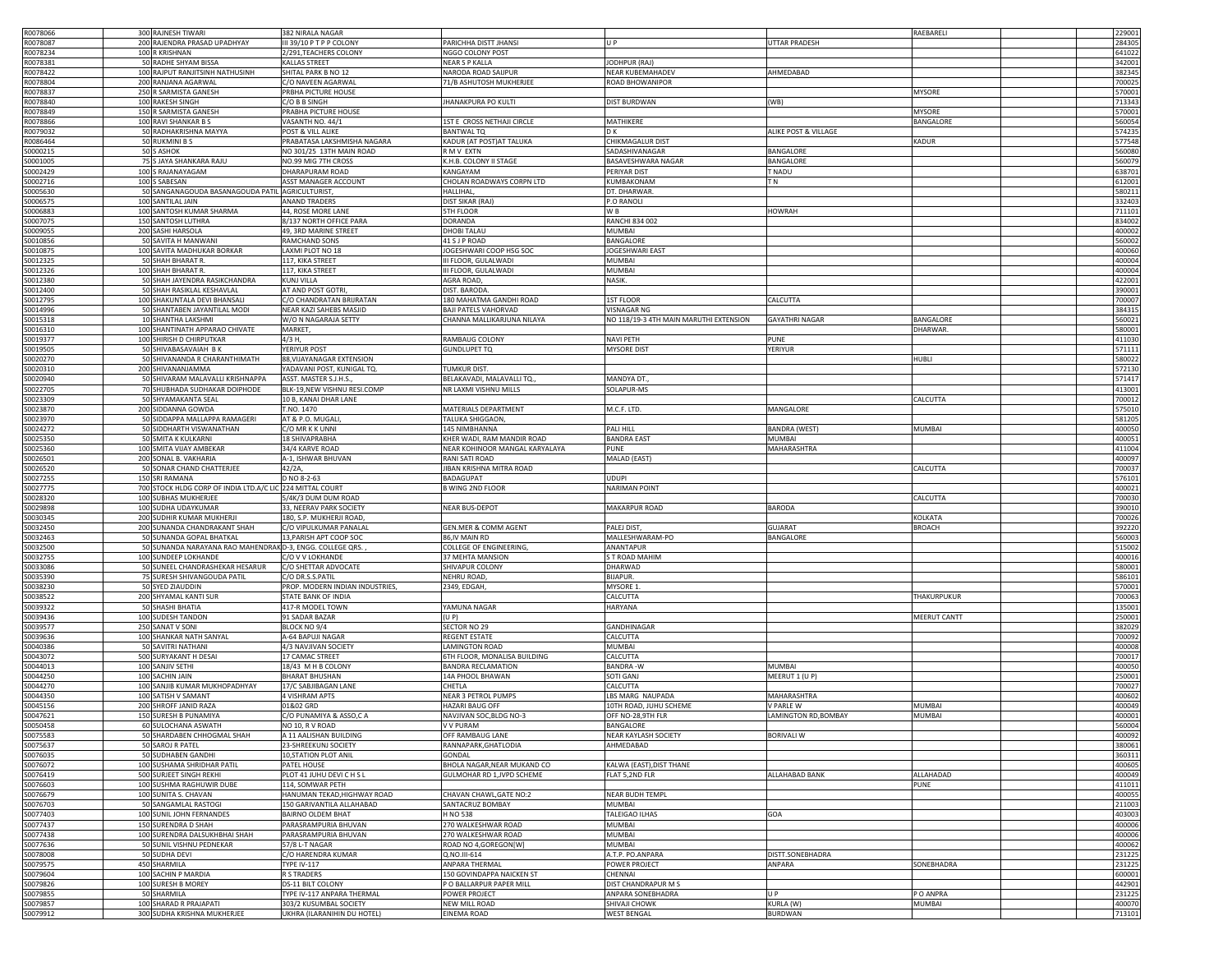| S0079967  | 200 SACHIN AGARWAL                               | 72, JALIA PARA LANE              | SALKIA                            | <b>WEST BENGAL</b>             | <b>HOWRAH</b>      |                    |                      | 700006 |
|-----------|--------------------------------------------------|----------------------------------|-----------------------------------|--------------------------------|--------------------|--------------------|----------------------|--------|
|           |                                                  |                                  |                                   |                                |                    |                    |                      |        |
| S0080157  | 200 S.SIVA SUBRAMANIAM                           | C/O SPIC REGIONAL OFFICE         | 19/2-AB, JUNCTION MAIN ROAD       | <b>GANDHI NAGAR</b>            | SALEM              |                    |                      | 600005 |
| \$0080236 | 200 SAVITA HARNAL                                | C-95 NFL TOWN SHIP               | VIJAIPUR                          | <b>DIST GUNA</b>               | M P                |                    |                      | 473111 |
|           |                                                  |                                  |                                   |                                |                    |                    |                      |        |
| \$0080394 | 100 SATYA RN BHATTACHARJEE                       | C/O SRI HIMANGSHU BHATTACHARJEE  | ROAD NO 16, P O DHALESWAR         | AGARTALA                       | TRIPURA            |                    |                      | 799007 |
| \$0080461 | 400 SIVARAMAKRISHNAIAH V                         | LAT NO 303 F 64                  | KRISHNA ENCLAVE                   | MADHURA NAGAR                  | HYDERABAD          |                    |                      | 500038 |
| 60080984  | 100 SUBHRA RAY                                   |                                  | COMPLEX BIDHANNAGAR 2A            | DURGAPUR M CORP BARDHAMAN      | DURGAPUR           |                    |                      |        |
|           |                                                  | A 19 3 ABAKASH GROUP HOUSING     |                                   |                                |                    |                    | WEST BENGAL<br>India | 713212 |
| \$0081105 | 400 SANJAY RAUT                                  | C/O MAHARASTRA DISTILLERIES LTD  | ADBL INDL AREA CHIKALTHANA        | MAHARASTRA                     | AURANGABAD         |                    |                      | 431210 |
| \$0081508 | 500 SURESH PRAKASH YADAV                         | VILL & PO. DHANI GHASEDA         | DIST. JHUNJHUNA                   | RAJASTHAN                      |                    |                    |                      | 333034 |
|           |                                                  |                                  |                                   |                                |                    |                    |                      |        |
| 60081587  | 200 SATYENDRA KUMAR DWIVEDI                      | 3 (E) KARBALA                    | <b>GT ROAD</b>                    | ALLAHABAD                      |                    |                    |                      | 211001 |
| \$0081588 | 200 S SIVASUBRAMANIYAM                           | C/O RAS ENTERPRISES              | 22, OLD BUS STAND                 | DHARMAPURI                     |                    |                    |                      | 636701 |
| S0081713  | 200 SHANKAR LAL TEKRIWAL                         |                                  | 3/2 BHAGWAN GANGULY LANE          |                                |                    |                    |                      | 711101 |
|           |                                                  | C/O PRADEEP ELECTRONICS          |                                   | HOWRAH (W.B)                   |                    |                    |                      |        |
| S0081752  | 200 SUSANTA DE                                   | 1/2C/1A RAMKRISHNA               | NASKAR LANE                       | CALCUTTA                       |                    |                    |                      | 700010 |
| S0081974  | 150 SHASHI KALA AGNHOTRI                         | 10 NEHRU NAGAR                   |                                   |                                |                    | <b>UCKNOW</b>      |                      | 226004 |
|           |                                                  |                                  |                                   |                                |                    |                    |                      |        |
| 60082022  | 50 S LAKSHMAN                                    | NO 31 BISHOP GARDEN              | RAJA ANNAMLAIPURAM                | CHENNAI                        |                    |                    |                      | 600028 |
| \$0082265 | 200 SASWATI SAHA                                 | 65 J B MITRA ROAD                | SINGHDARJA                        | P.O BURDWAN RAJBATI            |                    | DIST BURDWAN (W.B) |                      | 713104 |
|           |                                                  |                                  |                                   |                                |                    |                    |                      |        |
| \$0082346 | 100 SHARMILA CHANDRA                             |                                  |                                   |                                |                    |                    |                      |        |
| 0085041   | 500 SHAIL CHATURVEDI                             | SHANTA KUNJ                      | OPP. CENTRAL WAREHOUSE            | SHIVPURI ROAD                  | <b>JHANSI</b>      |                    |                      | 284003 |
| 0086635   | 100 SMITA BHARAT GOR                             | <b>B-305 SHANTI PARK</b>         | C S ROAD NO 2                     | <b>DAHISAR EAST</b>            |                    | MUMBAI             |                      | 400068 |
|           |                                                  |                                  |                                   |                                |                    |                    |                      |        |
| 0001135   | 50 T R BALAJI RAO                                | C/O CANARA BANK                  | <b>DJ HALLI</b>                   | <b>B S A ROAD</b>              | BANGALORE          |                    |                      | 560005 |
| T0001325  | 50 T RAJAGOPAL                                   | NO 26 C THARACHAND NAGAR 2 ND ST | VIRUGAMBAKKAM                     | ,CHENNAI                       | TAMILNADU, INDIA   |                    |                      | 600092 |
|           |                                                  |                                  |                                   |                                |                    |                    |                      |        |
| T0002320  | 50 TALUK INDUSTRIAL COOP SOC LTD.                | HEGGADADEVANAKOTE                | MYSORE DIST.                      |                                |                    |                    |                      | 571114 |
| T0003170  | 200 TARAPADA PAUL                                | -2, PARNASREE PALLI,             |                                   |                                |                    | CALCUTTA           |                      | 700060 |
| 0003453   | 100 TEEJ KANWAR                                  | PANNALAL KANKAIDYA & SONS        | 136, JAORA COMPOUND               | INDORE                         |                    |                    |                      | 452001 |
|           |                                                  |                                  |                                   |                                |                    |                    |                      |        |
| T0004450  | 50 THIMMANNACHAR GURACHAR TERDAHA KONANATAMBIGI, |                                  |                                   |                                |                    | <b>HAVERI</b>      |                      | 581110 |
| 0005565   | 50 TRILOK NATH KHURANA                           | H-3/7 MODEL TOWN                 |                                   |                                |                    | DELHI              |                      | 110009 |
|           |                                                  |                                  |                                   |                                |                    |                    |                      |        |
| T0005566  | 50 TRILOK NATH KHURANA                           | H-3/7 MODEL TOWN                 |                                   |                                |                    | DELHI              |                      | 110009 |
| T0007026  | 50 TARUN KUMAR GUPTA                             | SATHI APARTMENT                  | F NO 2, PLOT NO 18                | SECTOR NO 9, ROHINI            | DELHI              |                    |                      | 110085 |
|           |                                                  |                                  |                                   |                                |                    |                    |                      |        |
| T0075193  | 400 TAHER A.KACHWALA                             | MOHMMADI MANZIL                  | 4TH FLR, DHRUMSEE X LANE          | <b>BHINDI BAZAR</b>            | BOMBAY             | <b>MUMBAI</b>      |                      | 400003 |
| T0075194  | 500 TAHER A.KACHWALLA                            | MOHMMADI MANZIL                  | 4TH FLR, DHRUMSEE X LANE          | <b>BHINDI BAZAR</b>            | <b>BOMBAY</b>      | MUMBAI             |                      | 400003 |
|           | 100 TARAKNATH KARMOKAR                           | 53, TEJPAL SCHEME                |                                   | <b>VILE PARLE</b>              |                    |                    |                      | 400057 |
| T0075262  |                                                  |                                  | 2ND ROAD, VIKAS BLDG              |                                |                    |                    |                      |        |
| T0075266  | 100 TULSHIDAS BHAGVANDAS                         | DOLATA PRESS, UPKAR              | STREET NO.5/3                     | VERAVAL                        |                    |                    |                      | 362265 |
| 0075502   | 100 TAPAN KUMAR MANJUMDAR                        | VILL RABINDRA NAGAR              | P O MEDIA                         | <b>VIA KHATURA</b>             | DIST NORTH 24 PGS  |                    |                      | 743273 |
|           |                                                  |                                  |                                   |                                |                    |                    |                      |        |
| 0075595   | 100 TIRIVEDHI BRAHMA PRASAD                      | NAVODAYA NAGAR                   | DOOR NO 11-252/1                  | NARASARAOPET                   |                    |                    |                      | 522601 |
| 0075597   | 500 TM DEVI                                      | 1753/5, 13TH MAIN ROAD           |                                   |                                |                    | CHENNAI            |                      | 600040 |
|           |                                                  |                                  |                                   |                                |                    |                    |                      |        |
| J0001879  | 50 UNMESH NIRANJAN VAKIL                         | 4 SARASWATI NIVETAN              | K DHURU ROAD OFF CADELL ROAD      | DADAR                          | MUMBAI             |                    |                      | 400028 |
| U0002807  | 50 USHA KHURANA                                  | H-3/7 MODEL TOWN                 |                                   |                                |                    | DELHI              |                      | 110009 |
|           | 200 USHA MITHABHAI PATEL                         |                                  |                                   |                                |                    |                    |                      |        |
| U0002920  |                                                  | A-6/12 HIGHWAY VIEW              | NEAR SHANTARAM TALAAAV            | <b>KURAR VILLAGE</b>           |                    |                    |                      | 400097 |
| J0003286  | 150 USHABEN NARENDRAKUMAR JOSHI                  | C/407 ADINATH APARTMENTS         | SAIBABANAGAR                      | S V ROAD                       | BORIVLI (WEST)     | <b>BOMBAY</b>      |                      | 400092 |
| J0003751  | 100 UMABEN T BHATT                               | NEW COLONY PO KADIPANI           | 14 NEW COLONY                     | P O KADIPANI                   | <b>GUJARATH</b>    |                    |                      | 391175 |
|           |                                                  |                                  |                                   |                                |                    |                    |                      |        |
| U0004203  | 200 UDAY BALWANTRAY MEHTA                        | GAMAKHETRA                       | AT & PO MATAR                     | AVDHOOT ASHRAM                 | NADIAD             |                    |                      | 387530 |
| U0004705  | 100 UMESH B MEHTA                                | 151/8 JAWAHARNAGAR               | <b>GOREGAON -W</b>                | MUMBAI                         |                    |                    |                      | 400062 |
|           | 200 URJITA BHADESHKUMAR SHAH                     | 1, TIRTH APPARTMENTS             | OPP PURNANAND ASHRAM              |                                |                    |                    |                      |        |
| U0005007  |                                                  |                                  |                                   | BEHIND SBI NAVJEEVAN           | AHMEDABAD          |                    |                      | 380014 |
| U0075219  | 100 UDAY CHATTERJEE                              | C/O.CTI TRAVELS PVT LTD          | 8/4, INDRAPRAKASH                 | 21, BARAKHAMBA ROAD            | NEW DELHI          |                    |                      | 110001 |
| U0075233  | 800 UDAY CHATTERJEE                              | C/O CTI TRAVELS (P) LTD          | 814, INDRAPRAKASH                 | 21, BARAKHAMBA ROAD            | <b>NEW DELHI</b>   |                    |                      | 110001 |
|           |                                                  |                                  |                                   |                                |                    |                    |                      |        |
| U0075346  | 100 USHA SINGH                                   | B-449 N.F.L.TOWN SHIP,           | VIJAIPUR,                         | DIST.GUNA(M.P)                 |                    |                    |                      | 473111 |
| U0075447  | 200 UDYA CHANDRA RAO                             | S/O K RAGHAVENDRA RAO            | <b>GANESH DRUGS</b>               | GANESH MAHAL COMPLEX           | K S RAO ROAD       | MANGALORE          |                      | 575003 |
|           |                                                  |                                  |                                   |                                |                    |                    |                      |        |
| U0075587  | 100 USHA D KOLADIYA                              | B-28 304 ANAND NAGAR             | C S ROAD DAHISAR (E)              | <b>MUMBAI</b>                  |                    |                    |                      | 400068 |
| U0075595  | 200 UTPAL KUMAR NAG                              | C/O SUBHAS CHANDRA KUNDU         | SECTOR III A BLOCK SALT LAKE CITY | FLAT NO B 8/4                  |                    | <b>ALCUTTA</b>     |                      | 700091 |
| v0000070  | 50 V ANNAIAH SWAMY                               | FERTILISER DEALER, M.G.ROAD,     | GAURIBIDANUR,                     | KOLAR DIST.                    |                    |                    |                      | 561208 |
|           |                                                  |                                  |                                   |                                |                    |                    |                      |        |
| v0000283  | 25 V G SIDDHARTHA                                | SIVAN & CO.                      | <b>STOCK &amp; SHARE BROKER</b>   | 48, CHURCH ST., K F C COMPLEX, | BANGALORE          |                    |                      | 560001 |
| V0000515  | 50 V L SHAH                                      | 616/2 31ST CROSS                 | 10TH A MAIN, 4TH BLOCK            | <b>JAYNAGAR</b>                | BANGALORE          |                    |                      | 560011 |
|           |                                                  |                                  |                                   |                                |                    |                    |                      |        |
| V0001052  | 100 V S NATARAJ                                  | CANARA BANK, HEAD OFFICE         | PRINTING SECTION                  | <b>BADANI HOUSE</b>            | BANGALORE          |                    |                      | 560002 |
| V0001640  | 400 VAIDYANATHIYER SUBRAMANIAN                   | FLAT NO.125                      | SADBHAWNA APARTEMENTS             | PLOT NO.13 I.P.EXTENSION       | (PATPARGANJ) DELHI |                    |                      | 110092 |
|           |                                                  |                                  |                                   |                                |                    |                    |                      |        |
| V0001750  | 100 VALA RAJENDRA KUMAR                          | 11, JAMALIA NAGAR                | PEREMBUR HIGH ROAD                | CHENNAI                        |                    |                    |                      | 600012 |
| V0002400  | 100 VARALAKSHMIC                                 | (IRON, AMULYA APARTMENTS         | R R GARDENS                       | AUTONAGAR                      | VIJAYAWADA(AP)     |                    |                      | 520007 |
| V0003020  | 100 VASANTBEN GOVINDBHAI PATEL                   | C/O.G P UGHREJA                  | <b>AVENUE PARK</b>                | <b>RAVAPAR ROAD</b>            | <b>MORBI</b>       |                    |                      | 363641 |
|           |                                                  |                                  |                                   |                                |                    |                    |                      |        |
| /0003826  | 100 VASUNDHARA V DESAI                           | M/S SUPER LITE BATTARIES         | SAVER LINE ROAD                   | SHIMOGA                        | KARNATAKA          |                    |                      | 577201 |
| v0004260  | 50 VEDPRAKASH GUPTA,                             | SARITA GIFT CENTRE,              | DHANVANTRI ROAD,                  | <b>MYSORE</b>                  |                    |                    |                      | 570001 |
|           | 50 VENKRADDI BASAVRADDI INAMATI                  |                                  |                                   |                                |                    |                    |                      |        |
| V0006390  |                                                  | BALLARWAD, P.O. SISUVINAHALLI    | TAL. NAVALGOND                    | <b>MORAB PO</b>                |                    |                    |                      | 582208 |
| V0006755  | 50 VIDYADEVI MORE                                | A-104 LAXMINARAYAN APARTMENT     | <b>JESAL PARK</b>                 | <b>BHAYANDER</b> [E]           | <b>DIST: THANE</b> |                    |                      | 401105 |
|           |                                                  |                                  |                                   |                                |                    |                    |                      |        |
| V0006901  | 200 VIDYA RANI KOHLI                             | M:23 GREATER KAILASH PART-2      |                                   |                                |                    | NEW DELHI          |                      | 110048 |
| V0007363  | 100 VIJAY GANDHI                                 | C/O. MAHAVEER TRADING CO         | 582 MARKET YARD GULTEKDI          | PUNE 411 037                   |                    |                    |                      | 411037 |
| V0008532  | 500 VIKASH HASMUKHBHAI PANWALA                   | KRISHNA KUNJ                     | BHATAR ROAD, L B CINEMA           | OPP HARIHAR NAGAR SOCIETY      | SURAT (GUJ)        | SURAT              |                      | 395001 |
|           |                                                  |                                  |                                   |                                |                    |                    |                      |        |
| V0009023  | 50 VIMALABEN MULANT                              | MASAR HAAT, JAYESH NIWAS         |                                   |                                |                    | KALYAN             |                      | 421301 |
| v0009800  | 150 VINOD KAPOOR                                 | 528, SECTOR 10-D,                | CHANDIGARH 11.                    | CHANDIGARH - 160 011           |                    |                    |                      | 160011 |
| V0010020  | 500 VINOD KUMAR NEOTIA                           | 7/2, QUEEN S PALACE              |                                   |                                |                    | CALCUTTA           |                      | 700019 |
|           |                                                  |                                  |                                   |                                |                    |                    |                      |        |
| V0010188  | 50 VINOD TALWAR                                  | N 36 PANCHASHILA PARK            |                                   |                                |                    | NEW DELHI          |                      | 110017 |
| V0010250  | 100 VINODBHAI PARBHOBHAI VASHI                   | M/S. DEEPAK FOLE CENTRE          | IRP PETROL PUMP N.H.8             | AT & POST. KADUDARA            |                    |                    |                      | 395003 |
|           |                                                  | <b>NAVPAT APART</b>              |                                   |                                |                    |                    |                      |        |
| V0010700  | 100 VIPUL JAYANTILAL DOSHI                       |                                  | <b>GOPIPURA</b>                   | POST OFFICE GALI               | SURAT (GUJ)        | SURAT              |                      | 395003 |
| V0011620  | 100 VISHNU KUMAR                                 | $C-31$                           | <b>BADHWAR PARK</b>               | COLABA                         | MUMBAI             |                    |                      | 400005 |
|           |                                                  | GAYATRI UPLA FALIA               |                                   |                                |                    |                    |                      |        |
| V0011775  | 100 VISHNU PRASAD JANI                           |                                  | PATHAR GATE                       | BARODA                         |                    |                    |                      | 390001 |
| V0013726  | 100 VISHNUBHAI I BUROT                           | VYAS MADHOLLO                    |                                   |                                |                    | MEHSANA            |                      | 384001 |
| V0013740  | 200 VIJAYKUMAR GOYAL                             | M/S PAVANKUMAR VIJAYKUMAR        | 905 MAKER CHAMBER V               | <b>NARIMAN POINT</b>           |                    |                    |                      | 400021 |
|           |                                                  |                                  |                                   |                                |                    |                    |                      |        |
| V0015003  | 200 VIJAY KUMAR GOYAL                            | C/O M/S PAWANKUMAR VIJAYKUMAR    | 905 MAKER CHAMBER V               | <b>NARIMAN POINT</b>           |                    |                    |                      | 400021 |
| V0015142  | 500 VISHANJI SHAH                                | 15-A SHRINIKETAN                 | IST FLOOR, BLOCK NO 3             | <b>SION EAST</b>               |                    |                    |                      | 400022 |
|           |                                                  |                                  |                                   |                                |                    |                    |                      |        |
| V0015542  | 50 VAISHALI S SHAH                               | 3/3666 NAWAPURA                  | <b>KAKAWA ROAD</b>                | SURAT                          |                    |                    |                      | 395003 |
| V0016600  | 500 VIKAS HASMUKHLAL PANWALA                     | <b>BHATAR ROAD</b>               | L B CIMEMA NEAR                   | OPP HARIHAR NAGAR              | KRISHNAKUM, SURAT  | SURAT              |                      | 395002 |
| V0016608  | 100 VISHWANADHAM MACHA                           | H NO 26-89 MAIN BAZAR            | P O MIRYALGUDA                    | <b>DIST NALGONDA</b>           |                    |                    |                      | 508207 |
|           |                                                  |                                  |                                   |                                |                    |                    |                      |        |
| V0016696  | 300 VIJAY KUMAR                                  | 220, IST FLOOR                   | CHAWRIBAZAR                       | DELHI                          |                    |                    |                      | 110006 |
| V0075141  | 100 VASANTHA                                     | SAPNA TEXTILES                   | C N ROAD                          | BHADRAVATHI                    |                    |                    |                      | 577301 |
|           |                                                  |                                  |                                   |                                |                    |                    |                      |        |
| V0075207  | 50 VIPIN C SHAH                                  | 106, JINESWAR DARSAN             | DEVCHAND NAGAR ROAD               | <b>BHAYANDAR (W)</b>           |                    |                    |                      | 401101 |
| V0075508  | 100 VARGHESE P O                                 | FLAT NO A-7 JOSTS EMPLOYEES      | CH S LTD, ROAD NO 22              | <b>WAGLE ESTATE</b>            | THANE              |                    |                      | 400604 |
|           | 50 VISHNU LAXMAN PEDNEKAR                        |                                  |                                   |                                |                    |                    |                      |        |
| V0075905  |                                                  | 57/8 L-T NAGAR                   | ROAD NO 4, GOREGAN [W]            | <b>MUMBAI</b>                  |                    |                    |                      | 400062 |
| V0075938  | 100 V BALAJI                                     | G-199 SPIC NAGAR                 | <b>TUTICORIN</b>                  |                                |                    |                    |                      | 628005 |
| V0076219  | 450 V.LAKSHMI DEVI                               | FLAT NO.303 KRISHNA ENCLAVE      | F.64 MADHURA NAGAR                | HYDERA2AD                      |                    |                    |                      | 500038 |
|           |                                                  |                                  |                                   |                                |                    |                    |                      |        |
| V0076227  | 1000 VAISHALI KIRTIKUMAR SALVI                   | 311, KESAR KRIPA COOP HSG SOC.   | CHANDAVARKAR RD, BORIVALI (W)     | <b>MUMBAI</b>                  |                    |                    |                      | 400092 |
| V0076504  | 150 VIPUL P MARDIA                               | C/O R S TRADERS                  | 150 GOVINDAPPA NAICKEN ST         | CHENNAI                        |                    |                    |                      | 600001 |
|           |                                                  |                                  |                                   |                                |                    |                    |                      |        |
| V0076945  | 100 VIMAL KUMAR CHHAJER                          | HIG-3 AMER COMPLEX               | ZONE II M P NAGAR                 | BHOPAL                         |                    |                    |                      | 462011 |
| V0077031  | 100 VIJAY ARVINDBHAI RATHOD                      | VADVA DEVJIBHAGATS               | DHARMA SHALA ROAD                 | OPP MAVA HOUSE                 | GUJRAT             | BHAVINAGAR         |                      | 364001 |
| Y0000290  | 50 Y S HARIHARA BHAT                             | YETHADKA HOUSE,                  | P.O.YETHADKA VIA PERDALA          | <b>KASARGOD TALUK</b>          |                    |                    |                      | 670551 |
|           |                                                  |                                  |                                   |                                |                    |                    |                      |        |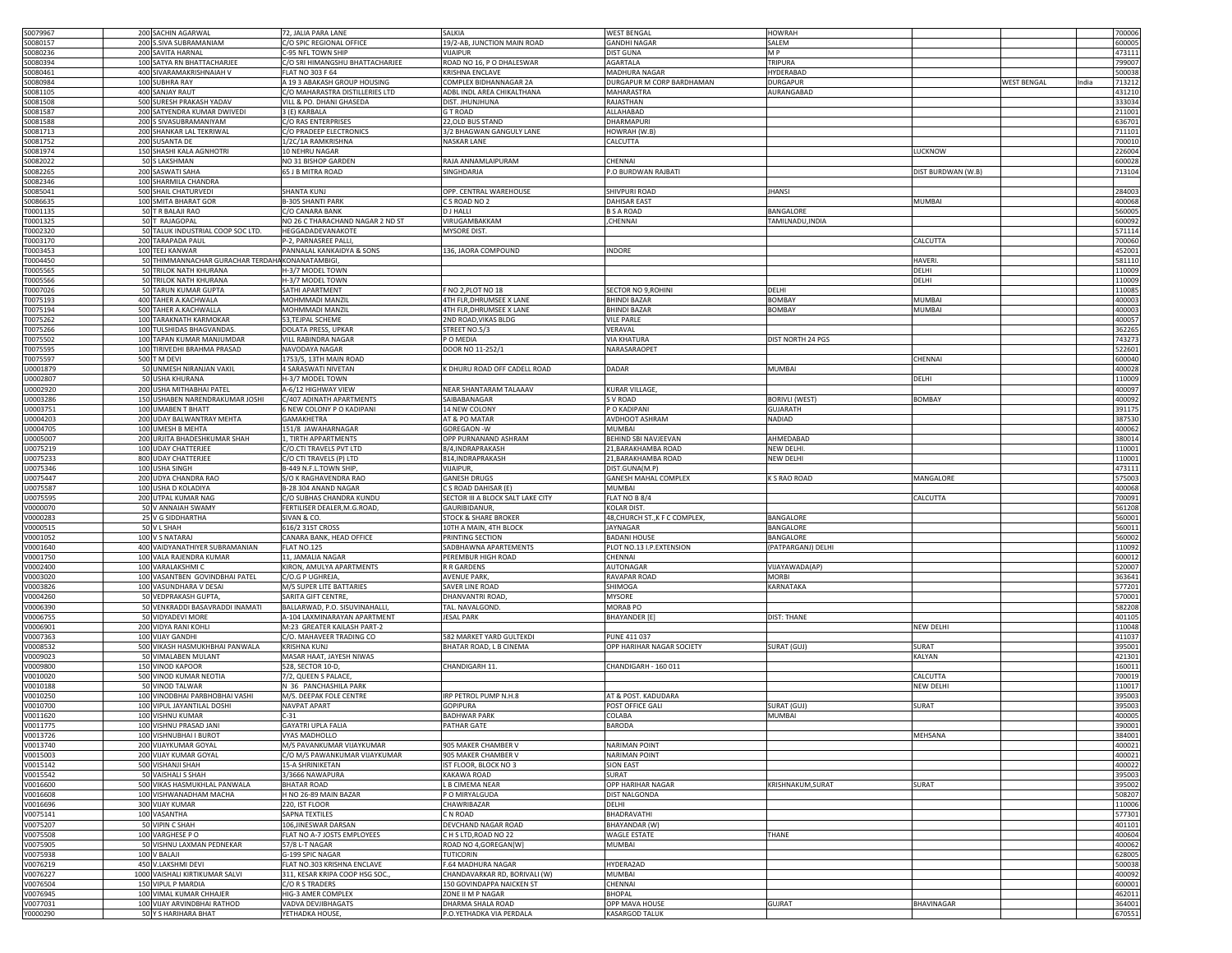| Y0000440                             | 300 Y VENKATESH                                        | NO. 385, II CROSS                                   | 9TH P MAIN ROAD                             | VIJAYANAGAR                      | BANGALORE                        |                   |                    |              | 560040           |
|--------------------------------------|--------------------------------------------------------|-----------------------------------------------------|---------------------------------------------|----------------------------------|----------------------------------|-------------------|--------------------|--------------|------------------|
| 0000443                              | 50 Y VENKATESWARA RAO                                  | C/O Y DASAIAH                                       | NEAR P D C C BANK                           | KARAMCHEDU POST                  | PRAKASAM DIST AP                 |                   |                    |              | 523168           |
|                                      |                                                        |                                                     |                                             |                                  |                                  |                   |                    |              |                  |
| 0001210                              | 100 YELAMARTHI PRASAD                                  | 3-137 MAIN ROAD                                     | B/O Y VENKATA RAO                           | ATREYAPURAM                      |                                  |                   |                    |              | 53323            |
| 0002367                              | 100 YOUSUF MADRASWALA                                  | NANDA DWEEP                                         | FLAT A-1                                    | 44 VIVIANI ROAD                  | RICHARDS TOWN                    | BANGALORE         |                    |              | 56000            |
| 0075278                              | 50 Y SUVARNA                                           | NO 1445,17TH B MAIN                                 | II PHASE, J P NAGAR                         | BANGALORE                        |                                  |                   |                    |              | 56007            |
| 0075279                              | 50 Y SEETHARAMASETTY                                   |                                                     | II PHASE, JP NAGAR                          | BANGALORE                        |                                  |                   |                    |              | 560078           |
|                                      |                                                        | NO 1445,17TH B MAIN                                 |                                             |                                  |                                  |                   |                    |              |                  |
| 0085105                              | 100 YOGESH SUBHASH PARKAR                              | AT NALA VILLAGE                                     | PO SOPARA TAL VASAI DATTAWADI               | GOVIND NIWAS ROOM NO 1           | B/H DATTA MANDIR NALASOPARA WEST | <b>DIST THANE</b> |                    |              | 401203           |
| 0085106                              | 50 YOGESH SUBHASH PARKAR                               | AT NALA VILLAGE                                     | PO SOPARA TAL VASI                          |                                  |                                  | THANE             |                    |              | 401203           |
| 0000040                              | 50 ZAKI ALIHUSEN BHABHRAWALA                           | ISLAMPURA, MULLAJI STREET,                          | DIST. PANCHMAHALS,                          | DOHAD,                           | <b>GUJARAT</b>                   |                   |                    |              | 389151           |
|                                      | 100 SANTOSH BADRINARAYAN KARWA                         | SANKALP                                             | <b>CIVIL LINE</b>                           |                                  | RISOD                            |                   | MAHARASHTRA        | INDIA        | 444506           |
| 1201060000666398                     |                                                        |                                                     |                                             |                                  |                                  |                   |                    |              |                  |
| 1201060000918059                     | 400 CHANDRAKALA NANDKISHORJI BHARGAV NUPUR             |                                                     | SARASWATI COLONY                            |                                  | LATUR                            |                   | MAHARASHTRA        | INDIA        | 413512           |
| 1201060001304242                     | 50 VISHWANATH LATKAN BADGUJAR                          | 107 AMBICA HSG SOCIETY                              | PLOT NO.4/2                                 |                                  | <b>JALGAON</b>                   |                   | MAHARASHTRA        | <b>INDIA</b> | 425001           |
| 1201060800009828                     | 500 SHEETAL PRAKASH                                    | E 105 ANNAPURNA COMPEX                              | P AND T CHOURAHA                            | KOTRA SULTANABAD                 | <b>BHOPAI</b>                    |                   | MADHYA PRADESH     | INDIA        | 452016           |
| 1201070000087215                     | 300 MAHENDRABHAI MAGANLAL SHAH                         | E-1, KADAMBARI APTS.                                | NEAR JAIN DERASAR                           | MAJURA GATE                      | SURAT                            |                   | <b>GUJARAT</b>     | INDIA        | 395001           |
|                                      |                                                        |                                                     |                                             |                                  |                                  |                   |                    |              |                  |
| 1201320001347554                     | 320 MANGALA BADRINARAYAN LADDHA                        | H NO 484 NASIK VES SINNAR                           | <b>TAL SINNAR</b>                           |                                  | NASIK                            |                   | MAHARASHTRA        | INDIA        | 425001           |
| 1201770100339987                     | 100 VINOD KUMAR SHARMA                                 | C/O SHRI RAM CLINIC                                 | AJMER ROAD                                  | DAVLAYIA, TH. SANGANER           | <b>JAIPUR</b>                    |                   | RAJASTHAN          | INDIA        |                  |
| 1201910101371018                     | 36 ROHIT KUMAR                                         | 486, JANTA FLATS GTB ENCLAVE                        | DELHI                                       |                                  | DELHI                            |                   | DELHI              | INDIA        | 110093           |
|                                      |                                                        |                                                     |                                             |                                  | MEDINIPUR                        |                   |                    | INDIA        |                  |
| 1201910300102787                     | 300 SAHADEB BERA                                       | MOUZA-LAKSHMANCHAK                                  | GP-GOURA                                    | PS-DASPUR                        |                                  |                   | <b>WEST BENGAL</b> |              | 721146           |
| 1202420000373585                     | 50 ARATI BHAVESH RAICHURA                              | B/H WOOLAN MILL                                     | ANAND COLONY                                |                                  | JAMNGAR                          |                   | <b>GUJARAT</b>     | <b>INDIA</b> | 361001           |
| 1202600200026364                     | 100 OM PRAKASH CHAHIL                                  | R/O INFRONT ROYAL                                   | DHARAM KANTA                                | PIPRALI ROAD                     | SIKAR                            |                   | RAJASTHAN          | <b>INDIA</b> | 332001           |
| 1202700000015911                     | 9 AMOL A PARANJPE                                      | <b>KRISHNA SMRUTI</b>                               |                                             |                                  | UMBERGAON                        |                   | <b>GUJRAT</b>      | <b>INDIA</b> | 39617            |
|                                      |                                                        |                                                     |                                             |                                  |                                  |                   |                    |              |                  |
| 1202890100021755                     | 100 LAVLESH PAPPU AGRAWAL                              | 458, MAIN ROAD                                      | A/P TRIMBKESHWAR                            | DIST. NASHIK                     | TRIMBKESHWAR                     |                   | M.S.               | INDIA        | 42221            |
| 1202940100003739                     | 500 K.SAILAJA BHASKAR                                  | C/O K.BHASKAR RAO, ACCOUNTANT                       | <b>UNION BANK OF INDIA</b>                  | 61, SULLIVAN GARDEN ROAD,        | MYLAPORE, CHENNAI                |                   | TN                 | <b>INDIA</b> | 600004           |
| 1202990000423619                     | 10 ABHISHEK NEMA                                       | 1892 GUPTESWAR                                      | BEHIND COAL MINES COLONY                    | PREM NAGAR                       | <b>JABALPUR</b>                  |                   | M P                | INDIA        | 482001           |
|                                      |                                                        |                                                     |                                             |                                  |                                  |                   |                    |              | 742236           |
| 12029900'03033651                    | 65 ANIRUDDHA RAHA                                      | QTR NO FHC 102 SHUBHARUN                            | NTPC FARRAKA PO NABARON                     | DIST MURSHIDABAD                 | FARAKKA                          |                   | <b>WEST BENGAL</b> | INDIA        |                  |
| 1203000000446223                     | 1000 VILAS MAHENDRASINH RAOL                           | 48, BHOLESHWAR SOCIETY                              | NR. CHAVNI PARK,                            | AIR PORT ROAD, HANSOL            | AHMEDABAD                        |                   | <b>GUJARAT</b>     | INDIA        | 382475           |
| 1203320001240607                     | 200 PINABEN RAJNIKANT PATEL                            | 103 SHUKAN APPT                                     | <b>ISANPUR</b>                              |                                  | AHMEDABAD                        |                   | <b>GUJARAT</b>     | INDIA        | 382443           |
| 1203320001789162                     | 60 VINODRAY NANDLAL SUKHADIA                           | <b>NARKHI POLE</b>                                  | KANTHARIA CHAKLA                            |                                  | NADIAD                           |                   | <b>GUJARAT</b>     | INDIA        | 387001           |
|                                      |                                                        |                                                     |                                             |                                  |                                  |                   |                    |              |                  |
| 1203350000021421                     | 480 DHANRAJ PUROHIT                                    | CHHAGAN LAL PUROHIT                                 | LALJI MAHARAJ KI HAVELI                     |                                  | <b>JODHPUR</b>                   |                   | RAJASTAN           | <b>INDIA</b> | 342001           |
| 1203500000097531                     | 47 MURALI KRISHNA VENKATA CHENNAMSESTATE BANK OF INDIA |                                                     | VELPUR, TANUKU MANDAL                       | WEST GODAVARI                    | VELPUR                           |                   | ANDHRAPRADESH      | INDIA        | 534222           |
| 1203500000328860                     | 1 SANDEEP MURLIDHAR LAGOO                              | A-104, RAJ TOWER, CTS-366/1-9,                      | <b>ANAND NAGAR</b>                          | <b>JOGESHWARI (EAST)</b>         | MUMBAI                           |                   | MAHARASHTRA        | INDIA        | 400060           |
|                                      |                                                        |                                                     |                                             |                                  |                                  |                   |                    |              |                  |
| 1203500000350109                     | 1 SWARNA LAKSHMI RAJYAM                                | H.NO.704, VENKATESWARA                              | COLONY, ONGOLE                              | PRAKASAM                         | ONGOLE                           |                   | A.P                | INDIA        | 523002           |
| 1203800000006229                     | 300 ASHUTOSH                                           | V P O INDORA                                        |                                             |                                  | INDORA                           |                   | HIMACHAL PRADESH   | INDIA        | 452001           |
| 1204470000250668                     | 1 DAYANANDA D                                          | NO-50/10, 6TH MARUTHI EXT, 2ND                      | VYALIKAVAL                                  |                                  | BANGALOR                         |                   | KARNATAKA          | <b>INDIA</b> | 560003           |
| 1204470000706344                     | 73 ASHISH DHAMEEJA                                     | KHUSHAL NAGAR                                       | MORADABAD                                   | MORADABAD                        | MORADABAD                        |                   |                    | INDIA        | 244001           |
|                                      |                                                        |                                                     |                                             |                                  |                                  |                   |                    |              |                  |
| 1205320000016936                     | 190 ABDUL ALIM                                         | VILL AND P.O - JUGINDA                              | P.S - DOMKAL                                | MURSHIDABAD                      | <b>DOMKAL</b>                    |                   | <b>WEST BENGAL</b> | <b>INDIA</b> | 742303           |
| 1302080000232182                     | 100 PAWAN KUMAR PODDAR                                 | 5/2, BARANASHI GHOSH 2ND.LANE                       | KOLKATA                                     |                                  | KOLKATA                          |                   | <b>WEST BENGAL</b> | <b>INDIA</b> | 70000            |
| IN30002011297548                     | 200 NALINI RAJ                                         | 19 CHENNAMMA TANK BED                               | 7TH CROSS 2ND STAGE                         |                                  | BANGALORE                        |                   |                    |              | 56007            |
|                                      |                                                        |                                                     |                                             |                                  |                                  |                   |                    |              |                  |
| IN30002011460367                     | 50 M T AIYANNA                                         | 25 D V C LAYOUT                                     | RAMAKRISHNA NAGAR                           |                                  | <b>MYSORE</b>                    |                   |                    |              | 570023           |
| IN30007910435387                     | 15 BASAVRAJ BABANRAO BHUJBAL                           | PLOT NO. 22 PRASAD                                  | SHIVPRASAD HOUSING SOCIETY                  | GANESHMALA SINHGAD ROAD          | PUNE, MAHARASHTRA                |                   |                    |              | 411030           |
| IN30009510413815                     | 100 NARESH BANGERA                                     | VIJAY MAHIPAL CHAWL                                 | R NO 3, PRATAP NAGAR                        | <b>JOGESHWARI EAST</b>           | MUMBAI                           |                   |                    |              | 400060           |
|                                      |                                                        |                                                     |                                             |                                  |                                  |                   |                    |              |                  |
| IN30009511270882                     | 50 BHARATH A V                                         |                                                     | 186 VENKATARANGA IYENGAR                    | SESHADRIPURAM                    | BANGALORE                        |                   |                    |              | 560020           |
| IN30011810669104                     | 100 TARA GOYAL                                         | S 218 2ND FLOOR                                     |                                             | <b>GREATER KAILASH</b>           | NEW DELHI                        |                   |                    |              | 110048           |
| IN30021412719215                     | 9 GEETABEN BHARATBHAI PATEL                            | 34 BHARAT NAGAR SOCIETY                             | NR RAILWAY CROSSING                         |                                  | UNJHA                            |                   |                    |              | 384170           |
| IN30021412791298                     | 403 DINESH KUMAR                                       | GRAM PO ISRIBAZAR JILA GIRIDIH                      |                                             |                                  | <b>GIRIDIH JHARKHAND</b>         |                   |                    |              | 815301           |
|                                      |                                                        |                                                     |                                             |                                  |                                  |                   |                    |              |                  |
| IN30021413090167                     | 500 CHUNNI LAL KATARA                                  | HOUSE NO 9 ROAD NO 2                                | KAILASH COLONY SECTOR 11 NEAR               | MEERA KALA MANDIR                | <b>UDAIPUR</b>                   |                   |                    |              | 313002           |
| IN30023912613186                     | 1 RAJASHEKHARAN B                                      | S/O KRISHNA B                                       | KARANDAKKAD                                 | KASARAGOD                        | KASARAGOD                        |                   |                    |              | 671121           |
| IN30036022027219                     | 500 RUSHMORE LEASING & FINANCE PVT LTD 34 NISHANT KUNJ |                                                     | PITAMPURA                                   | DELHI                            |                                  |                   |                    |              | 110034           |
|                                      |                                                        |                                                     |                                             |                                  |                                  |                   |                    |              |                  |
| IN30036022357606                     | 100 RANJEEV DUGGAL                                     | B 2/145                                             | SAFDARGANJ ENCLAVE                          | NEW DELHI                        |                                  |                   |                    |              | 110029           |
| IN30039412688216                     | 150 MANISHA APTE                                       |                                                     | 11 KAMALESH TOWERS                          | <b>1ST LANE VIDYANAGAR</b>       | GUNTUR                           |                   |                    |              | 522007           |
| N30047641587494                      | 100 HARESH HIRALAL MURJANI                             | <b>SECTOR 19</b>                                    | <b>YOGIKUNJ</b>                             | RAW HOUSE 46/3                   | GANDHINAGAF                      |                   |                    |              | 382019           |
|                                      |                                                        |                                                     |                                             |                                  |                                  |                   |                    |              | 110049           |
| IN30047643566592                     | 15 VINAY GANGADHAR INDURKAR                            | D 28 GULMOHAR PARK                                  |                                             |                                  | NEW DELHI                        |                   |                    |              |                  |
| IN30051310699682                     | 300 MAHESH JOSHI                                       | ARVIND NIVAS                                        | 14 LAXMIWADI                                |                                  | RAJKOT                           |                   |                    |              | 360002           |
| IN30051311888450                     | 800 JYOTSANABEN BIPINBHAI PATEL                        | 19 SAGAR SARITA SOCIETY                             | <b>HIGHWAY ROAD</b>                         | MEHSANA                          | GUJARAT                          |                   |                    |              | 384002           |
| IN30051315202942                     | 10 BHAVESHKUMAR JAGDISHBHAI DESAI                      | VI/7/2 GEB COLONY                                   | AT WTPS TA THASRA                           | NADIAD                           | <b>GUJARAT</b>                   |                   |                    |              | 38823            |
|                                      |                                                        |                                                     |                                             |                                  |                                  |                   |                    |              |                  |
| IN30051315208352                     | 25 PATEL HASMUKH KIRTANBHAI                            | 11 C/A SHREEJI SOCIETY                              | BEHIND COLLEGE KALOL PMS                    | ALOI                             | GUJARAT                          |                   |                    |              | 389330           |
| IN30061011044576                     | 1000 GOPALAKRISHNAYYA POOVANDOOR                       | SHUBHANILAYA                                        | NEAR G U P SCHOOL UDYAWAR                   | P O MANJESHWARA                  | <b>KASARGOD DT</b>               |                   |                    |              | 671323           |
| IN30063620046636                     | 100 KAMLESHKUMAR N PATEL                               | NEAR SWAMINARAYAN MANDIR                            | AT PO DABHAN                                |                                  | DABHAN                           |                   |                    |              | 387320           |
|                                      |                                                        |                                                     |                                             |                                  |                                  |                   |                    |              |                  |
| IN30074910449461                     | 100 CHANDRESH LAXMICHAND CHHEDA                        | PADNANI KETAN. AAREY ROAD                           | OPP. ANUPAMA CINEMA                         | GOREGOAN EAST                    | MUMBAI                           |                   |                    |              | 400063           |
| IN30086110055828                     | 100 SANGEET KUMAR SHARMA                               | WZ - 1406 A                                         | <b>NANGAL RAYA</b>                          |                                  | NEW DELHI                        |                   |                    |              | 110046           |
| IN30088813558490                     | 100 SUSHIL KUMAR MISRA                                 | 65C, RAM SUCHIT                                     | MISHRA PATH                                 | OFF BORING CANAL ROAD,           | PATNA                            |                   |                    |              | 800001           |
| IN30089610341449                     | 50 SUNEELA VAJAPAYAJULLA                               | H NO 7-2-1085, SRT 830                              | F NO 201, SANATH NAGAR                      | HYDERABAD                        | HYDERABAD                        |                   |                    |              | 500018           |
|                                      |                                                        |                                                     |                                             |                                  |                                  |                   |                    |              |                  |
| IN30096610402188                     | 400 JOGINDER SINGH                                     | HOUSE NO-343                                        | <b>VILLAGE KHARMAAN</b>                     | BAHADURGARH DIST JHAJJAR         | HARYANA                          |                   |                    |              | 124507           |
| IN30100610104026                     | 200 KAILASH SINGH                                      | <b>BUKHARIA BHAWAN</b>                              | <b>CIVIL LINE</b>                           |                                  | LALITPUR.                        |                   |                    |              | 284403           |
| IN30102220085644                     | 150 MACHI REDDY VASUDHA                                | H NO 29 A                                           | A P HOUSING BOARD COLONY                    | CUDDAPAH                         | AР                               |                   |                    |              | 516004           |
|                                      |                                                        |                                                     |                                             |                                  |                                  |                   |                    |              |                  |
| IN30102220574319                     | 200 VEDAGIRI NAGABHUSHANAM                             | 62140                                               | T NAGAR                                     |                                  | TIRUPATI                         |                   |                    |              | 517507           |
| IN30103910210495                     | 500 SHOBHANABEN SHAMLAL SHAH                           | 202, G TOWERS                                       | <b>SWASTIK SOCIETY</b>                      | JAMNAGAR                         | JAMNAGAF                         |                   |                    |              | 361008           |
| N30108022636868                      | 200 P KRISHNASAMY                                      | SEVAGANKATTU THOTTAM                                | MARAPPAM PALAYAM                            | SIVAGIRI PO                      | <b>ERODE TK</b>                  |                   |                    |              | 63810            |
| IN30115120325000                     | 100 SARALA                                             | F/98 BINNY MILL ROAD                                | <b>COTTON PET CROSS</b>                     |                                  | BANGALORE                        |                   |                    |              | 56005            |
|                                      |                                                        |                                                     |                                             |                                  |                                  |                   |                    |              |                  |
| IN30115120780595                     | 500 RAMESHBHAI VITTHALDAS PATEL                        | E/10 KALPESH APPARTMENT                             | OPPUMESH NAGAR KALAPI NAGAR                 |                                  | AHMEDABAD                        |                   |                    |              | 38001            |
| IN30115121921185                     | 100 MADHUBEN SHANTILAL SH                              | ! 47 MEHTA MENSION 1                                | R B AMBEDKAR RD LALBAUG                     |                                  |                                  |                   |                    |              | 400012           |
| IN30115123411233                     | 20 KIRAN N PILLAI                                      | FLAT NO 006 COMFORT OPEL 7TH                        | MAIN 17TH CROSS BTM 2ND STAGE               |                                  | BANGALORE                        |                   |                    |              | 560076           |
| IN30131320947450                     | 500 VENKATARATHNAM B S                                 | NO 5 BALAJI AGRO SEEDS                              | MNR TRUST BLDG                              |                                  | CHIKBALLAPUR                     |                   |                    |              | 562101           |
|                                      |                                                        |                                                     |                                             |                                  |                                  |                   |                    |              |                  |
| IN30143610758868                     | 200 BIMLA RANI                                         | H NO 879                                            | SECTOR 29                                   | FARIDABAD                        | HARYANA                          |                   |                    |              | 121008           |
| IN30154917371373                     | 300 NEERABEN K RATHOD                                  | 120 KESHAV PARK SOC                                 |                                             |                                  | ANKLESHWAR                       |                   |                    |              | 393001           |
|                                      | 100 MANOJ KUMAR                                        | 2/4B                                                |                                             | HOSPITAL ROAD, BHOGAL            |                                  |                   |                    |              |                  |
| IN30167010120776                     |                                                        |                                                     | <b>SINGLE STOREY</b>                        |                                  | NEW DELHI                        |                   |                    |              | 110023           |
| IN30177410196670                     | 20 CHANGDEV VITTHAL GHOGARE                            | A/P PRAVARA NAGAR                                   | TAL SHRI RAMPUR                             |                                  | AHMEDNAGAR                       |                   |                    |              | 413712           |
| IN30177410284192                     | 100 AMRITLAL PREMCHAND SONI                            | A-2 B NO A-12                                       | CHITRAKOOT SOCIETY                          | DINDORI ROAD                     | NASHIK                           |                   |                    |              | 422001           |
| IN30177410594860                     | 100 JOYTI SANTOSH SONAR                                | MANAS NAGAR                                         | DRAGA ROAD                                  |                                  | PARBHANI                         |                   |                    |              | 431401           |
|                                      |                                                        |                                                     |                                             |                                  |                                  |                   |                    |              |                  |
| IN30177412023946                     | 25 SNSATIYA PRIYA                                      | NEW NO 16 OLD NO 21                                 | 15TH STREET NEHRU COLONY                    | NANGANALLUR                      | CHENNAI                          |                   |                    |              | 600114           |
| IN30177412331598                     | 150 USMAN MOHD QURESHI                                 | F 5/A                                               | ABUL FAZAL ENCLAVE GALI NO 4                | OKHLA                            | NEW DELHI                        |                   |                    |              | 110025           |
| IN30177413540206                     | 100 SANDEEP REDDY CHADA                                | PLOT NO 404                                         | O U COLONY                                  | SHAIKPET                         | HYDERABAD                        |                   |                    |              | 500008           |
|                                      |                                                        |                                                     |                                             |                                  |                                  |                   |                    |              |                  |
| IN30177415238550                     | 15 SHIVA SHIV SHARAN                                   | UP POWER CORPORATION                                | <b>CIVIL LINE</b>                           |                                  | GONDA                            |                   |                    |              | 271001           |
| IN30184610000634                     | 50 HARISH KUMAR CHHABRA                                | 504, LUDHIANA STOCK EXCHANGE                        | FEROZE GANDHI MARKET                        | LUDHIANA                         |                                  |                   |                    |              | 141001           |
| IN30184610194565                     | 200 AJAY GUPTA                                         | C/O YOGINDRA WORSTED                                | 14 C                                        | SARABHA NAGAR                    | LUDHIANA                         |                   |                    |              | 141001           |
| IN30192630121662                     |                                                        |                                                     |                                             |                                  |                                  |                   |                    |              |                  |
|                                      | 1000 SATEESH CHANDRA B BHAT                            | R G SAVANUR BUILDING                                | NEAR SHANKARMATH LAKAMANHALLI               | BASAVASHANTH NAGAR               | DHARWAD                          |                   |                    |              | 580004           |
|                                      |                                                        |                                                     |                                             |                                  |                                  |                   |                    |              | 201010           |
| IN30205010035947                     | 50 PANKAJ GUPTA                                        | II B/12 A,                                          | SADHNA,                                     | VAISHALI                         | GHAZIABAD(U.P.)                  |                   |                    |              |                  |
|                                      |                                                        | NO 2067 8TH MAIN ROAD                               |                                             |                                  |                                  |                   |                    |              |                  |
| IN30214810085952                     | 50 B V RAMAN                                           |                                                     | <b>EAST SIDE E-BLOCK</b>                    | 2ND STAGE RAJAJINAGAR            | BANGALORE                        |                   |                    |              | 560010           |
| IN30214810212153<br>IN30214810298857 | 1 V S SATHYANARAYANA<br>100 S SUNDAR RAJAN             | NO 73/1 2ND CROSS 2ND MAIN<br>FLAT NO 5, BLDG NO 23 | MASTI VENKATAESH IYENGAR ROAD<br>HALLS ROAD | HANUMANTH NAGAR<br>RICHARDS TOWN | BANGALORE<br>BANGALORE           |                   |                    |              | 560019<br>560005 |